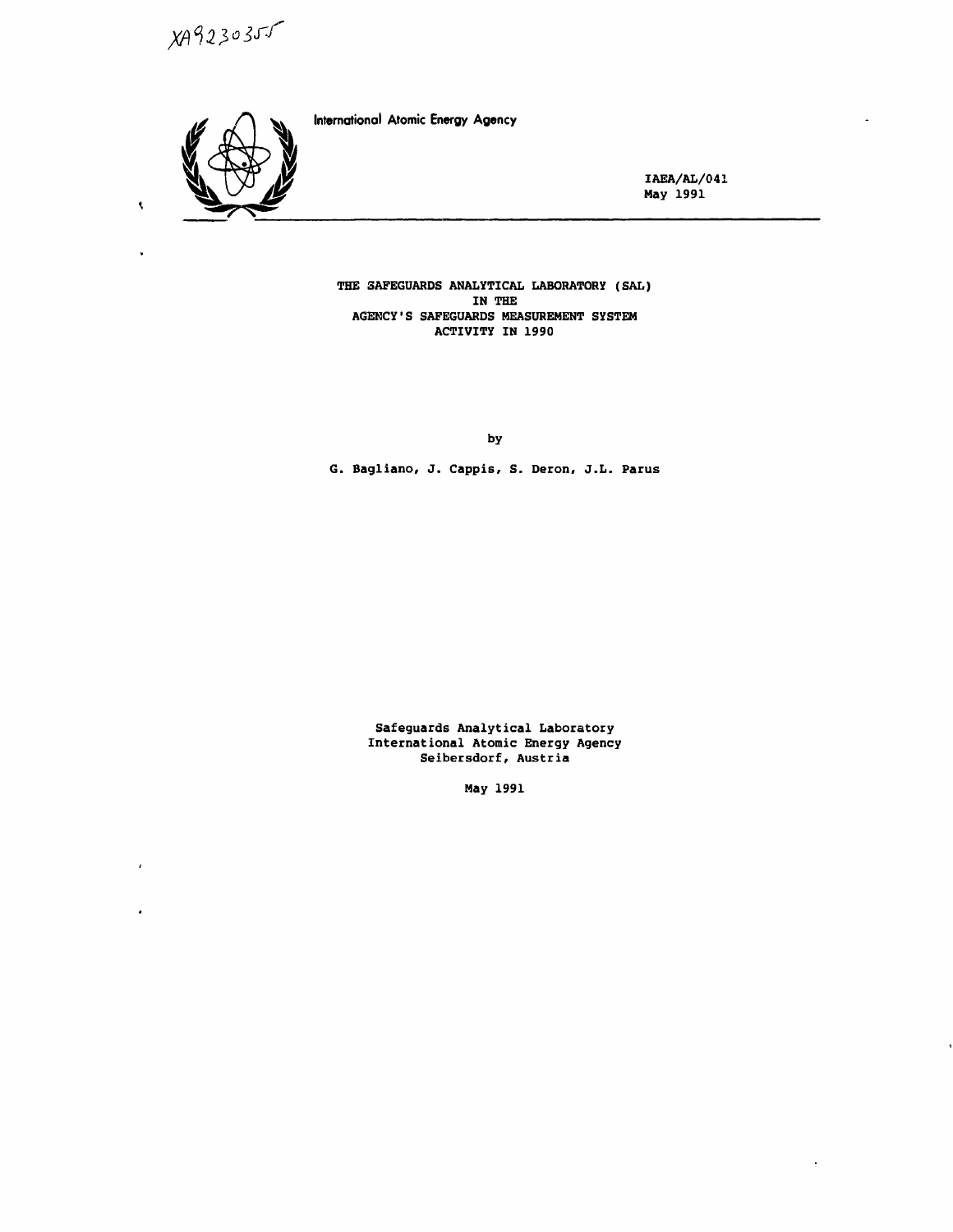WP1121C

 $\ddot{\phantom{0}}$ 

 $\mathbf{r}$ 

 $\mathbf{v}$ 

 $\ddot{\phantom{0}}$ 

 $\,$   $\,$ 

 $\bar{z}$ 

IAEA/AL/041 May 1991

 $\sim$   $\sim$ 

 $\sim$ 

l,

 $\bar{z}$ 

THE SAFEGUARDS ANALYTICAL LABORATORY (SAL) IN THE AGENCY'S SAFEGUARDS MEASUREMENT SYSTEM ACTIVITY IN 1990

G. Bagliano, J. Cappis, S. Deron, j.L. Parus Safeguards Analytical Laboratory IAEA, A-2444 Seibetsdorf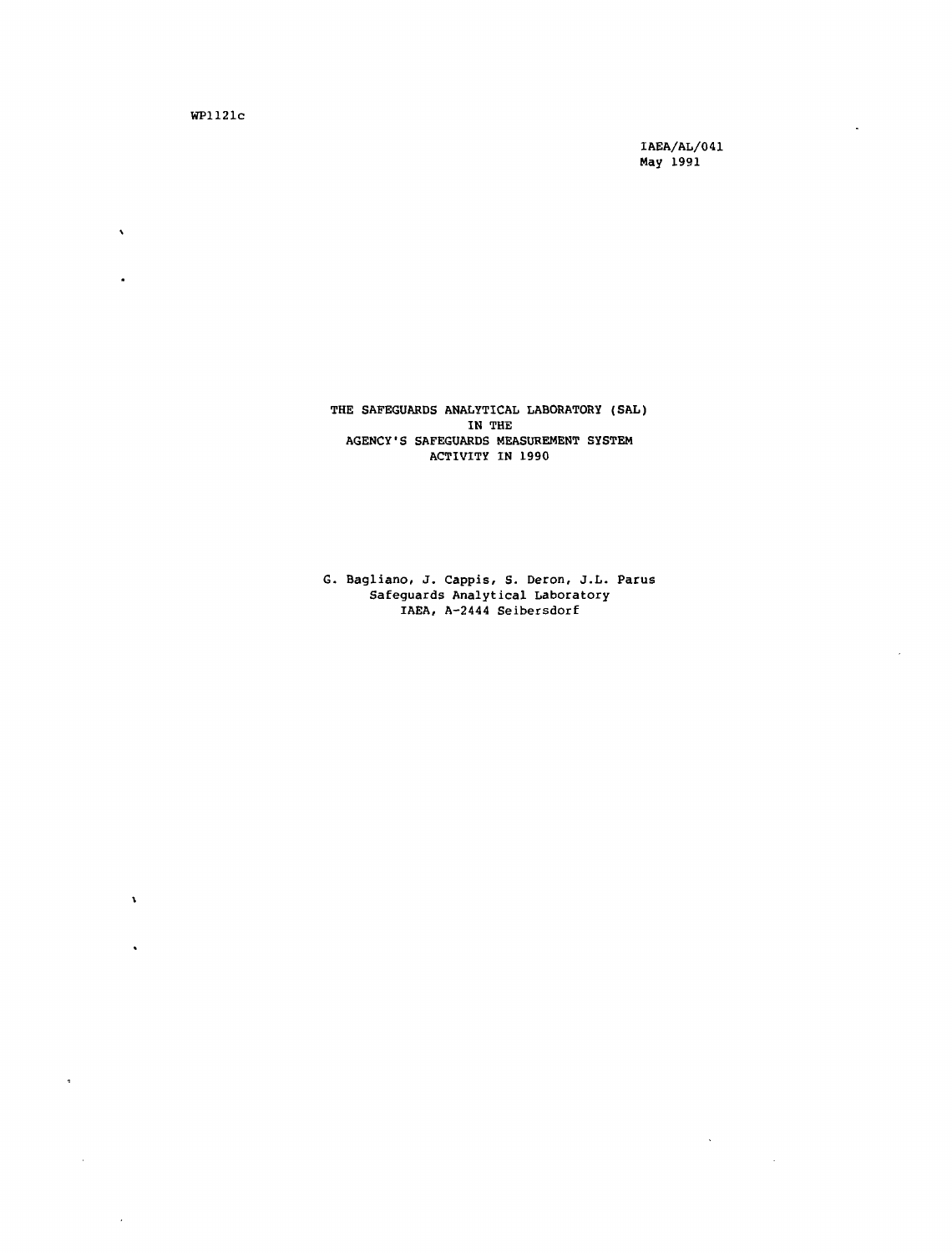## The Safeguards Analytical Laboratory (SAL) in the Agency's Safeguards Measurement System

### Activity in 1990

#### G. Bagliano, J. Cappis, S. Deron, J. Parus

# 1. Introduction

The IAEA applies Safeguards at the request of a Member State to whole (1) or part (2) of its nuclear materials. The Agency and the State conclude for this purpose a Safeguards Agreement with the objective to demonstrate that the materials put under IAEA Safeguards are used solely for peaceful purposes. In 1990 the Agency was safeguarding nuclear materials at about 910 facilities in 57 different states. This meant in particular safeguarding about 12 tons of high enriched uranium (HEU) (+8% more than in 1989), 20 tons of separated plutonium outside reactor areas (+48%), in addition to about 35500 tons of low enriched uranium (LEU) (+5%) and 62000 tons of source materials (+9%) (3). The verification of nuclear material accountability still constitutes the fundamental method of control, although sealing and surveillance procedures play an important complementary and increasing role in Safeguards.

Accountability verifications involve independent measurements and analyses according to randomized sampling plans. The inspectors can nowadays do most of the necessary analyses directly at the plant using Non Destructive Assay (NDA) techniques or Installed Instrumentation (II) so that the absence of abrupt diversions can be verified in a timely fashion and anomalies may be resolved on the spot. However a small fraction of samples must still be analyzed at independent analytical laboratories using conventional Destructive Analytical (DA) methods of highest accuracy in order to verify that small potential biases in the declarations of the State are not masking protracted diversions of significant quantities of fissile materials. The results of these off-site analyses are used to verify once a year the closing of the material balance and the amount of Material Unaccounted For (4).

Off-site DA are also needed to characterize the working reference materials required for the calibration, the quality control and the testing of the Agency's on-site measurements methods. Off-site DA measurements are also used to verify the quality of the operator's measurements system.

The SAL is operated by the Agency's Laboratories at Seibersdorf to provide to the Department of Safeguards and its inspectors such off-site Analytical Services, in collaboration with the Network of Analytical Laboratories (NWAL) of the Agency (5).

 $\mathbf{r}$ 

The services of DA in the Agency's Safeguards measurement system are coordinated by the Director of the Division of Development and Technical Support (SGDE) assisted by a steering committee of which both the Head of SAL and the Head of the Chemical Analysis Unit of SAL are active members; the organization, the resources and the functions of the off-site DA system are described elsewhere (5, 6, 7, B).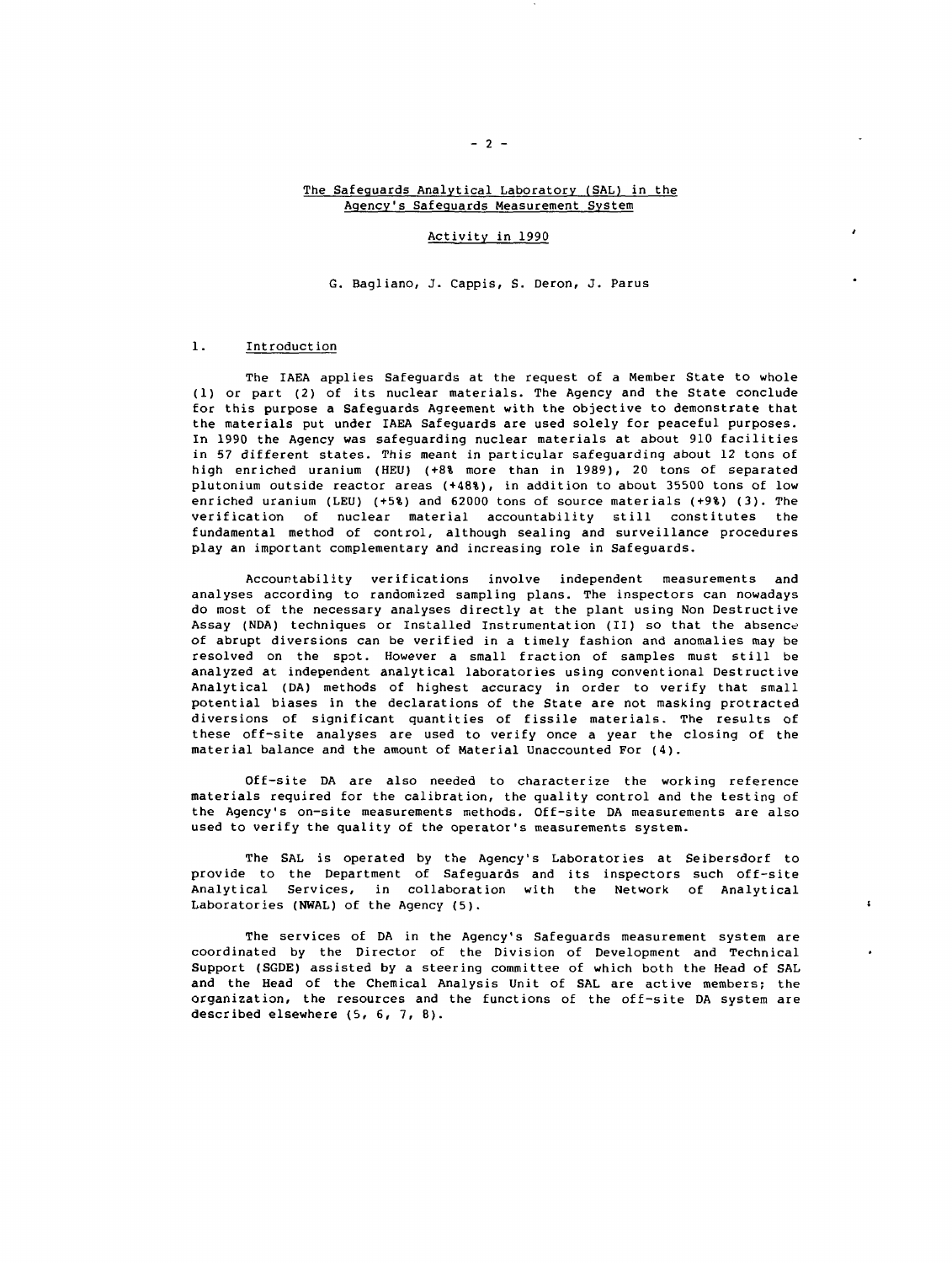The efforts of the DA Services are traditionally to reduce the time required for the shipment of the samples and for their analyses. The conditionning, which the samples must undergo before they can be shipped to SAL, must also be simplified or automatized so that witnessing of these operations by the inspector becomes simpler and more effective.

In the last years SAL and the Safeguards DA Services have become more directly involved in the qualification and utilization of on-site analytical instrumentation such as K-edge X-Ray absorptiometers and quadrupole mass spectrometers.

New large bulk handling facilities with plutonium throughputs of up to 8 tons/year, which are coming in operation and will come under safeguards in the nineties, present a new challenge to Agency's Safeguards. For the Off-Site DA Services this will require, if ever possible, improving in particular by a factor 5 to 10 at such plants the accuracy of the analyses of feed and products. On-Site analyses of the same materials will also have to be done at the plants with accuracies of 0.1-0.2% in order to enable the timely detection of small accountancy differences which would within a month accumulate to Safeguards significant amounts. The Safeguards DA Services are requested to advise on the justification and feasibility of operating for this purpose a DA verification laboratory directly on the site, versus alternative approaches (9).

The nature and the origin of the samples analyzed, the measurements usually requested by the IAEA inspectors, the methods and the analytical techniques available at SAL and at the NWAL with the performances achieved during the past years are described and discussed in several documents (5, 7, 8, 10).

The Laboratories of NWAL are listed in Table 1 whereas the organizational chart of SAL is presented in Fig. 1. The two units of SAL always work in symbiosis sharing systematically the analytical workload required for each measured sample (7). Consequently all the activities undertaken at SAL are presented as being performed by one body.

This report gives an evaluation compared with 1989 of the volume and the quality of the analyses reported in 1990 by SAL and by the NWAL in reply to requests of IAEA Safeguards inspectors.

The reports summarizes also on-site DA developments and support provided by SAL to the Division of Safeguards Operation and special training courses to the IAEA Safeguards inspectors.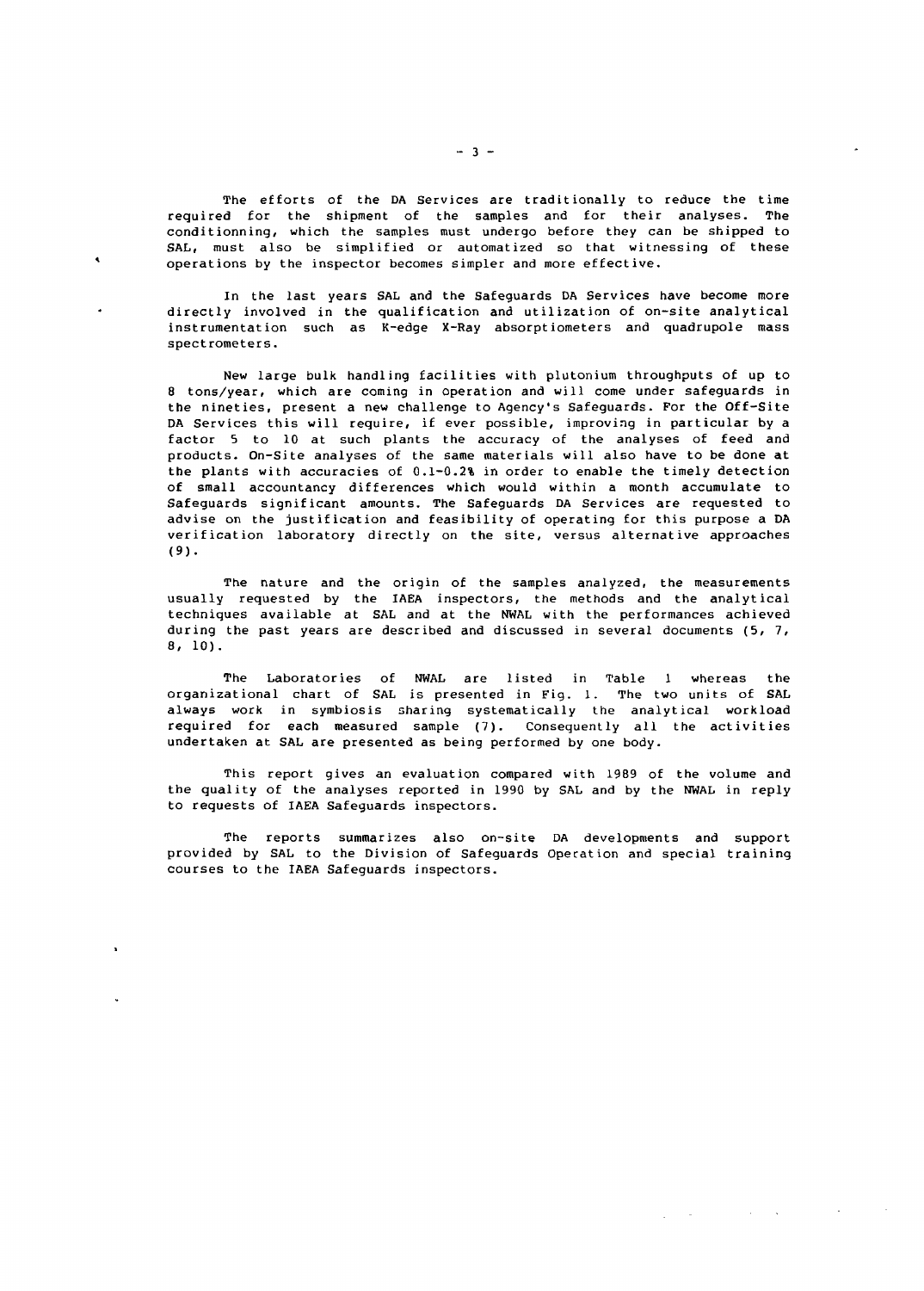#### Table 1: Network Laboratories

Netherlands Energy Research Foundation, Petten, Netherlands Harwell Laboratory, UK Bundesanstalt für Materialprüfung, Berlin, Federal Republic of Germany V.G. Khlopin Radium Institute, Leningrad (St Petersbourg) USSR Nuclear Research Institute, Rez, Czechoslovakia Zentralinstitut fiir Kernforschung, Rossendorf, Federal Republic of Germany Service d'études analytiques, Centre d'études nucléaires de Fontenay-aux-Roses, France Nuclear Material Control Center, Tokai-Mura, Japan Japan Atomic Energy Research Institute, Tokai-Mura, Japan New Brunswick Laboratory, Argonne, USA Oak Ridge National Laboratory, Oak Ridge, USA Osterreichisches Forschungszentrum Seibersdorf, Austria Central Bureau for Nuclear Measurements, Geel, Belgium Centre d'étude de l'énergie nucléaire, Mol, Belgium Bhabha Atomic Research Centre, Bombay, India Central Research Institute for Physics, Budapest, Hungary Enea-Eurex, Saluggia, Italy Enea-Itrec, Cre-Trisaia, Policoro, Italy

 $- 4 -$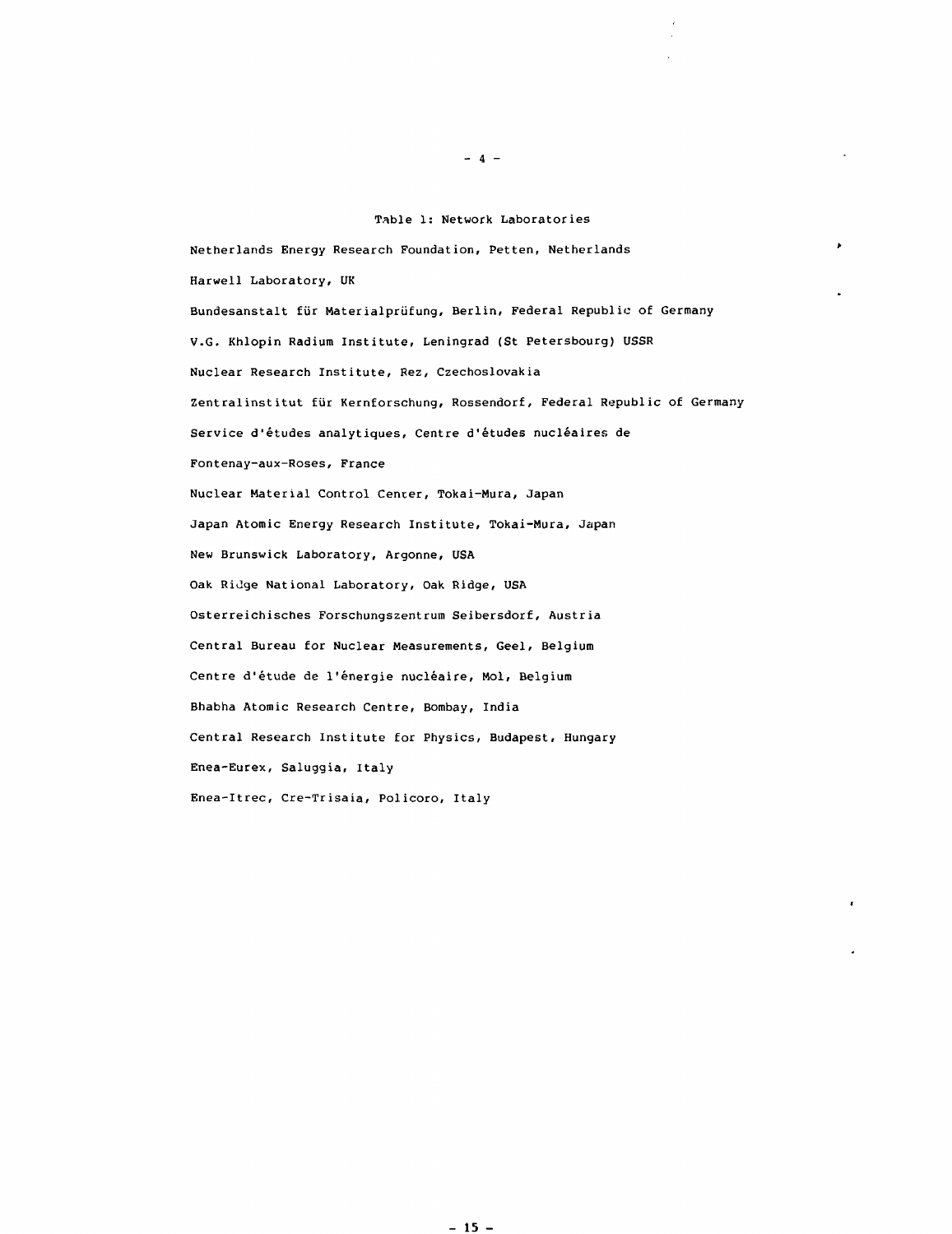

 $-5 -$ 

 $\hat{\mathbf{A}}$ 

 $\ddot{\phantom{0}}$ 

 $\ddot{\phantom{0}}$ 

 $\ddot{\phantom{a}}$ 

 $\bar{m}$ 

 $\frac{1}{\sqrt{2}}$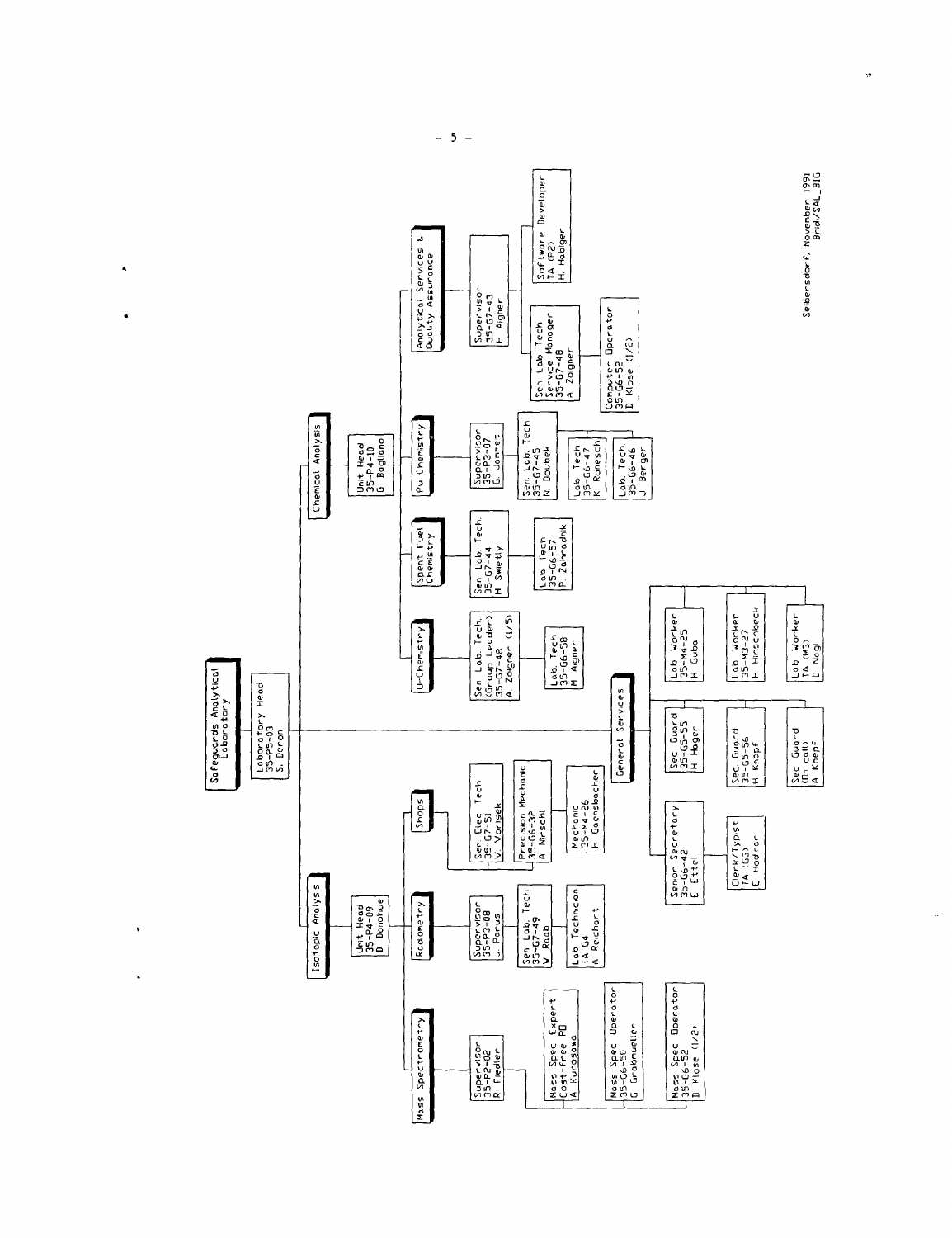General Organigramme of SAL Figure la:

 $\ddot{\phantom{0}}$ 



 $5a -$ ÷,

 $\overline{\phantom{a}}$ 

 $\ddot{\cdot}$ 

 $\blacksquare$ 

 $\cdot$ 

 $\overline{a}$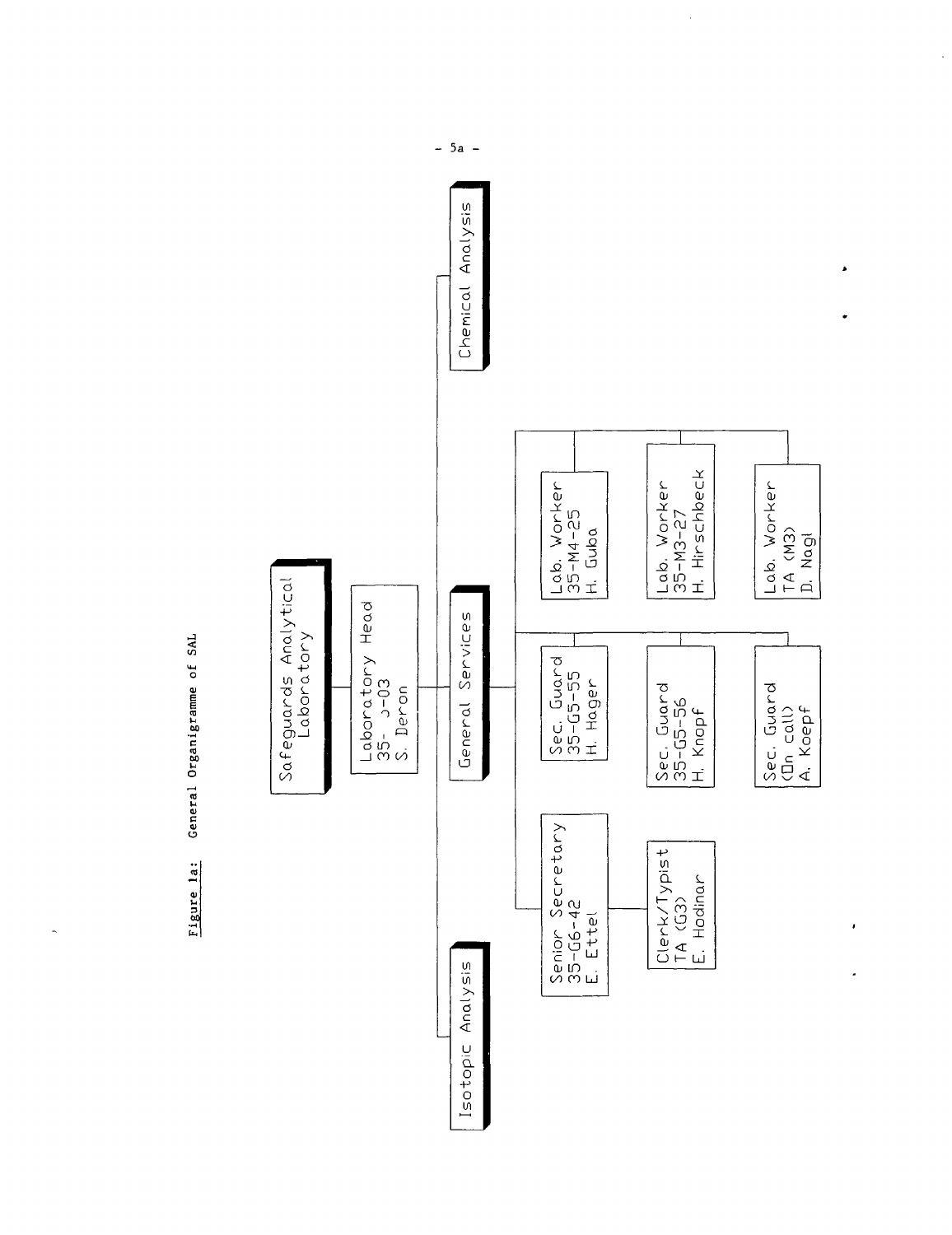

 $\ddot{\phantom{a}}$ 

 $\ddot{\phantom{1}}$ 

l,

 $-5b -$ 

 $\sim$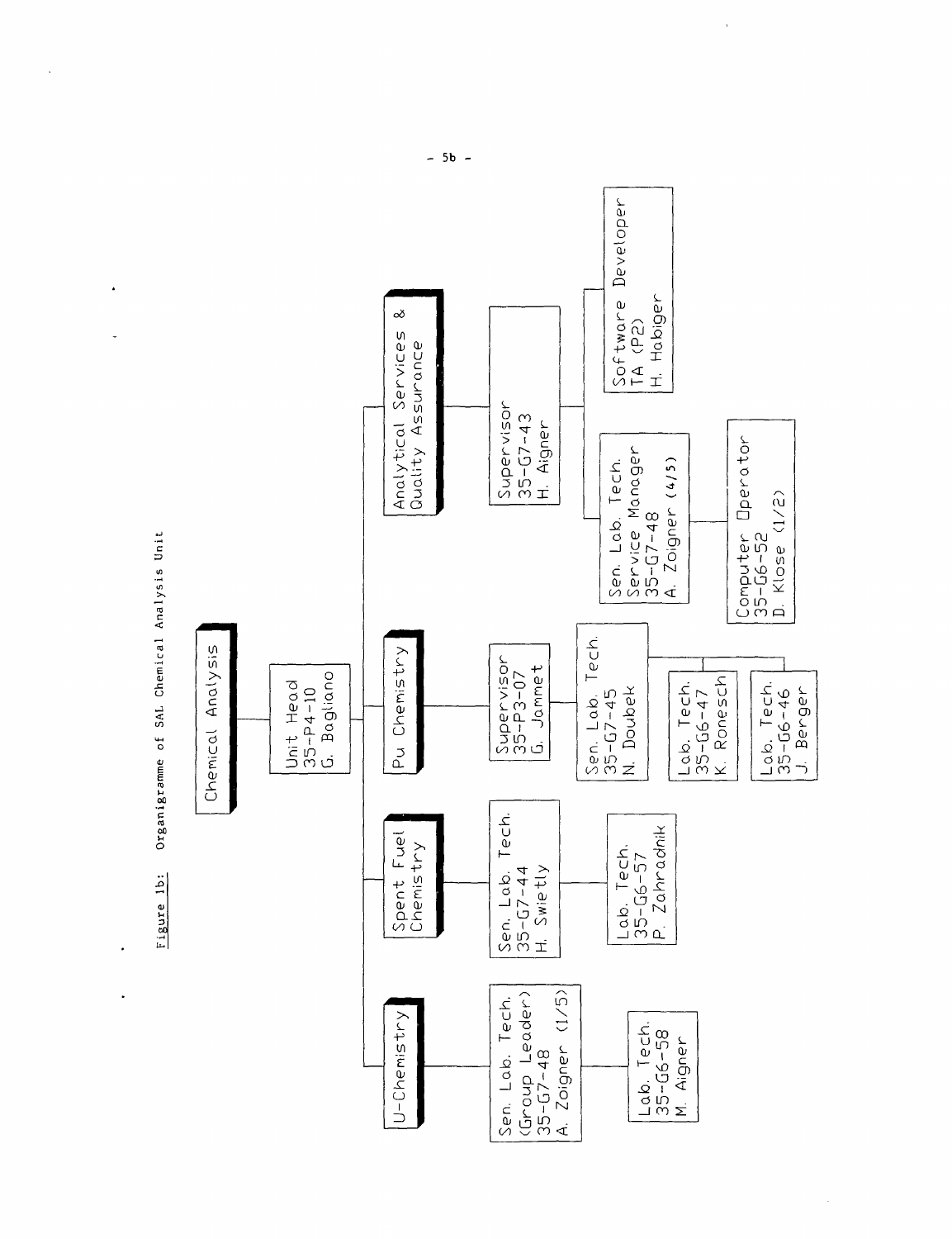

**Figure Ic: Organigramme of SAL IsoLopic Analysis Unit**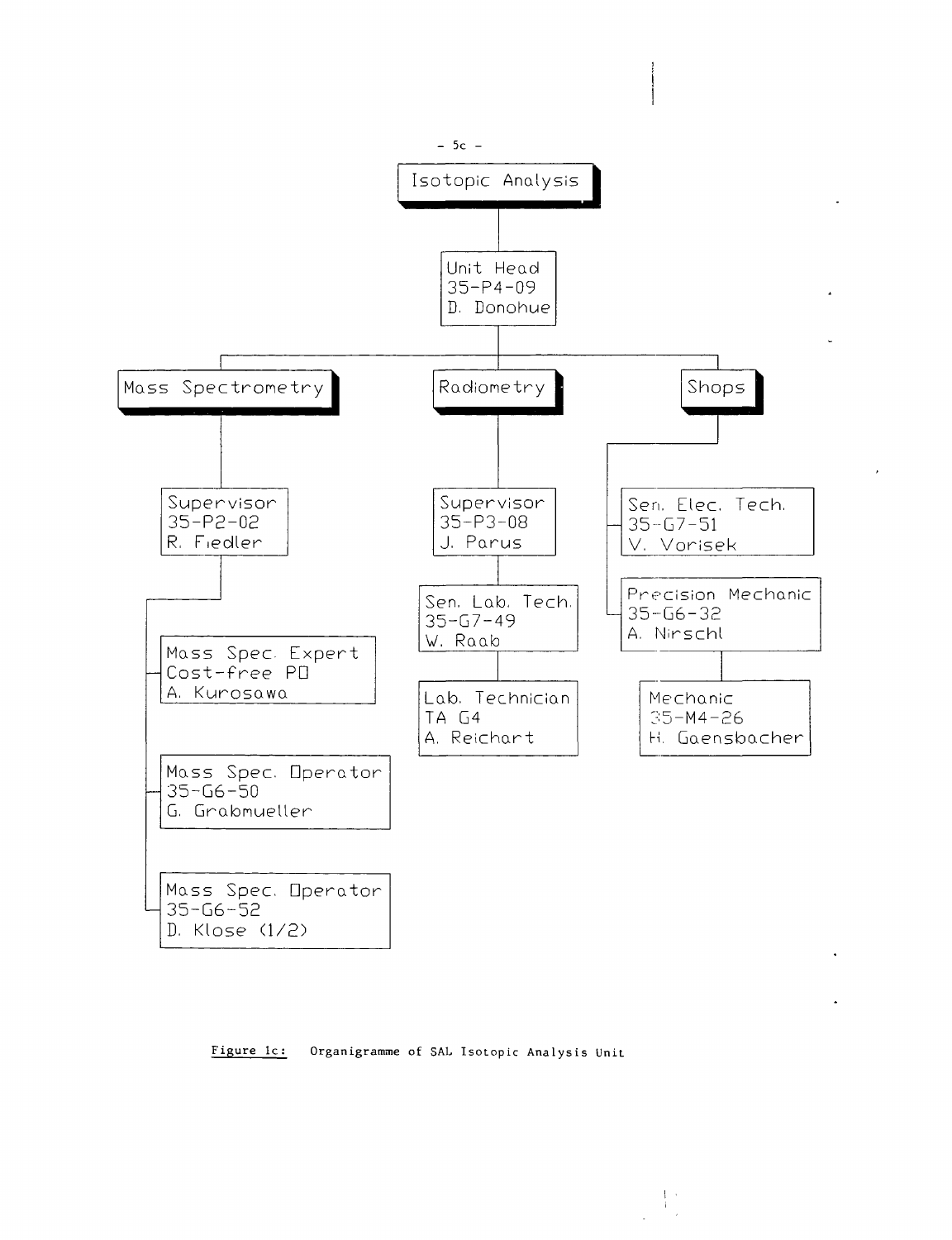# 2. Volume of the services rendered

# 2.1 Direct Verification measurements

While the total number of samples received annually had leveled around 1200 in the previous 2-3 years (Figure 2) , there was an abrupt 25% increase in 1990 compared to 1989 (Table 2). The reasons were two fold. The number of spent fuel samples increased from 72 to 382 because a second plant reprocessing safeguarded fuel returned in operation in 1990. In the same time the number of plutonium samples increased from 339 to 559 because several plutonium fuel fabrication plants produced significantly more fuel. It is worth noting that a good fraction of the plutonium product samples were sent for quick but accurate isotopic analysis in support of on-site NDA neutron coincidence assay.

 $- 6 -$ 

# Table 2 Inspection Samples of nuclear fuel materials received and analyzed in 1989 and 1990.

| Year               | 1989    | 1990      |
|--------------------|---------|-----------|
| Samples forecasted | 1357    | 1464      |
| Samples received   | 1278    | 1589      |
| Samples analyzed   | 1199(6) | 1512(184) |
| Carry over         | 109(23) | 186(54)   |

( ) : Samples analyzed or still to be analyzed by the NWAL. Heavy water samples not included

Consequently 9 times more spent fuel samples were analyzed in 1990. Out of the 384 spent fuel samples analyzed in 1990, 141 samples were analyzed by the NWAL and 193 samples by SAL. The number of plutonium samples analyzed in 1990, all at SAL (536 samples) was about 58% higher than in 1989 whereas only 642 Uranium samples were analyzed by the analytical services in 1990, that is to say 181 samples less than in 1989; out of these 642 samples, 43 were analyzed by the NWAL and 599 by SAL. In 1990 one laboratory of the Agency's network performed a complete analysis on 41 heavy water samples whereas SAL analyzed a few of those samples. The contribution of the Agency's Network to the analyses of the inspection samples in 1990 is presented in table 3.

麻樂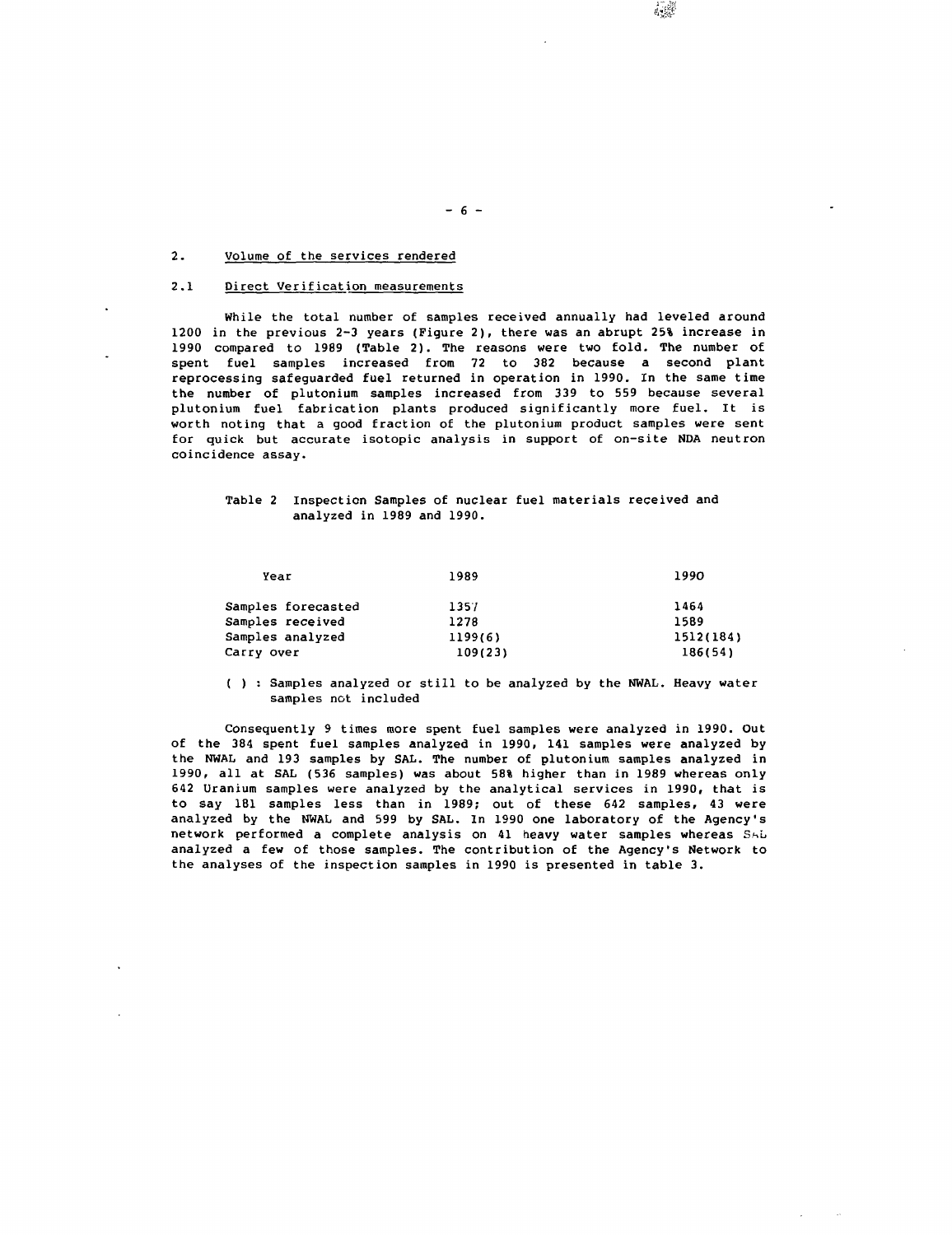

 $-7-$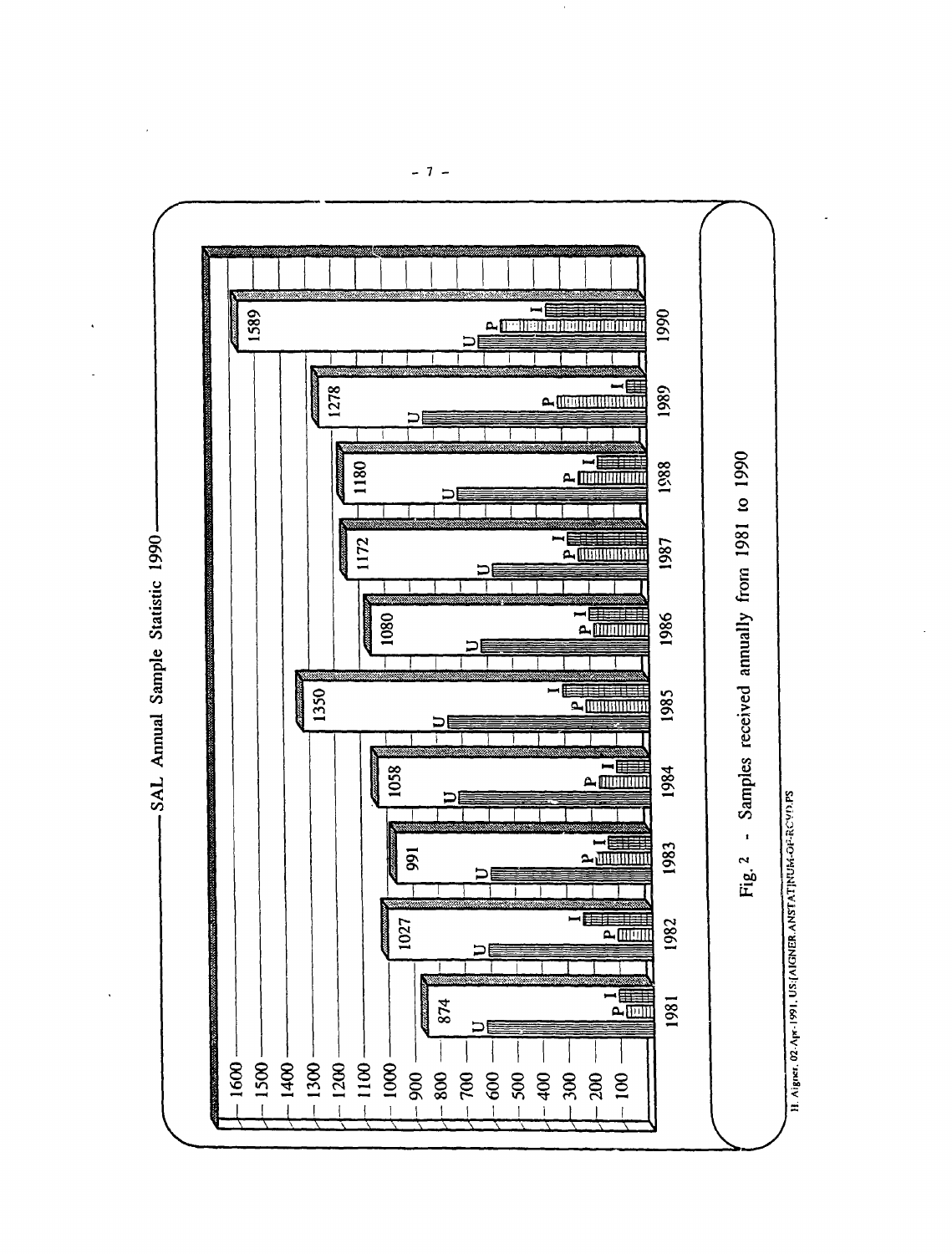Table 3: Inspection samples analyzed by the NWAL in 1990

| Laboratory                                    |                         | Number of samples analyzed |             |
|-----------------------------------------------|-------------------------|----------------------------|-------------|
|                                               | Unirradiated<br>Uranium | Spent fuel                 | Heavy water |
| AERE Harwell<br>(Didcot, UK)                  | 13                      | 18                         |             |
| <b>BAM</b><br>(Berlin, FRG)                   | -                       | 21                         |             |
| CRIP<br>(Budapest, Hungary)                   |                         |                            | 41          |
| <b>NERF</b><br>(Petten, Netherlands)          | 11                      | 20                         |             |
| <b>NRI</b><br>(Rez, Prague CSFR)              | 19                      | 18                         |             |
| OFZS<br>(Seibersdorf, Austria)                | ۰.                      | 24                         |             |
| V.G.Khlopin Radium Inst.<br>(Leningrad, USSR) | 20                      |                            |             |
| ZRFR<br>(Dresden, FRG)                        |                         | 20                         |             |
| Total                                         | 43                      | 141                        | 41          |

A total of 3.890 results were reported to Safeguards in 1990, (Heavy water analysis results not counted). The type, the number of results reported and the contribution of SAL and the NWAL are shown in table 4.

Table 4: Number of results reported by the Safeguards analytical services on inspection samples in 1989 and 1990

| Year | Measurement | Uranium  | Plutonium | Americium       | Total     |
|------|-------------|----------|-----------|-----------------|-----------|
| 1989 | Isot.Comp.  | 940(64)  | 368(6)    |                 |           |
|      | Conc.       | 944(6)   | 312(6)    | 329             | 2893(82)  |
| 1990 | Isot.Comp.  | 962(119) | 856(141)  | 52 <sub>5</sub> |           |
|      | Conc.       | 941(119) | 608(141)  |                 | 3890(520) |

( ): Results originated at the NWAL and reported to SAL.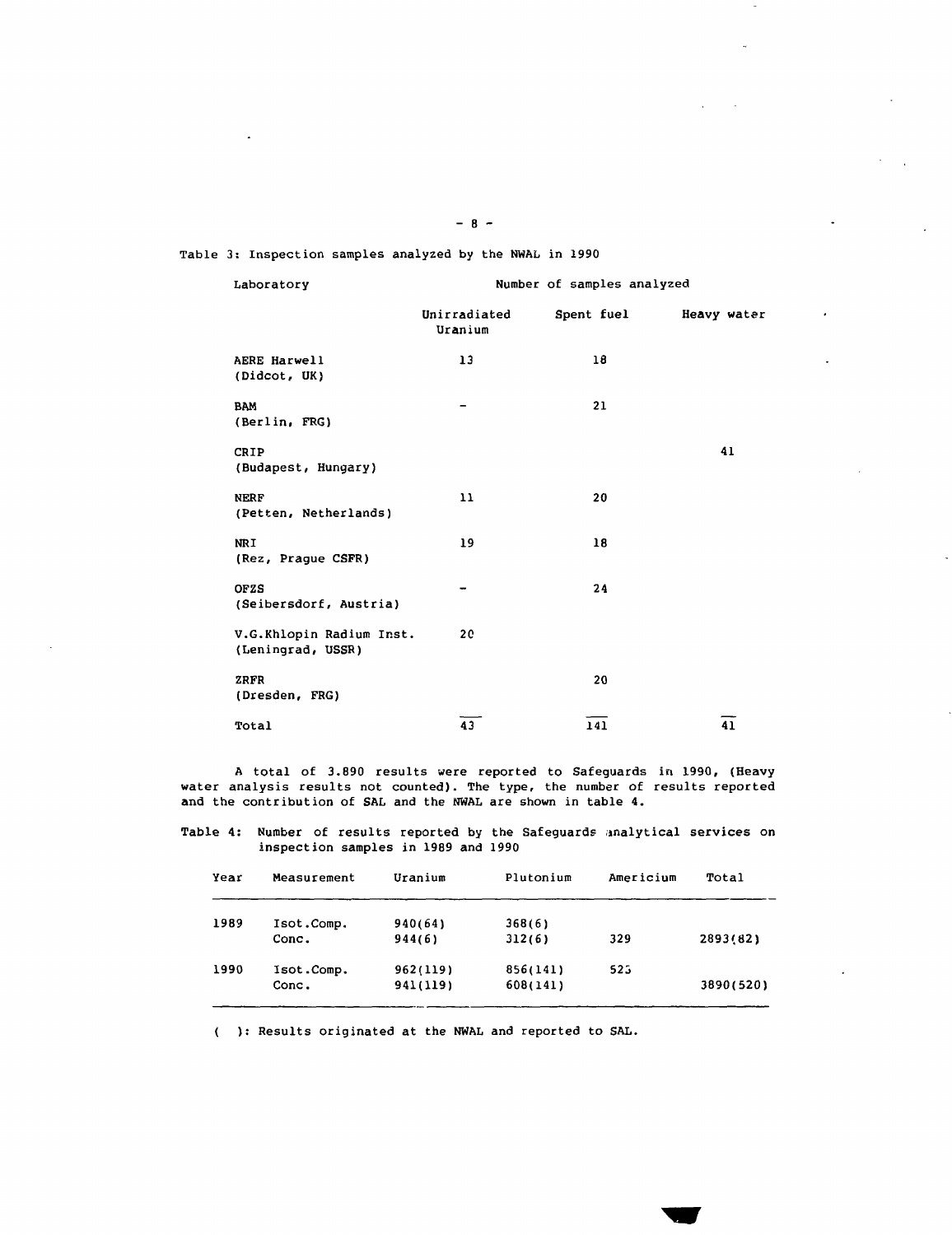### 2.2 Non routine measurement performed by SAL

Table 5 lists the other analytical services provided by SAL in 1990.

In 1990 SAL characterized Uranium metal, products and scraps in the form of UOx powder, yellow cake, U/A1 oxide powder and strontium and uranyl nitrate solutions to be used as working standards for Non Destructive Analysis (NDA) in direct support of the Division of Safeguards Operations. (274 measurements were performed by SAL for this type of services).

SAL arranged also a test of the VOPAN (Verification of the Operator ANalysis), an approach proposed by Dounreay (U.K.) as a timely and economical procedure for "on site" measurements (11) and demonstrated its vulnerability (12). SAL has performed analyses to test also on-site DA procedures for thermoquad mass spectrometer, X-ray fluorescence spectrometers, hybrid K-edge/X-Ray fluorescence instruments and to verify the procedure which uses a dried tracer (LSD-Spike) to spike directly the concentrated tank accountability solution and thus simplifies the sample treatment at the facility (13). A total of 1003 measurements were done by SAL for this type of services.

SAL has performed in addition 1393 measurements to test its own procedures or to improve them. These measurements concerned the setting up of a semiautomatic procedure of the modified MacDonald and Savage electrochemical titration of plutonium (14) and its adaptation to an automatic mode, the modification of the CEC-TOPO chemical separation (15) in view of its use by a robot accomodated in a glove box (16, 17), the checking of mass spectrometer techniques (18) and procedures aiming to improve the performances of its multidetector thermal ionisation mass spectrometers (19), and other developments using mass spectrometry as the measurement technique.

About 370 measurements had to be done at SAL to certify working reference materials [e.g. the preparation and the validation of 5 different batches of large size dried spike (20, 21, 22, 23) and quality control materials for DA (e.g. the preparation and the validation of control samples for the LSD-3 and the LSD-4 spike batches).

In total compared to 1989, SAL did about 22% more non routine measurements in 1990 mainly for maintaining, improving, and testing new procedures for off-site and on-site DA (overall 2396 measurements performed in 1990 on these topics against the 1912 in 1989). These figures show the serious effort of SAL to start in time to face the challenge of the new trends of Safeguards, i.e. the implementation of on-site DA procedures and safeguarding large thruputs of the fissile materials at new bulk handling facilities requiring more precise and accurate off site analytical techniques (9).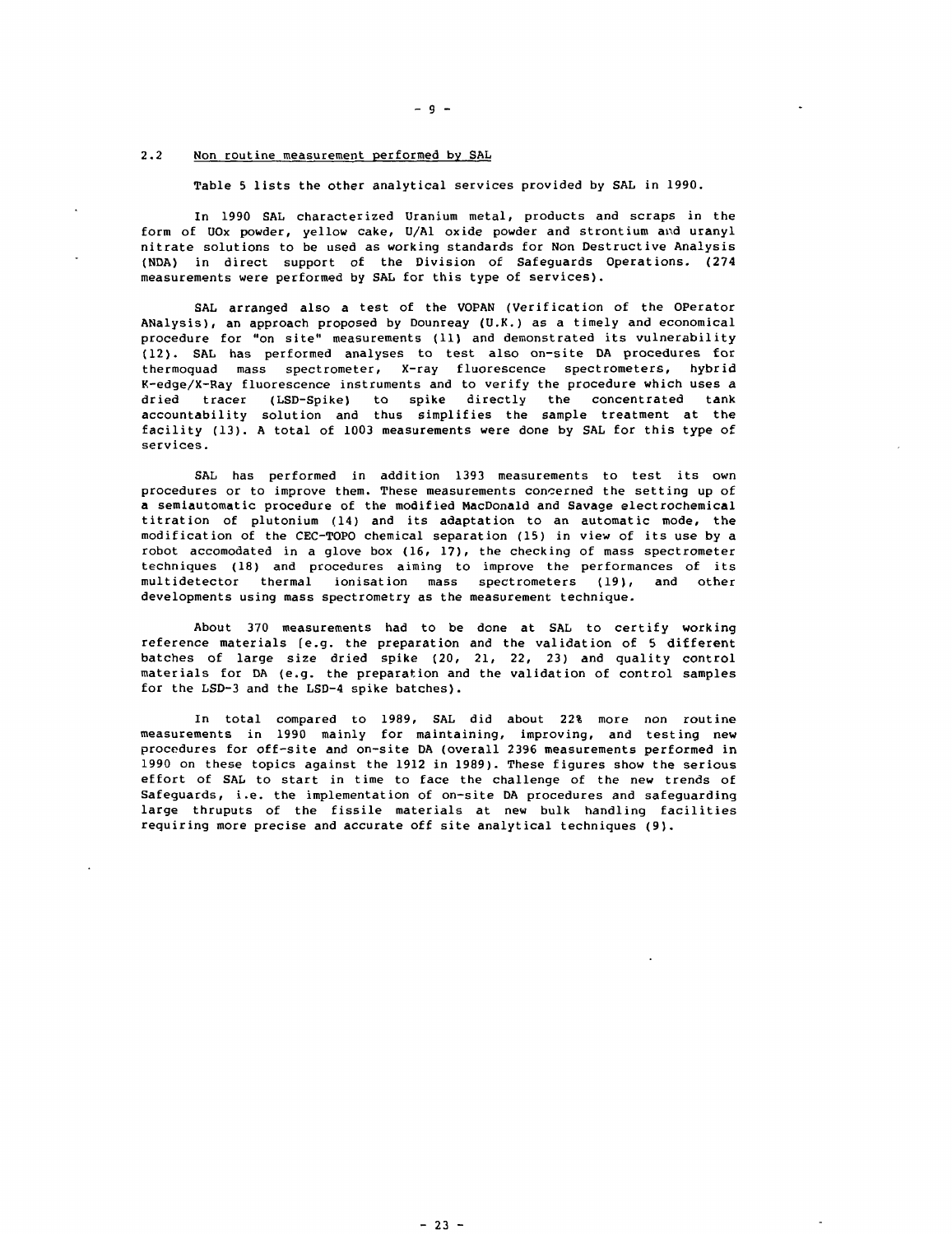# Table 5: Kon routine measurements performed by SAL in 1990 (Total number: 3038)

 $\sim$ 

| Purpose of Analyses                                                                       | Sample Type                       | Nber of Measurements |
|-------------------------------------------------------------------------------------------|-----------------------------------|----------------------|
| 1. Calibration and Quality<br>Control of on-site Non<br>Destructive Analysis              |                                   |                      |
| Preparation and Verification<br>of Working Ref. Materials for                             | UOx scraps                        | 18                   |
| Calibration of an on-site<br>XRF spectrometer                                             | UNH                               | 12                   |
| Characterisation of yellow<br>cake                                                        | NH <sub>4</sub> Diuranate         | 56                   |
| Characterisation of NDA Stds.                                                             | U/Al oxide powder                 | 38                   |
| $\bullet$<br>$\bullet$                                                                    | U metal                           | 72                   |
| Control of the calibration of<br>an on-site XRF spectrometer                              | $Sr(NO3)2$ solution               | 25                   |
| Characterisation of working<br>Ref Mat                                                    | UO <sub>2</sub> powder            | 53                   |
|                                                                                           | Subtotal                          | 274                  |
| 2. Certification of Working<br>Ref. Materials for off-site<br>Destructive Analysis (D.A.) |                                   |                      |
| Tank calibration                                                                          | UNH dried mg size                 | $12^{\circ}$         |
| Validation of 5 batches of<br>large size dried spikes (LSD)                               | U, Pu synth.mix.                  | 182                  |
| Preparation and validation<br>of 2 batches of LSD control<br>samples for LSD-3/LSD-4      | ŧ.                                | 54                   |
| Verification of two batches<br>of small size dried tracer                                 | CBNM-046/2                        | 70                   |
| Validation of metallic spike                                                              | CBNM Pu, U metal                  | 5.                   |
| Verification of a plutonium<br>tracer                                                     | Pu nitrate solut.                 | 8                    |
| Verification of a control MOX<br>sample                                                   | <b>NBS960+SAL9925</b><br>solution | 13                   |
| Preparation and validation<br>of a MNH mg control sample                                  | U, Pu synth.mix.                  | 24                   |
|                                                                                           | Subtotal                          | 368                  |

 $\sim$ 

 $\overline{a}$ 

ä,

 $\mathbf{r}$ 

 $\overline{\phantom{a}}$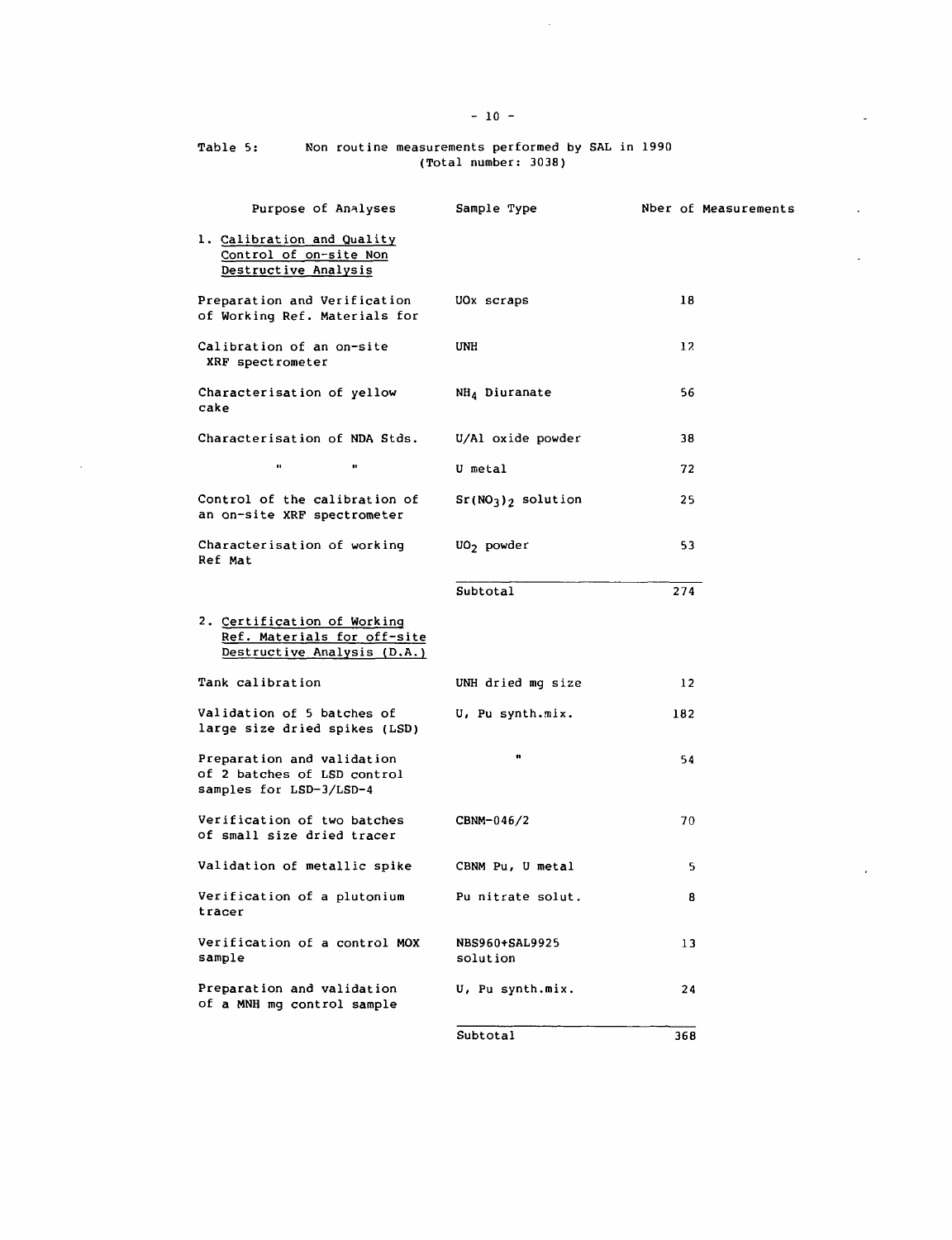| Table 5 (cont'd): Non routine measurements performed by SAL in 1990 |
|---------------------------------------------------------------------|
| (Total number: 3038)                                                |

 $\label{eq:2.1} \frac{1}{\sqrt{2}}\sum_{i=1}^n\frac{1}{\sqrt{2}}\sum_{i=1}^n\frac{1}{\sqrt{2}}\sum_{i=1}^n\frac{1}{\sqrt{2}}\sum_{i=1}^n\frac{1}{\sqrt{2}}\sum_{i=1}^n\frac{1}{\sqrt{2}}\sum_{i=1}^n\frac{1}{\sqrt{2}}\sum_{i=1}^n\frac{1}{\sqrt{2}}\sum_{i=1}^n\frac{1}{\sqrt{2}}\sum_{i=1}^n\frac{1}{\sqrt{2}}\sum_{i=1}^n\frac{1}{\sqrt{2}}\sum_{i=1}^n\frac$ 

 $\label{eq:2} \frac{1}{\sqrt{2}}\sum_{i=1}^n\frac{1}{\sqrt{2}}\sum_{i=1}^n\frac{1}{\sqrt{2}}\sum_{i=1}^n\frac{1}{\sqrt{2}}\sum_{i=1}^n\frac{1}{\sqrt{2}}\sum_{i=1}^n\frac{1}{\sqrt{2}}\sum_{i=1}^n\frac{1}{\sqrt{2}}\sum_{i=1}^n\frac{1}{\sqrt{2}}\sum_{i=1}^n\frac{1}{\sqrt{2}}\sum_{i=1}^n\frac{1}{\sqrt{2}}\sum_{i=1}^n\frac{1}{\sqrt{2}}\sum_{i=1}^n\frac{1$ 

|           | Purpose of Analyses                                                            | Sample Type                                                                                    | Nber of<br>Measurements |
|-----------|--------------------------------------------------------------------------------|------------------------------------------------------------------------------------------------|-------------------------|
| $\bullet$ | 3. Maintenance Improvements<br>and Quality Control of off-site DA              |                                                                                                |                         |
|           | Intercomparison test of IDMS<br>performed at SAL and at OFZS                   | Pu, U synth mix.<br>mixed with a four<br>isotope tracer                                        | 8                       |
|           | Analysis of contamination on<br>outside vials of spent fuel vials              | Dried spent fuel                                                                               | 3                       |
|           | Adapt CEC-TOPO sep. to automate<br>in glove box                                | Pu, U, synth. mix                                                                              | 178                     |
|           | Mass Spec Support of Chemistry<br>development                                  | Pu, U synth mix                                                                                | 92                      |
|           | Mass Spec system calibration                                                   | Isot.Std.Ref.Mat.                                                                              | 78                      |
|           | Mass Spec Instrument tests                                                     | Isot.Work.Ref.Mat.                                                                             | 110                     |
|           | Mass Spec tests procedures<br>and developments                                 | Various U and Pu<br>products                                                                   | 242                     |
|           | Isotopic dilution alpha spec<br>exercise                                       | Dil. spent fuel                                                                                | 28                      |
|           | Total evaporation Mass spec test U isot. Ref. mat.                             |                                                                                                | 4                       |
|           | Adapt the MacDonald and Savage<br>titration procedure to the<br>automatic mode | Pu and Pu+U sol.                                                                               | 650                     |
|           |                                                                                | Subtotal                                                                                       | 1393                    |
|           | 4. Testing Procedures for<br>on-site D.A.                                      |                                                                                                |                         |
|           | In field test using che LSD-2                                                  | Dil.spent fuel                                                                                 | 102                     |
|           | Mass Spec tests of procedures<br>and development using a THQ                   | POX and MOX<br>products                                                                        | 200                     |
|           | Prep and measurements of U<br>beads for XRF techniques                         | UOx, ThOx fused<br>with $Li_2B_4O_7$ +18%<br>$Li2O3$ or with (NaPO <sub>3</sub> ) <sub>6</sub> | 300                     |
|           | Determ of U Th oxide powder<br>by hybrid Kedge/K-XRF                           | U, Th oxides                                                                                   | 50                      |
|           | VOPAN vulnerability test                                                       | U products                                                                                     | 351                     |
|           |                                                                                | Subtotal                                                                                       | 1003                    |
|           |                                                                                | Total                                                                                          | 3038                    |
|           |                                                                                |                                                                                                |                         |

 $\mathcal{L}(\mathcal{L}^{\mathcal{L}})$  and  $\mathcal{L}(\mathcal{L}^{\mathcal{L}})$  . The contribution of

 $\mathcal{L}(\mathcal{L}(\mathcal{L}))$  . The set of  $\mathcal{L}(\mathcal{L})$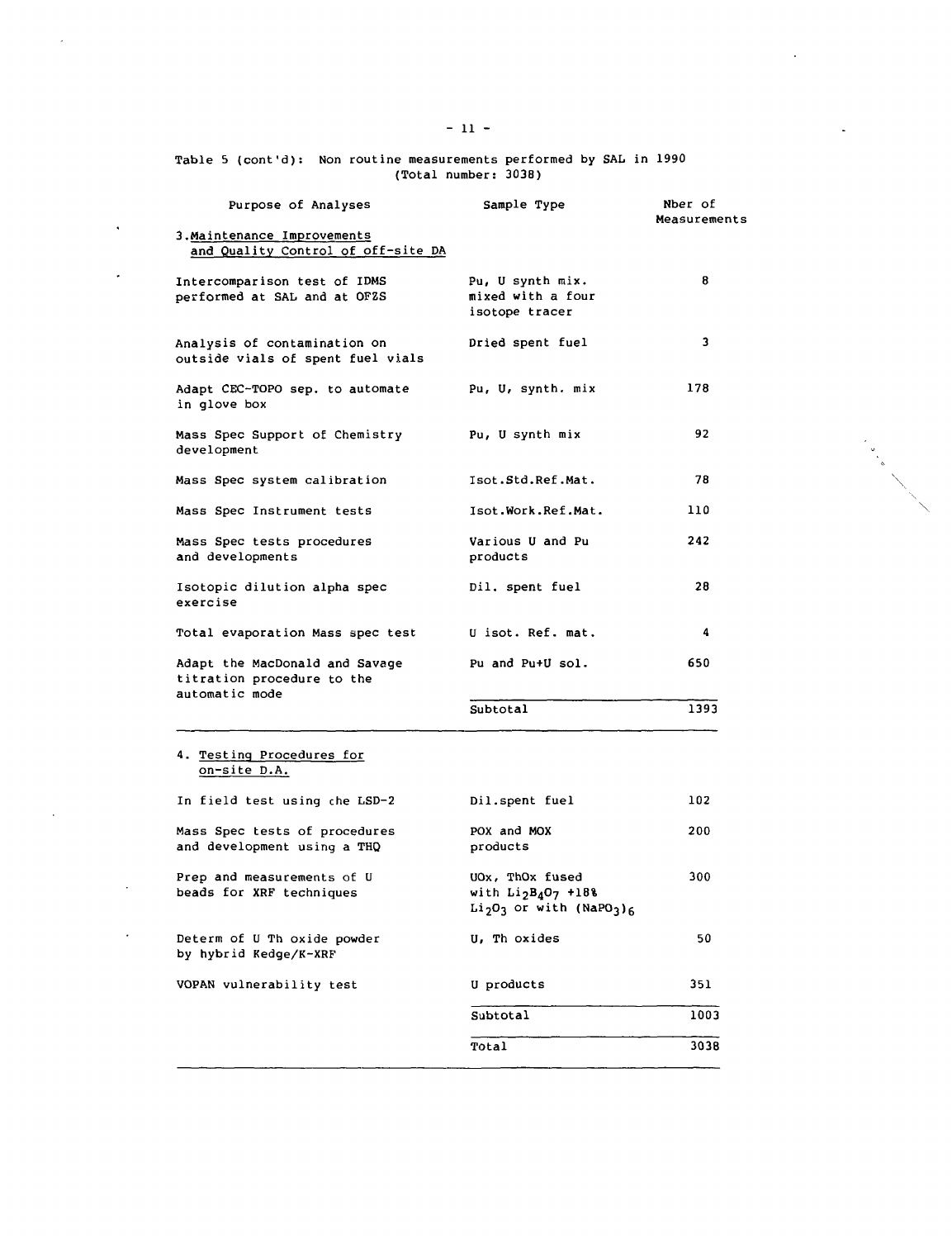#### 2.3. Non routine measurements performed by the NWAL

The analytical thruput of the NWAL for non routine analysis in 1990 (869 measurements) was about 13% higher than in 1989 (771 measurements) in spite of the much largor contribution of the NWAL in 1990 compared to 1989 for the analysis of the inspection samples (see tables 3 and 4). This is the result of the coordination efforts of the steering group of the analytical services to cope with the challenge mentioned in the above last paragraph within the limitations of the prevailing financial restrictions.

Table 6 shows that 110 out of the 869 measurements were performed to characterize a Uranium metal used as NDA working standards. Another 300 measurements were carried out to validate two batches of LSD-spikes, to check the stability of a spent fuel control sample and to test a procedure for tank calibration. Testing an in-field application of the LSD-2 spike required 34 measurements and the adaptation of the MacDonald and Savage electrochemical titration to an automate mode (shared task with SAL) needed another 425 measurements.

## 3. Quality of Services

## 3.1. Delays

Table 7 shows an impressive decrease of the delays of the preparation of the samples at the facility before shipping and the time of shipping itself for the unirradiated uranium and plutonium samples (respectively 25% and 45% lower in 1990 compared to 1989). This is the result of the great effort of the responsible group of SGDIM to organize and streamline the shipment from the facility to SAL. The group needs for this to interact continuously with the inspectorate to track the parcels in their way to SAL and to request the inspectorate to reduce as reasonably as possible in agreement with the operator the time needed for the samples conditionning at the facility before their shipment to SAL.

The average time needed in 1990 for the preparation and shipment of spent fuel samples was typical of the delays observed in inspections at a facility which was not in operation in 1989.

An increase is noticeable in the time needed to perform the analyses of spent fuel and uranium samples. In the case of spent fuel samples, this reflects the fact that SAL and NWAL worked close to their full capacity to accomodate almost a 5 fold increase in the number of the samples of this type. The increase of the time of analysis of uranium samples on the other side is the result of a decision to accept an analysis delay of up to 30 days for low enriched uranium samples. This still allows to meet easily the goal verification time of one year (24). This decision was taken in order to allow the chemist to start setting up a new automatic titrator, without diverting man power from the plutonium and spent fuel chemistry groups. For plutonium samples the delays of the analyses were about the same in 1990 and 1989, in spite of the fact that there were 58% more samples of this type analyzed in 1990.

Globally it is therefore not surprising that the total verification time for spent fuel solutions returned to the value observed in 1988. For uranium samples the total time remained stable and well within the target. The decrease by 22% for plutonium samples is remarkable (Figure 3) .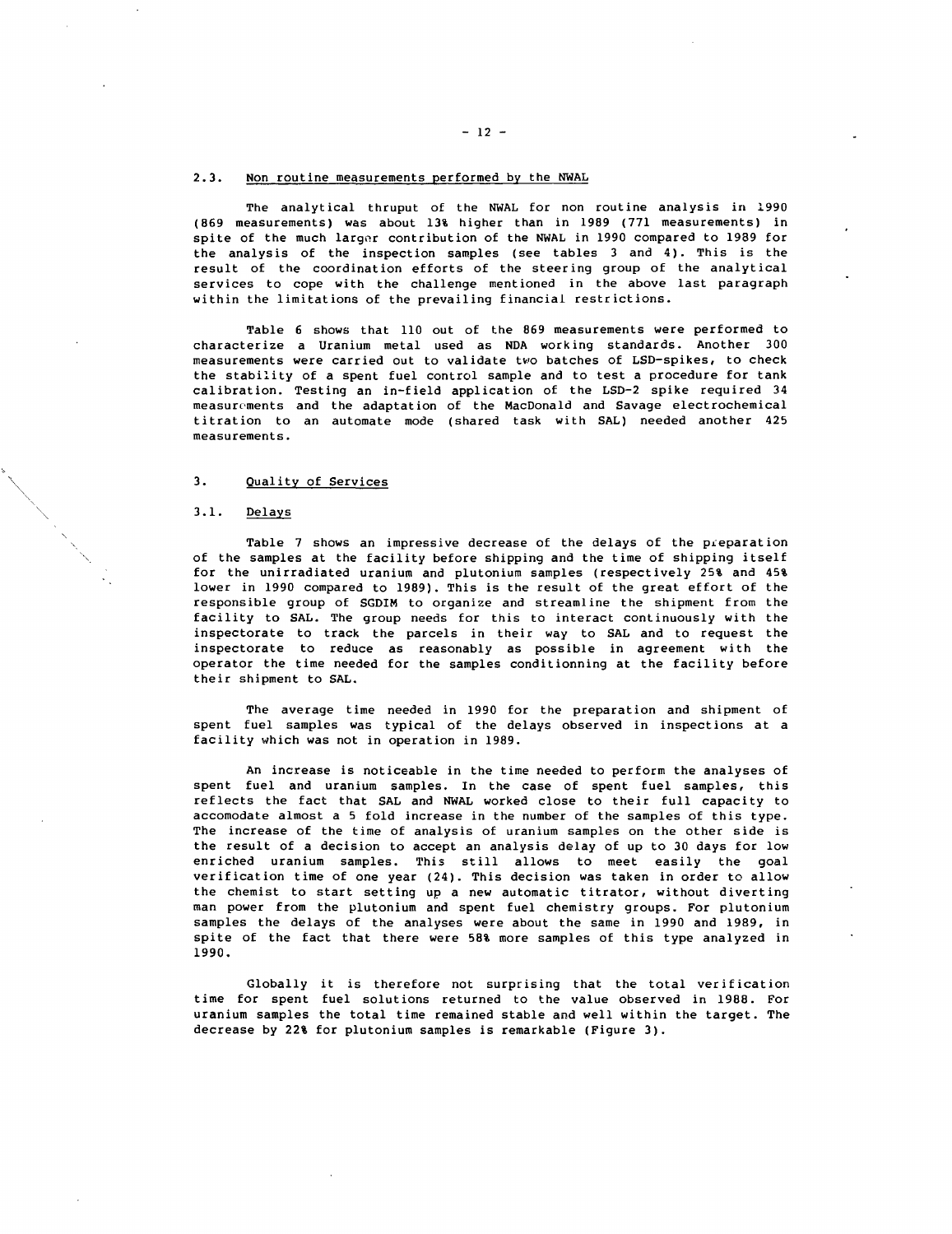| Table 6: |  | Non Routine Measurements performed by NWAL in 1990 |                    |  |  |
|----------|--|----------------------------------------------------|--------------------|--|--|
|          |  |                                                    | (Total Number 869) |  |  |

| Laboratory<br>(Type of Service)                                                           | Purpose of Analyses                                                             | Sample Type                                   | Nber of<br>measurements |
|-------------------------------------------------------------------------------------------|---------------------------------------------------------------------------------|-----------------------------------------------|-------------------------|
| 1. Calibration<br>and Quality Control<br>of on site NDA                                   |                                                                                 |                                               |                         |
| <b>ECN</b><br>(Le Petten)                                                                 | Characterisation of<br>NDA Stds                                                 | U metal                                       | 110                     |
| 2. Certification<br>of Working<br>Reference material<br>for off-site D.A.                 |                                                                                 |                                               |                         |
| <b>OFZS</b><br>(Seibersdorf,<br>Austria)                                                  | Validation of 2 batches<br>LSD-spike                                            | U, Pu synth                                   | 84                      |
| NMCC-SAL<br>(Japan)                                                                       | Validation of 2 batches<br>LSD spike                                            | $\pmb{\mathfrak{u}}$                          | 72                      |
| Khlopin Radium<br>Institute<br>(Leningrad, USSR)                                          | Stability test of<br>a spent fuel control<br>sample                             | SAL9904:dil<br>spent fuel                     | 28                      |
| <b>ORNU</b><br>(Tennessee, USA)                                                           | Tank calibration                                                                | $176_{\text{Lu}}/175_{\text{Lu}}$<br>solution | 116                     |
|                                                                                           |                                                                                 | subtotal                                      | 300                     |
| 3. Maintenance<br>Improv. and Quality<br>Control of off-site<br>$\underline{\mathbf{DA}}$ |                                                                                 |                                               |                         |
| NRI<br>(Rez, CSFR)                                                                        | Adaptation of the<br>MacDonald and Savage<br>procedure to the<br>automatic mode | Pu and Pu+U<br>solutions                      | 425                     |
| 4. Testing<br>Procedures for<br>on-site D.A.                                              |                                                                                 |                                               |                         |
| NMCC-SAL<br>(Japan)                                                                       | In field test of<br>LSD-2 spike                                                 | Dil.spent fuel                                | 34                      |
|                                                                                           |                                                                                 | Total                                         | 869                     |

 $\mathcal{L}^{\text{max}}_{\text{max}}$ 

 $\sim 100$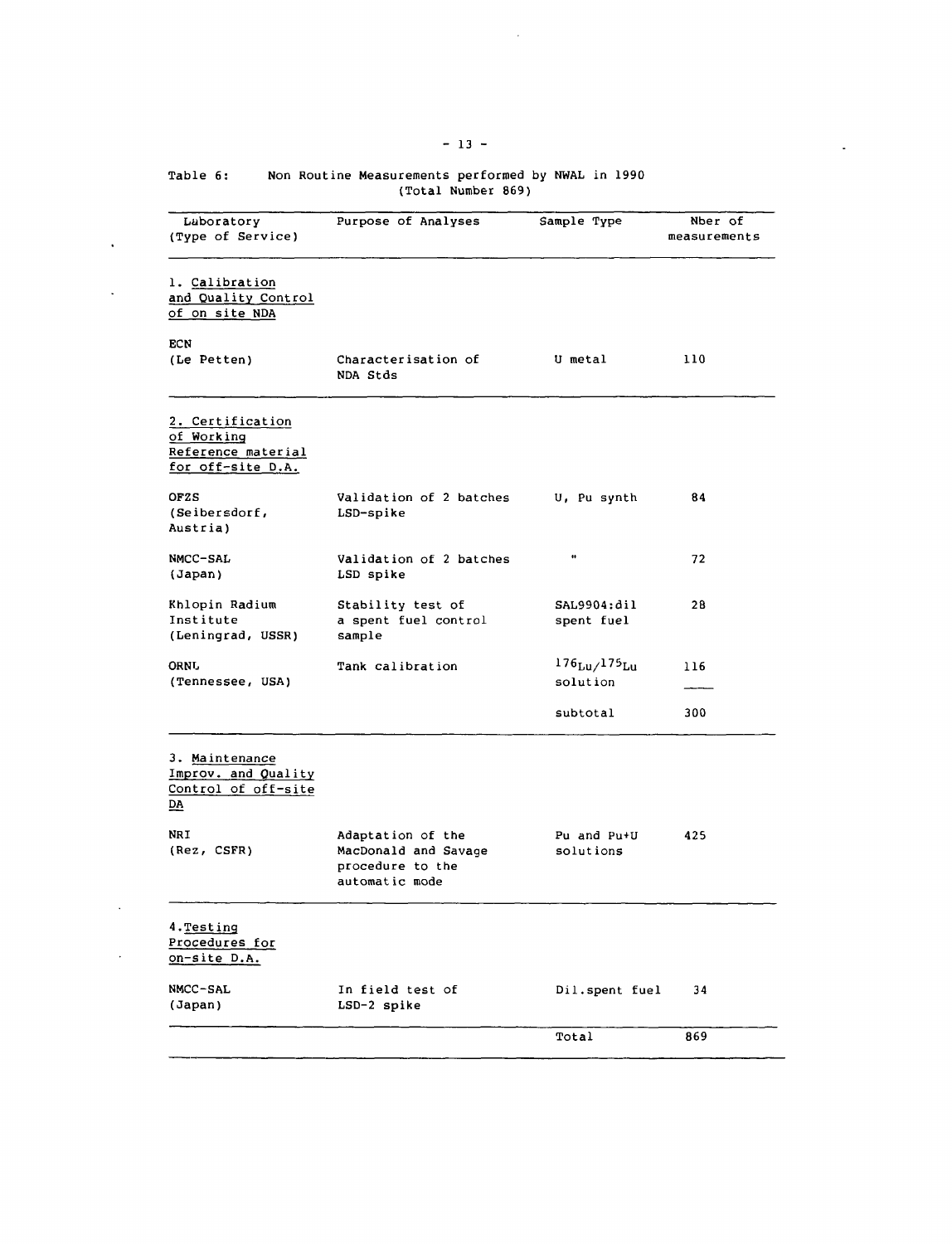| Time needed for Verification by Destructive Analys | ,1989<br>in 1990 compared to | days/sampl<br>(Median delays in |
|----------------------------------------------------|------------------------------|---------------------------------|
| Table 7:                                           |                              |                                 |

| Category of<br>samples       | shipment delays | Sample preparation | Analysis delays |                 |     | Total verification Timeliness<br>time<br>$\overline{a}$                                                     | factor<br>$\hat{e}$ |                 |
|------------------------------|-----------------|--------------------|-----------------|-----------------|-----|-------------------------------------------------------------------------------------------------------------|---------------------|-----------------|
|                              | 1989            | 1990               | 1989            | 5861 0661       |     | 1990                                                                                                        | 1989                | 1990            |
| Uranium                      | 28              | ្ដ                 | $\frac{6}{1}$   | 22              | ន្ល | $\frac{9}{4}$                                                                                               | $\frac{1}{2}$       | $\frac{1}{2}$   |
| Plutonium                    | 42              | 23                 | 21              | 20              | C)  | 48                                                                                                          | 2.1                 | 1.6             |
| Spent Fuel                   | $\frac{1}{2}$   | 45                 | n<br>H          | $\overline{24}$ | 2   | 20                                                                                                          | ∞.<br>∽             | $\frac{1}{2}$ . |
| (a) Total verification time: |                 |                    |                 |                 |     | Time elapsed from the starting day of the sample<br>preparation at the facility to the day of the report of |                     |                 |

| Time elapsed from the starting day of the sample | preparation at the facility to the day of the report of | the analytical results to the Safeguards Liason Officer. | Ratio of the median mean total verification time to the |
|--------------------------------------------------|---------------------------------------------------------|----------------------------------------------------------|---------------------------------------------------------|
|                                                  |                                                         |                                                          |                                                         |
| (a) Total verification time:                     |                                                         |                                                          | (b) Timeliness factor:                                  |

Ratio of the median mean total verification time to the<br>goal detection time defined for each category of<br>nuclear material (3)

ý,

 $\ddot{\phantom{0}}$ 

 $\cdot$ 

 $\ddot{\phantom{0}}$ 

 $\frac{1}{2}$ 

 $\ddot{\phantom{0}}$ 

 $\bar{\beta}$ 

 $\mathcal{L}$ 

 $\overline{\phantom{a}}$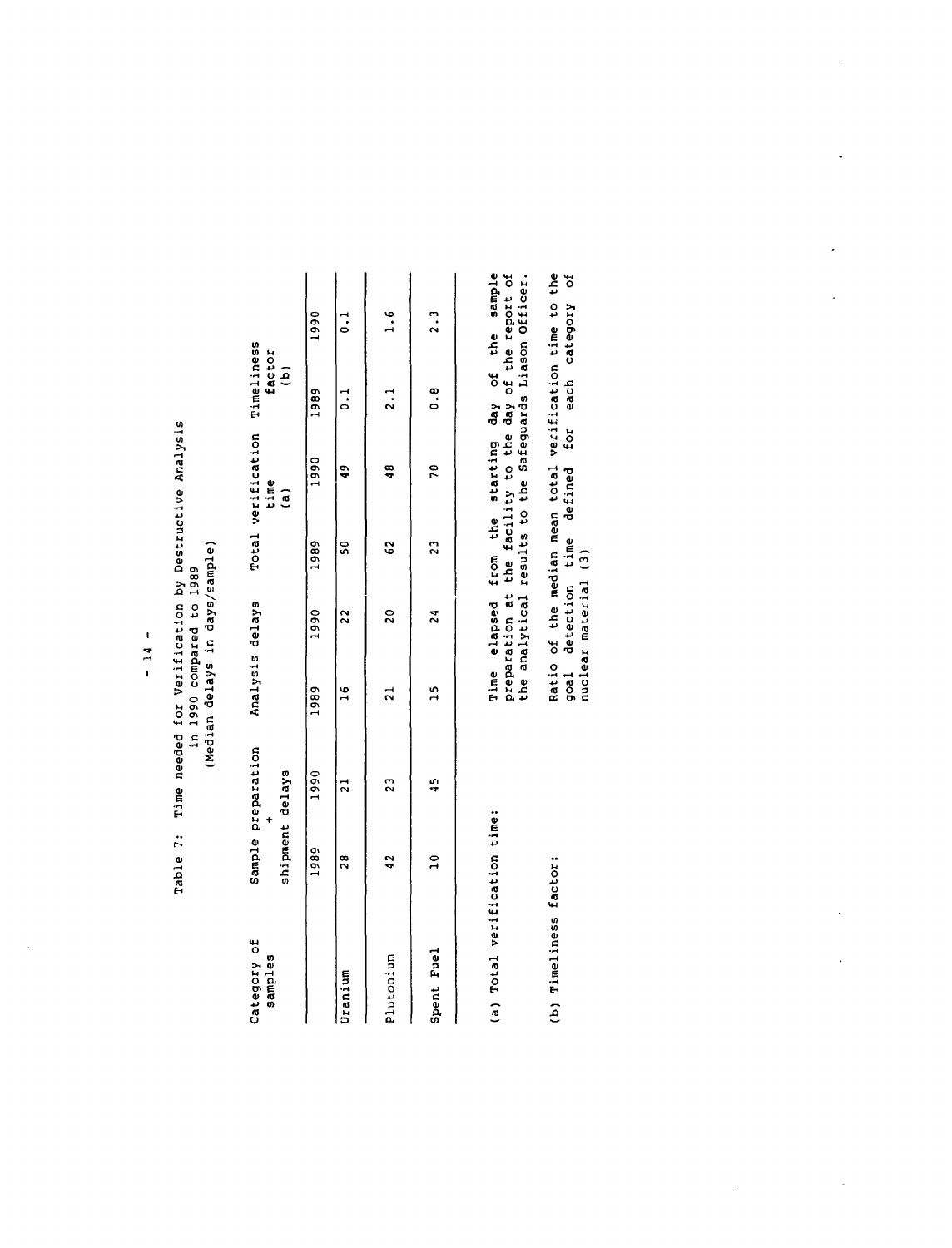

 $-15 -$ 

 $\frac{1}{2}$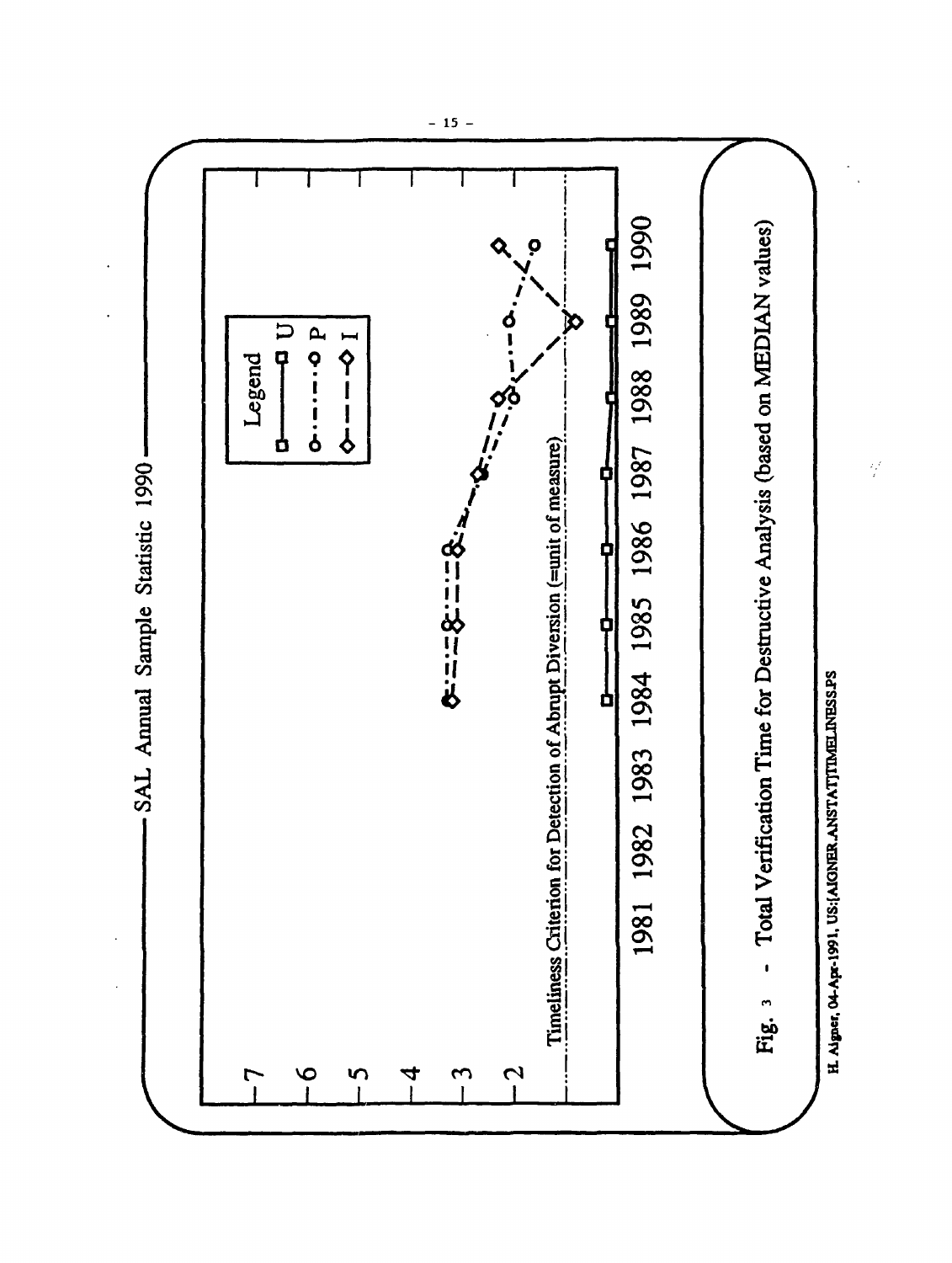# 3.2 Quality Control of the Measurements

### 3.2.1. SAL's Internal Quality Control Programme

Σ

SAL'S Internal Quality Control Programme (25) involves:

the calibration of the final analytical measurements and the control of the stability of this calibration using certified reference materials;

the control of the complete analytical process by analyzing well known or certified control materials along with the samples;

the control of the repeatability of duplicate analyses of the sample;

the comparison of results obtained by independent methods or different laboratories.

Control charts are issued weekly, displaying the random errors of the analyses of reference and quality control materials, their bias as well as the cumulated biases according to a modified Page test. The tables 8 give examples of the results of quality control measurements of various sources. The following observations have been made:

- (1) The results obtained with reference materials of different origins or chemical compositions are in good agreement and usually consistent with the certified accuracies.
- (2) The slight positive bias obvserved with CBNM-072/1 probably reflects uncomplete control over mass fractionation.
- (3) The negative bias on the  $^{242}$ Pu/ $^{239}$ Pu ratio of NBS 947 is within the certified accuracy, but is also observed by other NWAL's (26).
- (4) The results of alpha spectrometry measurements of the  $^{238}$ Pu and  $(239$ Pu +  $240$ Pu) activity ratios indicate that the certified value is probably much more accurate than stated in the certificate  $(+ 23)$ .
- (5) The "old" set of uranium isotopic standards of NBS is well suited for the calibration and quality control of <sup>235</sup>U abundance measurements by destructive gamma spectrometry.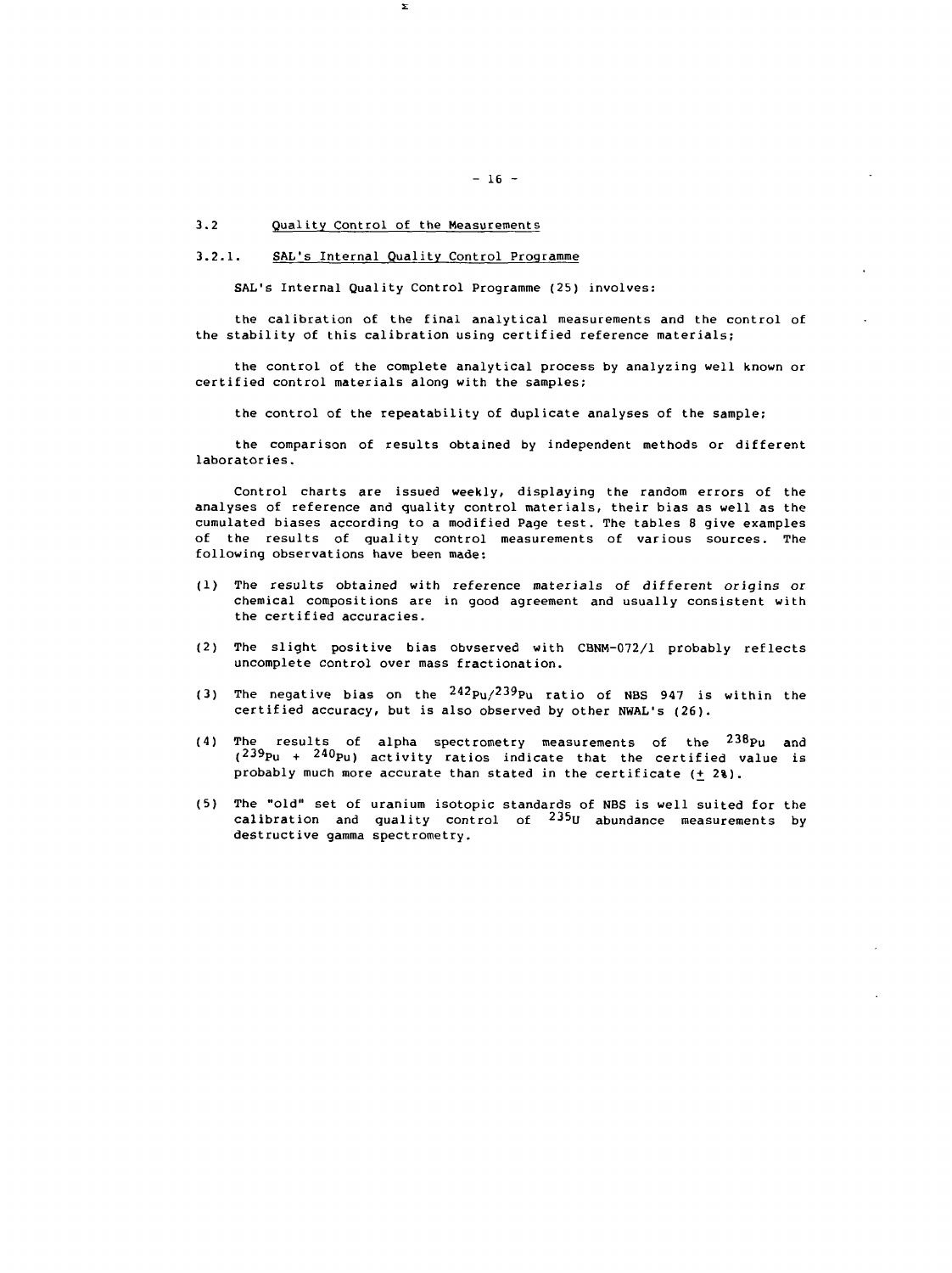| Method             | Measurement                                | Material             | Mean     | Standard<br>Error | Error<br>(M)   | Random Systematic<br>Error<br>(K) |
|--------------------|--------------------------------------------|----------------------|----------|-------------------|----------------|-----------------------------------|
| Gamma Spec         | $235$ U wtt                                | <b>NBS-010</b>       | 0.015    | 0.025             | 0.111          | $\overline{\phantom{a}}$          |
| Calibration        |                                            | NBS-015              | $-0.013$ | 0.016             | (20)           | (1)                               |
|                    |                                            | NBS-015              | $-0.013$ | 0.016             | 0.073          |                                   |
|                    |                                            |                      |          |                   | (20)           | (1)                               |
|                    |                                            | <b>NBS-020A</b>      | $-0.075$ | 0.025             | 0.080          | -                                 |
|                    |                                            |                      |          |                   | (10)           | (1)                               |
|                    |                                            | NBS-030A             | 0.058    | 0.029             | 0.091          | $\qquad \qquad \bullet$           |
|                    |                                            |                      |          |                   | (10)           | (1)                               |
|                    |                                            | <b>NBS-050</b>       | $-0.005$ | 0.005             | 0.024          |                                   |
|                    |                                            |                      |          |                   | (20)           | (1)                               |
| Gamma Spec         | $235$ U wtt                                | <b>NBS-020</b>       | 0.077    | 0.013             | 0.060          | $\overline{\phantom{a}}$          |
| $\alpha^*$         |                                            |                      |          |                   | (20)           | (1)                               |
|                    |                                            | <b>NBS-030</b>       | $-0.020$ | 0.016             | 0.073          | -                                 |
|                    |                                            |                      |          |                   | (20)           | (1)                               |
| HRGS <sup>**</sup> | $241_{Am/Pu}$                              | NBS-947              | $-0.818$ | 0.219             | 1.067          | 0.321                             |
|                    |                                            |                      |          |                   | (263)          | (3)                               |
|                    | $238p_u/239p_u$                            | $\pmb{\mathfrak{u}}$ | 0.347    | 0.148             | 0.927          | 0.210                             |
|                    |                                            |                      |          |                   | (263)          | (3)                               |
|                    | 240 <sub>Pu/</sub> 239 <sub>Pu</sub>       | H                    | 0.794    | 0.341             | 1.032          | 0.516                             |
| Alpha Spec         | $241_{\text{Pu}}$<br>$(239p_{u+}240p_{u})$ | NBS-947              | 0.080    | 0.053             | 0.369<br>(192) | 0.098<br>(5)                      |

Table 8a: Results of Quality Control of Radiometric Measurements in 1990 (Relative differences to goal values, in %)

 $- 17 -$ 

 $\ddot{\phantom{a}}$ 

\* QC: Quality Control

 $\hat{\mathcal{A}}$ 

 $\mathbf{r}$ 

 $\mathcal{L}^{\mathcal{A}}$ 

\*\* HRGS: High Resolution Gamma Spec.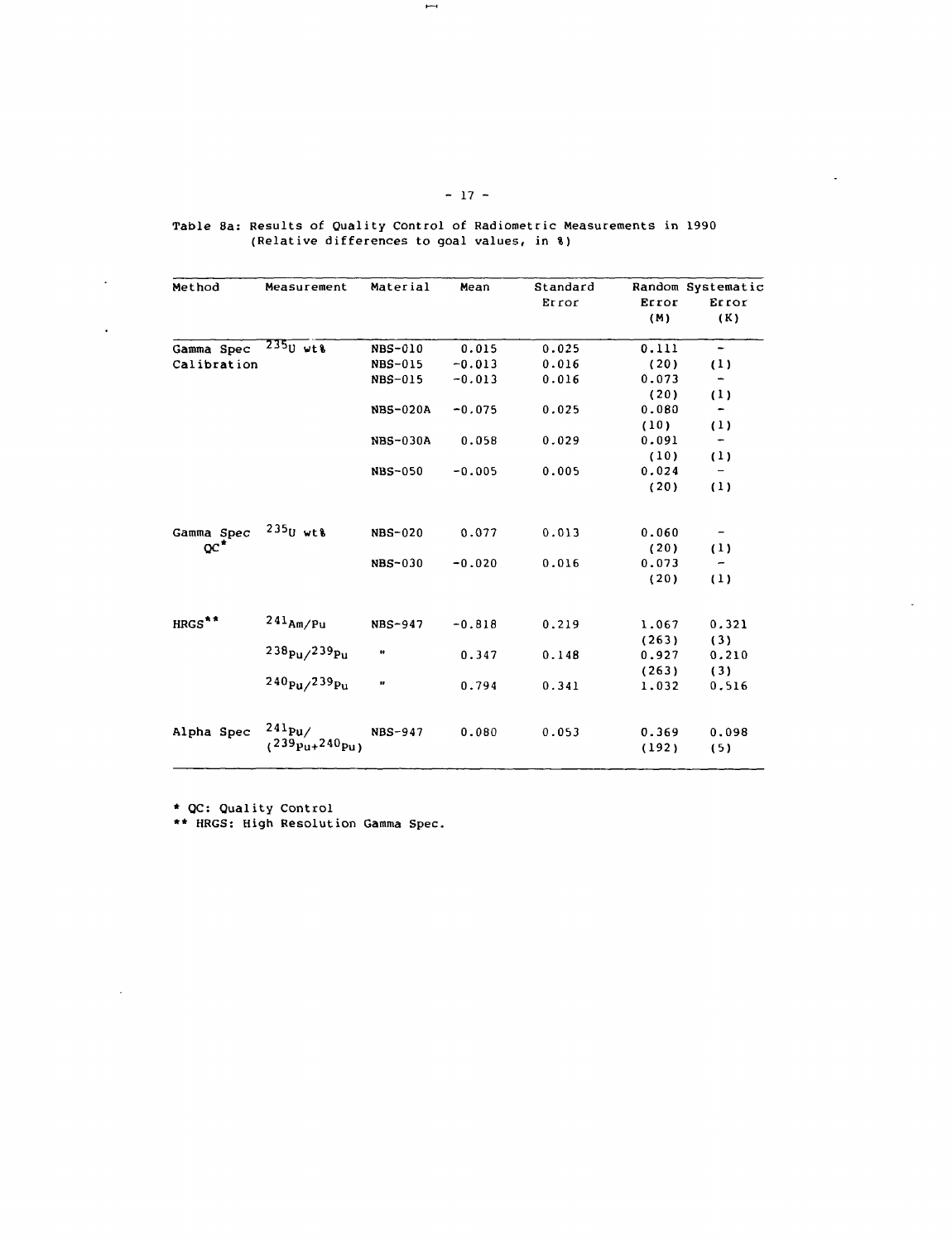$\supset$ 

 $\begin{array}{c} \infty \widehat{\mathcal{C}} \xrightarrow{\mathcal{C}} \mathcal{C} \end{array}$ 

 $\ddot{\epsilon}$ 

Table 8b: Results of Quality Controls of Mass Spectrometry Measurements in 1990

 $- 18 -$ 

(Relative differences to goal values, in %)

|            |                                      |                  |          |          |               | Random Systematic |
|------------|--------------------------------------|------------------|----------|----------|---------------|-------------------|
| Method     | Measurement                          | Material         | Mean     | Standard | Error         | Error             |
|            |                                      |                  |          | Error    | (N)           | (K)               |
| Mass Spec. | $240_{\rm PU}$ /239 $_{\rm Pu}$      | <b>NBS-947</b>   | $-0.043$ | 0.007    | 0.032         | 0.042             |
|            |                                      |                  |          |          | (205)         | (49)              |
|            | 242 <sub>Pu</sub> /239 <sub>Pu</sub> | Ħ                | $-0.343$ | 0.023    | 0.103         | 0.141             |
|            |                                      |                  |          |          | (205)         | (49)              |
|            | $242_{\rm{Pu}}$ /239 $_{\rm{Pu}}$    | <b>NBS-128</b>   | $-0.205$ | 0.009    | 0.000         | $-0.016$          |
|            |                                      |                  |          |          | (3)           | (5)               |
|            | 240 <sub>Pu</sub> /239 <sub>Pu</sub> | UK/Pu3           | 0.021    | 0.009    | 0.034         | 0.038             |
|            | $242_{Pu}/239_{Pu}$                  |                  |          |          | (59)          | (33)              |
|            |                                      | UK/Pu3           | $-0.032$ | 0.022    | 0.105         | 0.086             |
|            | $240_{\rm{Pu}}$ /239 $_{\rm{Pu}}$    |                  |          |          | (59)          | (33)              |
|            |                                      | UK/Pu5           | $-0.023$ | 0.008    | 0.040         | 0.038             |
|            | 242 <sub>Pu</sub> /239 <sub>Pu</sub> | $\pmb{\epsilon}$ | $-0.008$ | 0.018    | (96)<br>0.113 | (42)<br>0.073     |
|            |                                      |                  |          |          | (96)          | (42)              |
|            | $244_{\rm{Pu}}$ /239 $_{\rm{Pu}}$    | ŧ                | $-0.051$ | 0.033    | 0.177         | 0.154             |
|            |                                      |                  |          |          | (96)          | (42)              |
|            | $235U$ /238 $U$                      | NBS-010          | $-0.037$ | 0.015    | 0.098         | 0.076             |
|            |                                      |                  |          |          | (124)         | (45)              |
|            |                                      | <b>NBS-030A</b>  | $-0.021$ | 0.018    | 0.104         | 0.053             |
|            |                                      |                  |          |          | (64)          | (33)              |
|            |                                      | NBS-100          | $-0.032$ | 0.030    | 0.048         | 0.058             |
|            |                                      |                  |          |          | (8)           | (6)               |
|            |                                      | <b>NBS-200</b>   | $-0.038$ | 0.031    | 0.074         | 0.081             |
|            |                                      |                  |          |          | (20)          | (11)              |
|            |                                      | <b>NBS-500</b>   | $-0.026$ | 0.024    | 0.073         | 0.089             |
|            |                                      |                  |          |          | (40)          | (24)              |
|            |                                      | NBS-930          | 0.045    | 0.025    | 0.445         | 0.094             |
|            | 235 <sub>U</sub> / 238 <sub>U</sub>  |                  |          |          | (20)          | (18)              |
|            |                                      | CBNM-072/1       | 0.096    | 0.058    | 0.090         | 0.092             |
|            | $233_H/238_H$                        |                  | 0.115    | 0.084    | (9)           | (5)               |
|            |                                      | CBNM-072/1       |          |          | 0.092         | 0.147             |
|            | $235U$ /238 $U$                      | SSR-3568         | $-0.017$ | 0.026    | (9)<br>0.078  | (5)               |
|            |                                      |                  |          |          | (13)          | 0.040<br>(10)     |
|            | $233_U/238_U$                        | SSR-3568         | 0.005    | 0.047    | 0.129         | 0.088             |
|            |                                      |                  |          |          | (13)          | (10)              |
|            | $236_U/238_U$                        | $SSR-3568$       | $-0.038$ | 0.019    | 0.058         | 0.028             |
|            |                                      |                  |          |          | (13)          | (10)              |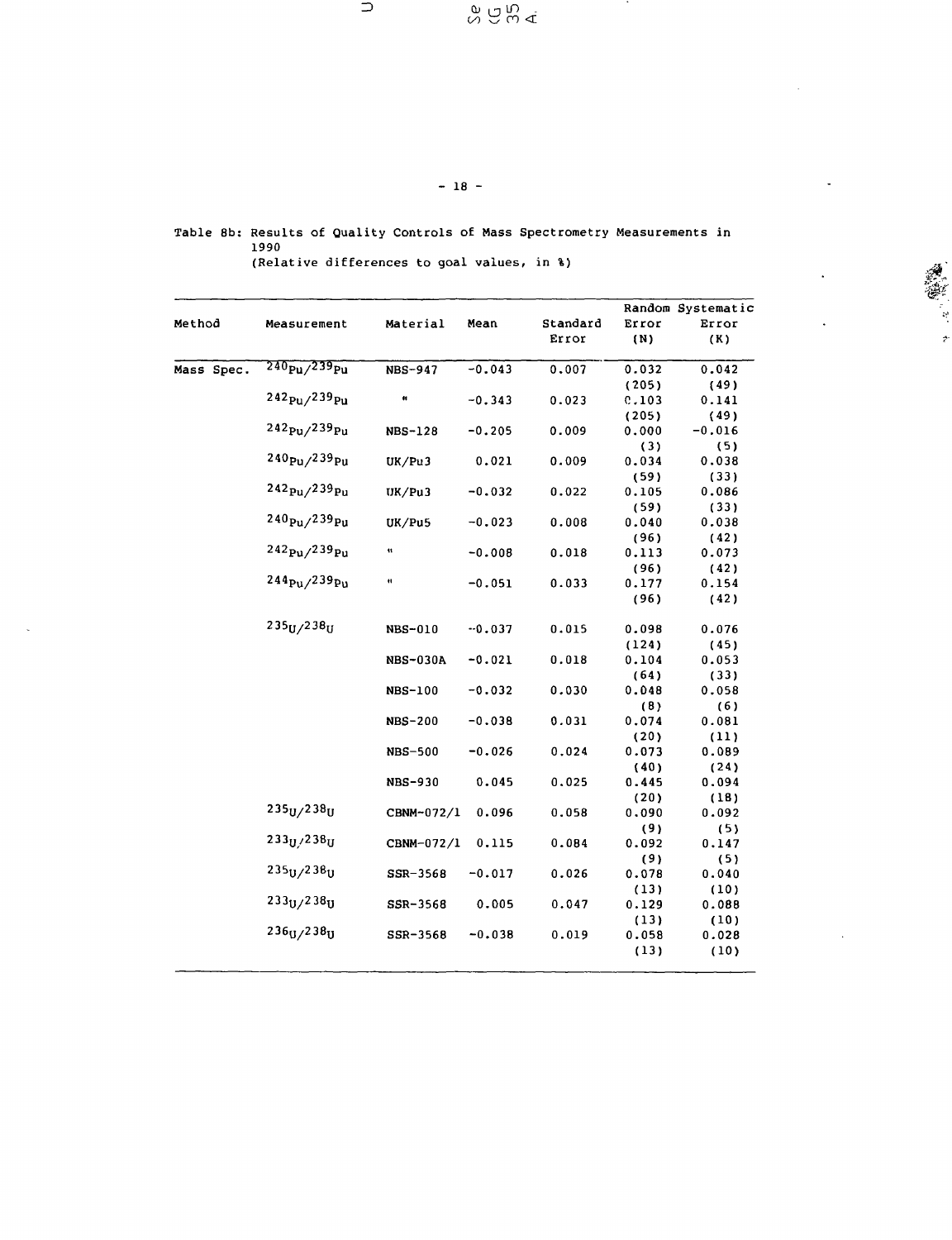|                            |                                   |                |         |                  |       | Random Systematic        |
|----------------------------|-----------------------------------|----------------|---------|------------------|-------|--------------------------|
| Method                     | Measurement                       | Material       | Mean    | Standard         | Error | Error                    |
|                            |                                   |                |         | Error            | (N)   | (K)                      |
| U-Blank $(GB)^*$           | $233_1238_1$                      | CBNM-040/1     | $-14.4$ | 3.79             | 7.68  | 9.48                     |
|                            |                                   |                |         |                  | (38)  | (15)                     |
| U-Blank $(FC)^{**}$        | $233_U/238_U$                     | CBNM-040/1     | $-8.5$  | 2.66             | 1.02  | 7,03                     |
|                            |                                   |                |         |                  | (17)  | (9)                      |
| Pu-Blank (GB)              | $242_{\rm PU}/239_{\rm Pu}$       | CBNM-049       | $-4.6$  | 0.69             | 4.24  | 1.92                     |
|                            |                                   |                |         |                  | (68)  | (23)                     |
| Pu-Blank (FC)              | $242_{\rm{Pu}}$ /239 $_{\rm{Pu}}$ | CBNM-049       |         | $-0.022$ 0.536   | 2.13  | 0.410                    |
|                            |                                   |                |         |                  | (17)  | (10)                     |
| Spent Fuel                 | Pu(µq/q)                          | samples        | 69.6    | 4.35             | 38.8  | 25.8                     |
| Chem.                      |                                   |                |         |                  | (186) | (81)                     |
| Pu Lab chem                | Pu(µq/q)                          | Ħ              | 75.2    | 5.80             | 25.0  | 60.7                     |
|                            |                                   |                |         |                  | (525) | (203)                    |
| IDMS(PuLab) <sup>***</sup> | LEU                               | <b>NBS-960</b> |         | 0.1870.041       | 0.044 | 0.251                    |
|                            |                                   |                |         |                  | (49)  | (42)                     |
|                            | HEU                               | NBL-116        |         | $-0.30700.071$   | 0.245 | $\overline{\phantom{a}}$ |
|                            |                                   |                |         |                  | (12)  | (4)                      |
|                            | LEU                               | SAL 9307       |         | $-0.113$ $0.026$ | 0.099 | $-$                      |
|                            |                                   |                |         |                  | (14)  | (4)                      |
|                            | Pu                                | NBL-126        |         | $-0.121 0.024$   | 0.084 | $ \,$                    |
|                            |                                   |                |         |                  | (13)  | (7)                      |
|                            |                                   | SAL9917        |         | $-0.0350.199$    | 0.133 | 0.349                    |
|                            |                                   |                |         |                  | (47)  | (4)                      |
|                            |                                   | <b>SAL9925</b> |         | $-0.171$ $0.024$ | 0.143 | 0.052                    |
|                            |                                   |                |         |                  | (44)  | (29)                     |
|                            |                                   | <b>SAL9953</b> |         | 0.0b1 0.013      | 0.000 | 0.024                    |
|                            |                                   |                |         |                  | (5)   | (4)                      |
|                            |                                   | <b>SAL9304</b> |         | $-0.02900.036$   | 0.079 | 0.056                    |
|                            |                                   |                |         |                  | (33)  | (4)                      |
|                            |                                   | <b>SAL9947</b> |         | $-0.239$ $0.027$ | 0.044 | 0.028                    |
|                            |                                   |                |         |                  | (6)   | (2)                      |
| IDMS                       | LEU                               | CL87           |         | $-0.056$ 0.035   | 0.036 | 0.146                    |
| with QS87****              |                                   |                |         |                  | (60)  | (21)                     |
| IDMS (spent                | LEU                               | CL87           |         | $-0.053$ 0.065   | 0.358 | $\overline{\phantom{m}}$ |
| fuel Lab)                  |                                   |                |         |                  | (30)  | (4)                      |
|                            | Pu                                | CL87           |         | 0.165 0.138      | 0.176 | 0.244                    |
|                            |                                   |                |         |                  | (30)  | (4)                      |
|                            |                                   |                |         |                  |       |                          |

Table 8c: Results of Quality Controls of Isotope Dilution Mass Spectrometry Measurements in 1990 (Relative differences to goal values, in %)

 $\star$ : G. B. Glove Box in the Pu Lab

\*sR

: F.C. Fume Cupboard in the Spent Fuel Lab.

: IDMS Isotopic Dilution Mass Spectrometry

\*\*\*\*: QS87: Quadruple Spike prepared in 1987

1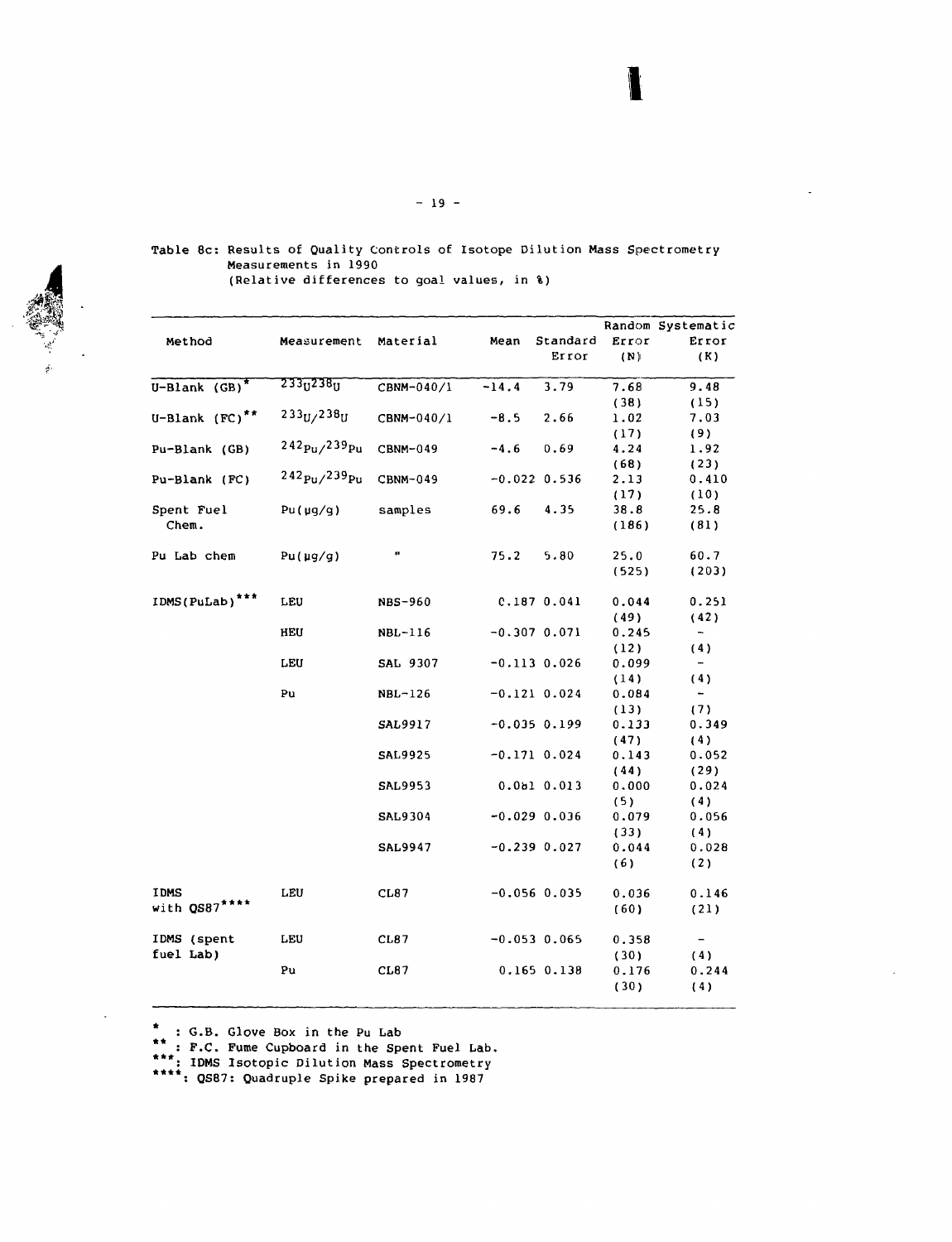| Method           | Measurement    | Material Mean  |          | Standard<br>Error | Error<br>(N) | Random Systematic<br>Error<br>(K) |
|------------------|----------------|----------------|----------|-------------------|--------------|-----------------------------------|
| $DG^*$<br>autom. | U-calibration  | <b>NBS-960</b> | $-0.085$ | 0.016             | 0.044        | 0.125                             |
|                  |                |                |          |                   | (402)        | (78)                              |
|                  | U-control      | $EC-110$       | $-0.009$ | 0.006             | 0.056        | 0.019                             |
|                  |                |                |          |                   | (140)        | (24)                              |
| DG manual        | U-calibration  | <b>NBS-960</b> | $-0.008$ | 0.009             | 0.036        | 0.000                             |
|                  |                |                |          |                   | (14)         | (5)                               |
|                  | U-control      | $EC-110$       | $-0.066$ | 0.016             | 0.019        | 0.032                             |
|                  |                |                |          |                   | (4)          | (4)                               |
| Ignit.Grav.      | Тh             | JM             | $-0.120$ | 0.002             | 0.045        | 0.026                             |
|                  |                |                |          |                   | (7)          | (3)                               |
| DG $(40mg)$      | U-calibration  | <b>NBS960</b>  | $-0.039$ | 0.011             | 0.052        | 0.037                             |
|                  |                |                |          |                   | (72)         | (18)                              |
|                  | U-control      | $EC-110$       | $-0.050$ | 0.022             | 0.051        | 0.097                             |
|                  |                |                |          |                   | (38)         | (18)                              |
| $MDS**$          | Pu-calibration | <b>NBS-949</b> | $-0.225$ | 0.040             | 0.061        | 0.138                             |
|                  |                |                |          |                   | (36)         | (13)                              |
|                  |                | $EC-201$       | $-0.255$ | 0.043             | 0.086        | -                                 |
|                  |                |                |          |                   | (4)          | (1)                               |
|                  |                | MP2            | $-0.126$ | 0.097             | 0.062        | 0.188                             |
|                  |                |                |          |                   | (16)         | (4)                               |
|                  |                | UK/Pul         | $-0.151$ | 0.040             | 0.067        | 0.118                             |
|                  |                |                |          |                   | (34)         | (10)                              |
| MDS manual       | Pu-control     | <b>NBL122</b>  | 0.009    | 0.030             | 0.064        | 0.068                             |
|                  |                |                |          |                   | (54)         | (13)                              |
|                  |                | <b>NBL126</b>  | 0.023    | 0.030             | 0.070        | 0.102                             |
|                  |                |                |          |                   | (14)         | (14)                              |
|                  |                | NBL-126        | 0.018    | 0.018             | 0.056        |                                   |
|                  |                |                |          |                   | (10)         | (3)                               |
| MDS autom.       | Pu-control     | NBL-122        | 0.121    | 0.012             | 0.027        |                                   |
|                  |                |                |          |                   | (5)          | (1)                               |

Table 8d: Results of Quality Controls of Titrations in 1990 (Relative differences to goal values, in %)

: DG: NBL modified Davies and Gray potentiometric titration

Ü,

:MDS: Mac Donald and Savage potentiometric titration scaled down to 4mg of Pu.

÷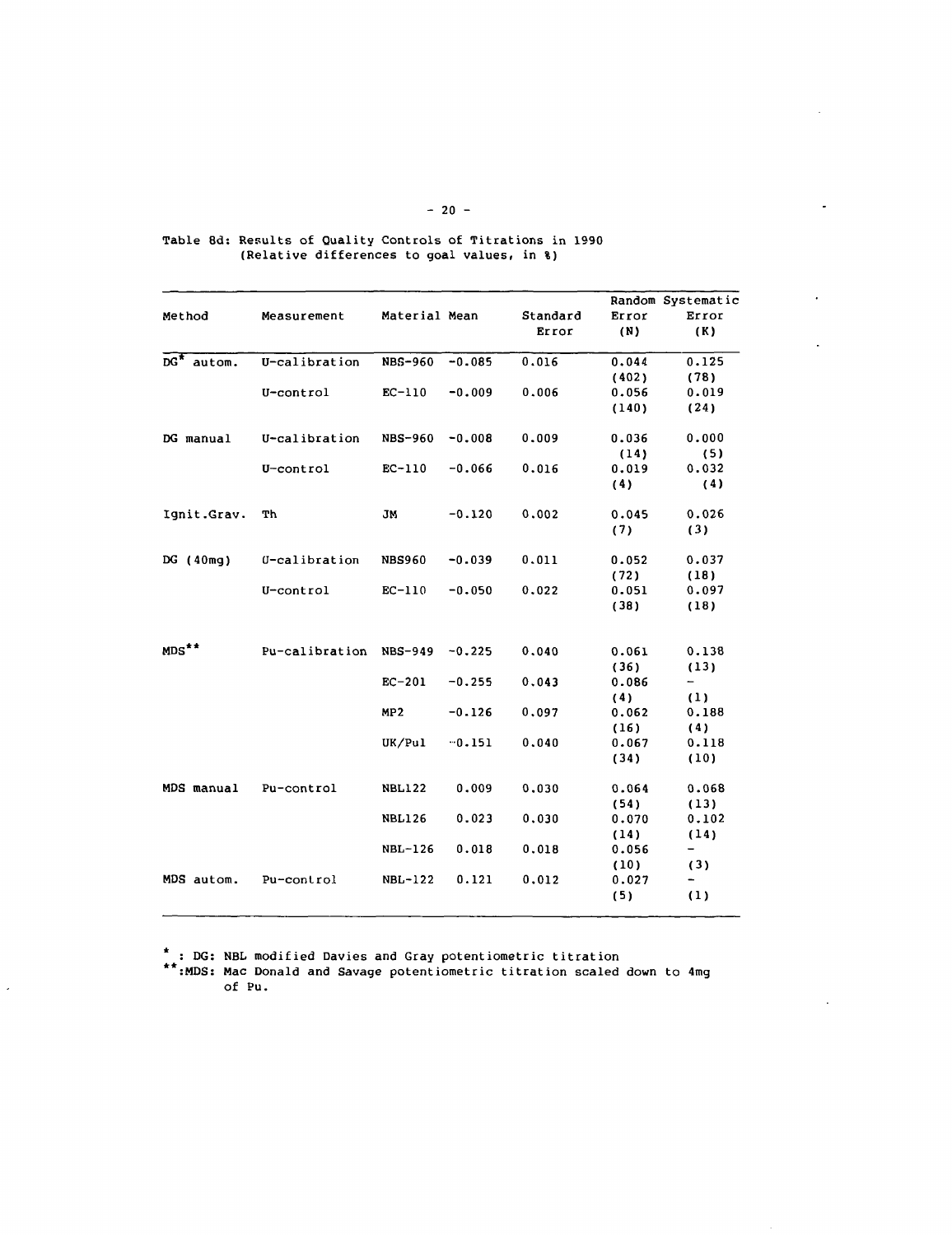| LAB                | <b>STATISTICS</b> | Pu                       | U       |
|--------------------|-------------------|--------------------------|---------|
| $\mathbf{A}$       | Mean              | $-0.01$                  | $-0.11$ |
|                    | Std. Dev          | 0.10                     | 0.10    |
|                    | (n)               | (21)                     | (8)     |
| в                  | Mean              | $+0.07$                  | $-0.08$ |
|                    | Std. Dev          | 0.19                     | 0.02    |
|                    | (n)               | (2)                      | (2)     |
| $\mathbf C$        | Mean              | $+0.24$                  | $-0.04$ |
|                    | Std. Dev          | 0.09                     | 0.09    |
|                    | (n)               | (2)                      | (2)     |
| D                  | Mean              | $+0.07$                  | $-0.09$ |
|                    | Std. Dev          | 0.08                     | 0.13    |
|                    | (n)               | (3)                      | (4)     |
| $\mathbf{E}% _{0}$ | Mean              | $+0.05$                  | $+0.13$ |
|                    | Std. Dev          | 0.05                     | 0.12    |
|                    | (n)               | (2)                      | (2)     |
| F                  | Mean              | $-0.06$                  | $-0.07$ |
|                    | Std. Dev          | $\overline{\phantom{a}}$ | 0.11    |
|                    | (n)               | (1)                      | (2)     |
| $\mathbf G$        | Mean              | $+0.06$                  | $-0.01$ |
|                    | Std. Dev          | 0.16                     | 0.01    |
|                    | (n)               | (4)                      | (2)     |

Table 9: IDMS results obtained by the NWAL in 1990 in control samples spiked with a LSD\* tracer (Differences to certified values in %)

LSD: Large Size Dried

 $\ddot{\phantom{a}}$ 

 $\overline{a}$ 

 $\overline{\phantom{a}}$ 

 $\bar{\mathcal{A}}$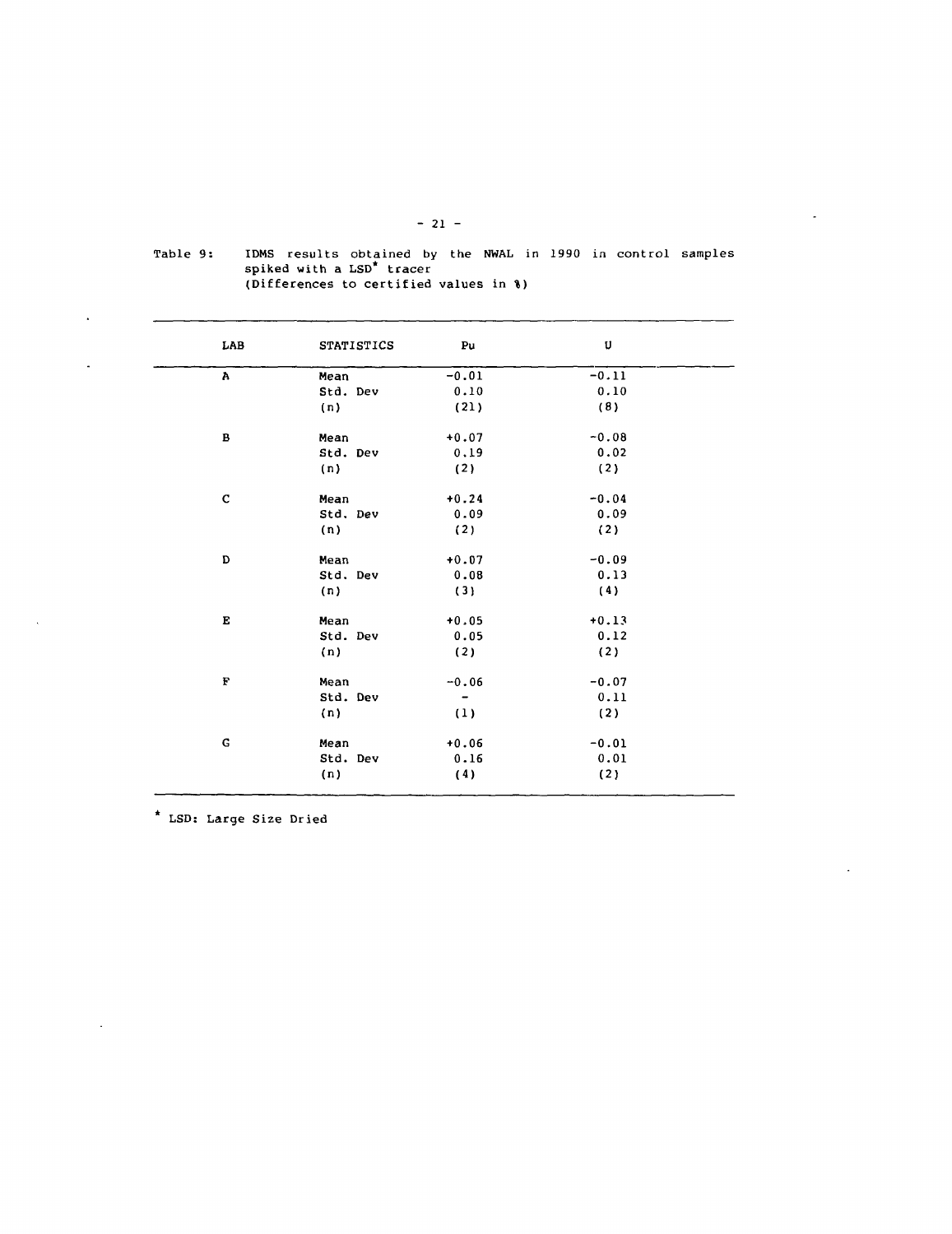#### 3.2.2. A Quality Programme for the Spent Fuel Samples Analysed by the NWAL

The programme proposed in 1985 (27) was reviewed in a Consultants' group meeting in Dec. 1990 (28). The IDMS results obtained by the NWAL in control samples spiked with a LSD tracer are shown in table 9 and are discussed in (29). The coefficients of variations and relative biases are with one exception smaller or equal to 0.1%.

# 3.2.3. Participation in Independent Analytical Quality Control Programmes

Well characterized materials needed to estimate the magnitude of uncorrected calibration errors combined with the treatment errors have been available for SAL since the end of 1985. The results obtained in 1990 with Uranyl and plutonium nitrate solutions are shown in Table 10. The relative biases are not statistically different from zero, compared with their standard errors which are equel to 0.078%.

| Sample/<br>Period | Method    | Result<br>(mg/g) | % bias   |  |
|-------------------|-----------|------------------|----------|--|
| J.                | Automatic | 4.0460           | 0.127    |  |
|                   | Manual    | 4.0486           | 0.092    |  |
| 2                 | Automatic | 4.9142           | $-0.109$ |  |
|                   | Manual    | 4.9964           | $-0.065$ |  |

### Table IQ; Results of SAL analyses of plutonium nitrate solutions distributed in 1990 within the EQRAIN \* programme

EQRAIN: "Evaluation de la Qualité des Résultats d'Analyses dans l'Industrie Nucléaire."

#### 4. Maintenance and Development of Analytical Procedures

We describe here tne principal achievements in the three areas of analytical development pursued in 1990.

### 4.1. Off-site Destructive Analytical Procedures

### 4.1.1. Implementation of the Large Size Dried Spike Method

The Large Size Dried (LSD) Spikes are in use since March 1990 for the Isotope Dilution Analysis (IDA) of spent fuel solution samples taken from the input accountability tank of a reprocessing plant. The method involve the following steps (13): a sample of about 1 ml of the undiluted spent fuel solution is weighed into a penicillin vial containing a calibrated LSD spike; the spike consists of a mixture of dried nitrates carrying about 2 mg of 97% enriched <sup>239</sup>Pu and 50 mg of 19 % enriched <sup>235</sup>U

 $- 22 -$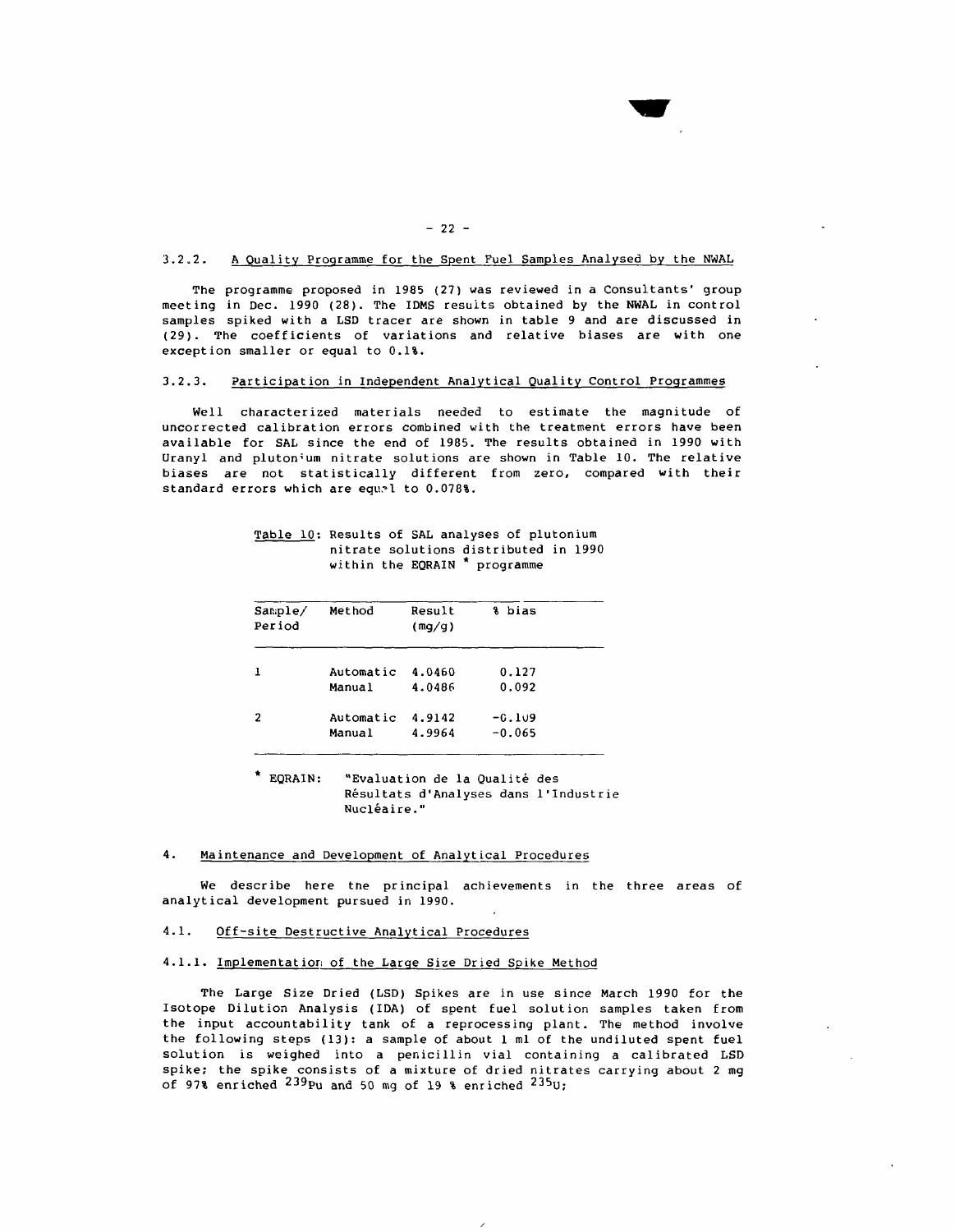the vial is heated after addition of 8M nitric acid, to dissolve the spike quantitatively; the solution is stirred, 50  $\mu$ l aliquots are taken, dried, bagged out and packed for shipment to the inspectorate laboratories, where the contents of uranium and plutonium are determined by mass spectrometry. Duplicate spiked samples and one unspiked samples are prepared, shipped and analyzed simultaneously. The operator takes parrallel aliquots and uses them for its accountability analyses.

The spike is prepared from primary reference materials such as NBL 126 (Pu), NBL-112A (natural U) and NBL-116 (HEU), alternatively by IAEA-SAL and the State inspectorate laboratory. The certificate of the spike is based on the "make-up" values, validated by parrallel analyses at the inspectorate laboratories (20, 22, 23).

The LSD spikes replace the "small size" dried spikes which were used earlier and contained about 1 mg of <sup>233</sup>U and 5µg of <sup>242</sup>Pu trace isotopes; the previous procedure required a 150 fold dilution of the spent fuel solution sample before spiking could be done. The main advantage of the new method is to permit spiking of undiluted samples. The dilution and the aliquoting need no longer to be done very accurately, the aliquots are much smaller and dry much faster, so that the complete preparation of the samples at the plant takes no more than 2 hours and requires much less of inspectors' and operators' time.

The operator went actually as far as installing a robot in a hot cell to perform the whole preparation fully automatically. Unfortunately the robot failed too often and the use of tongs had to be resumed to handle the sample vials. Several cases of cross contaminations occurred in the beginning; their origins were identified and have now been eliminated for the most part. Table 11 illustrates the performances achieved by the two methods, when cases of cross contaminations are eliminated. The LSD method has smaller random errors. The use of LSD spikes with tracer isotopes of closer masses largely compensate the disadvantage of their lower isotopic abundances. The very small fluctuations of the systematic errors is the expected benefit of the operator using inspectors' spikes. It reflects also the fact that uncorrected mass fractionations are smaller when using  $^{235}$ U,  $^{239}$ Pu  $^{240}$ Pu tracer isotope than when  $^{233}$ U,  $^{242}$ Pu or  $^{244}$ Pu are used.

Table 11: IDMS of spent fuel solutions using small and Large Size Dried Spikes; Relative Standard Deviations of random and short term systematic errors in operator - inspector differences

÷.

| Std. Deviation      | Spike Size |         |
|---------------------|------------|---------|
| of Rel. Differences | Small      | "Large" |
| Random Error        | 0.73       | 0.44    |
| Syst. Error         | 0.66       | 0.04    |
| Nber of Batches     | 247        | 139     |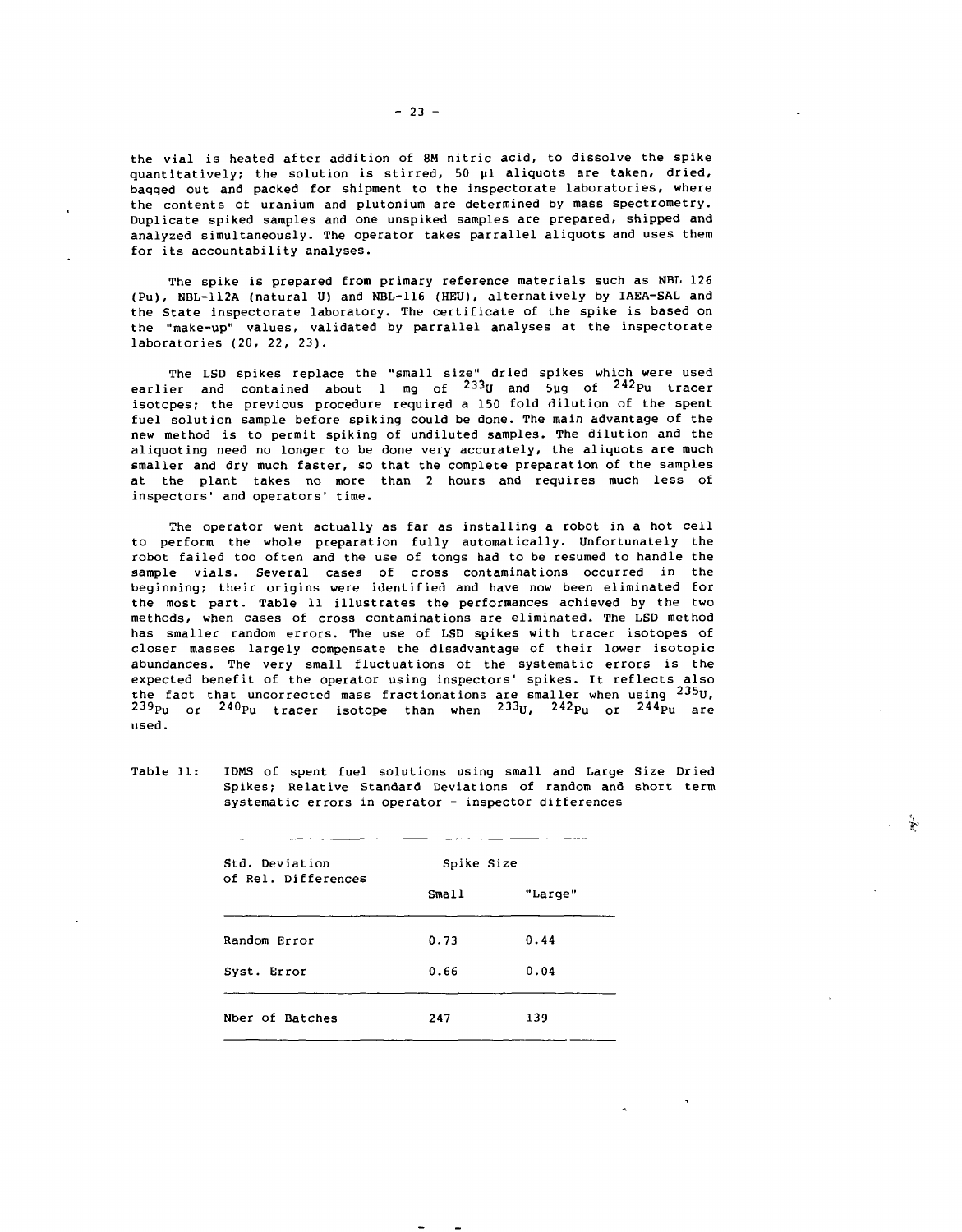The new procedure has however at least four features which may limit its performance and will continue to receive the attention of SAL and of the IAEA inspectorate. The shelf time of the spikes depends upon the ability to dry the spike salt at the bottom of the penicillin vials in the form of a film which remains adherent to the glass even during transport, and for at least 8 - 10 months. The current LSD procedure involves also no redox cycle of the sample aliquots before they are received and analyzed at the laboratories. Thirdly, errors in the assigned composition of the spike no longer appear in the differences between operator's and inspector's data and canno<sup>t</sup> be detected without additional and independent measurements. Finally the 97% enriched <sup>239</sup>Pu tracer is not suitable for the IDA of low burn-up fuels, in which the  $23^9$ Pu abundance exceeds about 80%.

The route we pursue to resolve these matters in collaboration with CBNM and other Network Laboratories is:

- to apply a comprehensive control of the quality of the certification and of the shelf-time of the spikes,

- to accumulate experience on the shelf time of spikes dried via alternative methods,

- to encourage the development of commercial sources of certified LSD spikes, in the form of dried nitrates or metal alloys, based preferrably on mixtures of high enriched  $^{240}$ Pu and  $^{236}$ U isotopes.

#### 4.1.2. Titration of 4 mq Pu with the McDonald & Savage Method

 $\frac{d^2\mathbf{r}}{d\mathbf{y}^2}$ 

The method of Mc Donald and Savage had been selected to replace the AgO method because it is not vulnerable to interferences of Cr, Mn and many other species (30). The original procedure designed for titrating 30-40 mg Pu aliquots had been scaled down with the assistance of experts of Dounreay (31), Harwell (32) and Rez (33). The scaled down procedure uses potentiometry rather than amperometry to follow the titration of 4 mg Pu aliquots. It had been demonstrated to be as selective as the original method (34). In 1989-1990 all steps of the procedure, except the sample changing, were automated by combining two Radiometer Video titrators controlling each an ABU 3 multiple buret stand. This semi automated procedure has a repeatability of 0.05 to 0.10% and is also as selective as the original one (35).

An automatic turn-table was designed to automate fully the procedure and was installed in a glove box. The component tests were completed in September 1990 and tests with plutonium started in October 1990.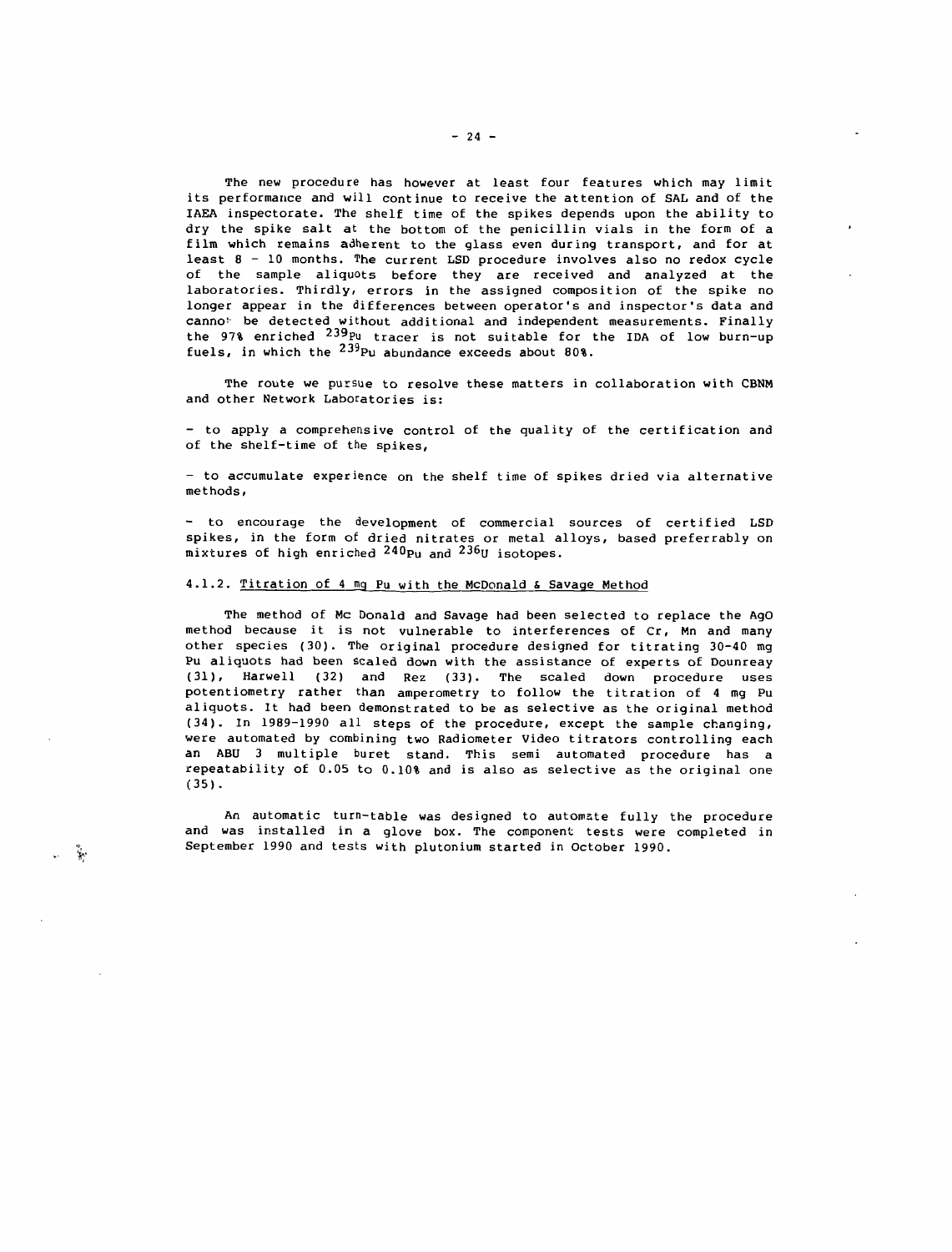# 4.1.3. Separation of Uranium and Plutonium by column Extraction Chromatography

A. Delle Site et al. (36) introduced at SAL in 1985 a very efficient and versatile chromatographic separation of uranium and plutonium. In the original procedure hexavalent uranium and tetravalent plutonium were absorbed from a 3  $N$  nitric acid solution on a stationary phase consisting of a porous polyethylene (microthene) coated with Trioctylphosphine oxide (TOPO). Americium and fission products are not retained. Plutonium is eluted with a solution of HCl (IN) and HI (0.1 N) which reduces plutonium to the trivalent state. Uranium itself is eluted next with a solution of ammonium carbonate. The microthene support has now been replaced by a silica support, Fractosil, which is easier to load on the column because its density is greater than one. The method constitutes the basic procedure at SAL for the preparation of plutonium and spent fuel samples for isotopic analysis or isotope dilution assay by mass and alpha spectrometry.

It was demonstrated in 1990 that plutonium can also be eluted with a mixture of 2 N nitric acid, 0.1 N iodhydric acid and 0.1 N sulfurous acid (37). The advantage of this reagent over the HC1/HI mixture is to be free of hydrochloric acid. Its use should therefore reduce the rate of corrosion of metal equipment in glove boxes. The concentration of the nitric acid must be kept between 1.5 and 2.5 N. At lower nitric acid concentrations uranium starts to elute with the plutonium; at higher concentrations the iodhydric acid oxidizes quickly to iodine despite the presence of sulfurous acid, plutonium is only partially reduced and cannot be eluted quantitatively.

The  $HNO<sub>3</sub>/HI/SO<sub>2</sub>$  reagent will be used instead of the HCl/HI mixture in particular in the robot installed for the automatic preparation of spent fuel samples.

#### 4.1.4. Alpha and Beta Liquid Scintillation

The radiometry group operates an automatic LKB liquid scintillation instrument. It is normally used to determine low concentrations of alpha and beta emitters. These measurements are calibrated against standard solutions of the analytes. The tuning of the instrument need normally little effort for such measurements.

In 1990, the instrument had to be carefully adjusted (38) to perform an absolute calibration of <sup>238</sup>Pu and <sup>239</sup>Pu spike solutions used for Isotope Dilution Alpha Spectrometry (IDAS). The pulse width filter had in particular to be optimized to segregate quantitatively the pulses resulting from the beta radiations emitted by  $^{241}$ Pu isotope and the alpha radiations emitted by the other plutonium isotopes (Figure 4). It was found also that the counting efficiency of standard solutions of plutonium prepared from NBL 126 is only 99.85% when using the scintillation cocktail Hi Safe II (Pharmacia) in the way recommended by the manufacturer. Doping the cocktail with 4% of TOPO reduces the tendency of plutonium to plate on the walls of the scintillation vial and restores 100% counting efficiency. Finally counting activities exceeding 2500 cps identified an underestimate of the deadtime correction in the LKB software, which was rectified.

The specific activities measured at SAL after these tunings agree within 0.3% with the results obtained by two specialized laboratories (39) (Table 12).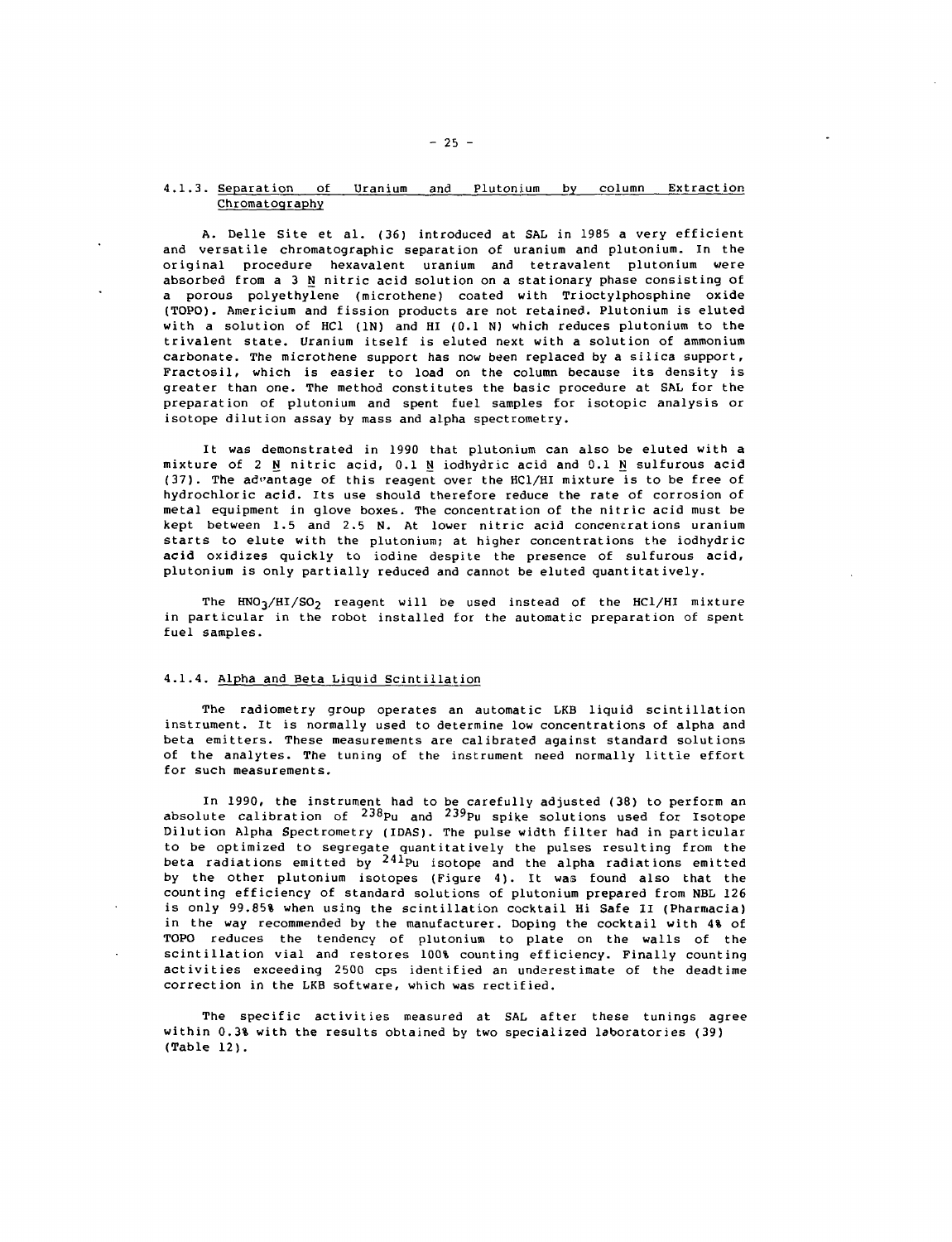

Fig. 4:  $\alpha$  and  $\beta$  spectra from liquid scintillation counter of Pu (NBL 126)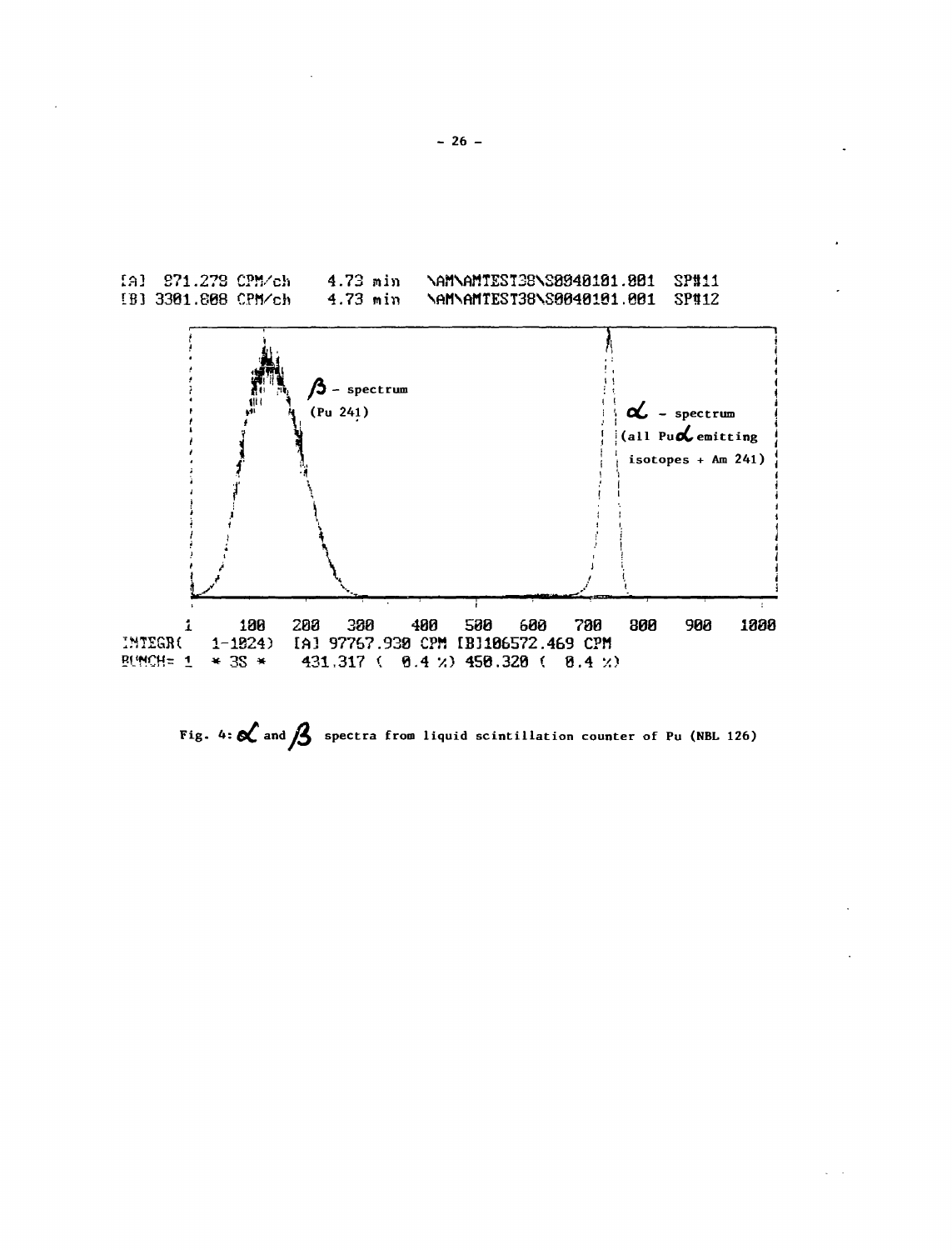| Laboratory     | Spike<br>$238p_{\rm H}$ | 239 <sub>Pu</sub> |
|----------------|-------------------------|-------------------|
| SAL            | 156.55+0.04             | 201.19+0.04       |
| ı              | $156.4 + 0.5$           | $201.8 + 0.3$     |
| $\overline{2}$ | $156.8 + 0.30$          | 201.17+0.38       |
| Overall Mean   | 156.58+0.20             | $201.39 \pm 0.36$ |

Table 12 Alpha Specific Activities of  $^{238}$ Pu and  $^{239}$ Pu spikes (in KBq/g)

# 4.1.5. Isotope Dilution Alpha Spectrometry of Plutonium

The two spikes mentioned in the previous section had been prepared by the Khlopin Radium Institute (KRI) in Leningrad for an interlaboratory test of the determination of plutonium in spent fuel solutions using IDAS. Besides SAL and KRI, the participants were AEA in Harwell, ECN in Petten and BARC in Trombay. They were to analyze aliquots of duplicate samples of a diluted spent fuel solution prepared and spiked by KRI. The results are presently being evaluated at KRI.

In this test SAL applied its standard method which involves a chemical equilibration based on a Fe(II)/NO<sub>2</sub> redox cycle, a CEC separation on a TOPO/Fractosil support (36, 37), before the preparation of the alpha sources. These are prepared by depositing a 10 ul drop of solution containing about 0.2 µg of plutonium in a glazed porcelain cuvette, adding 1OuI of tetraethyleneglycol which serves as a spreading agent, and drying in a muffle furnace programmed to increase progressively the temperature from 25°C to 850°C. The source, which has an active diameter of  $10$  mm, is placed in a vacuum chamber at a pressure of 0.5 Pa and 15 mm away from an ion impacted surface barrier detector of 100 mm<sup>2</sup> area. The detector has an intrinsic resolution of 12 keV. The quality of the sources is sufficient to resolve the 5.45 MeV and 5.46 Mev peaks of  $^{238}$ Pu, with a practical resolution of about 13 keV (Figure 5). Even with such a resolution, the method used to take the tailing of the peaks into account and the setting of the multichannel analyzer have still a measurable influence on the accuracy of the results.

SAL applied two methods of tail correction (40): in one method the tail is assumed to decrease exponentially with decreasing energies; in the other on the decrease is assumed to follow a geometric progression (41). IDAS agrees better with Isotope Dilution Mass Spectrometry (IDMS) when the geometric progression method is used (Table 13). The exponential tail modes is in better agreement with IDMS when a larger number of channels are used to define the tail decay constant. The other observation to be made on the results of SAL (Table 13) is that IDAS and IDMS are in best agreement when the <sup>238</sup>Pu/(<sup>239</sup>Pu + <sup>240</sup>Pu) alpha activity ratios do not exceed 5 in the spiked and unspiked samples.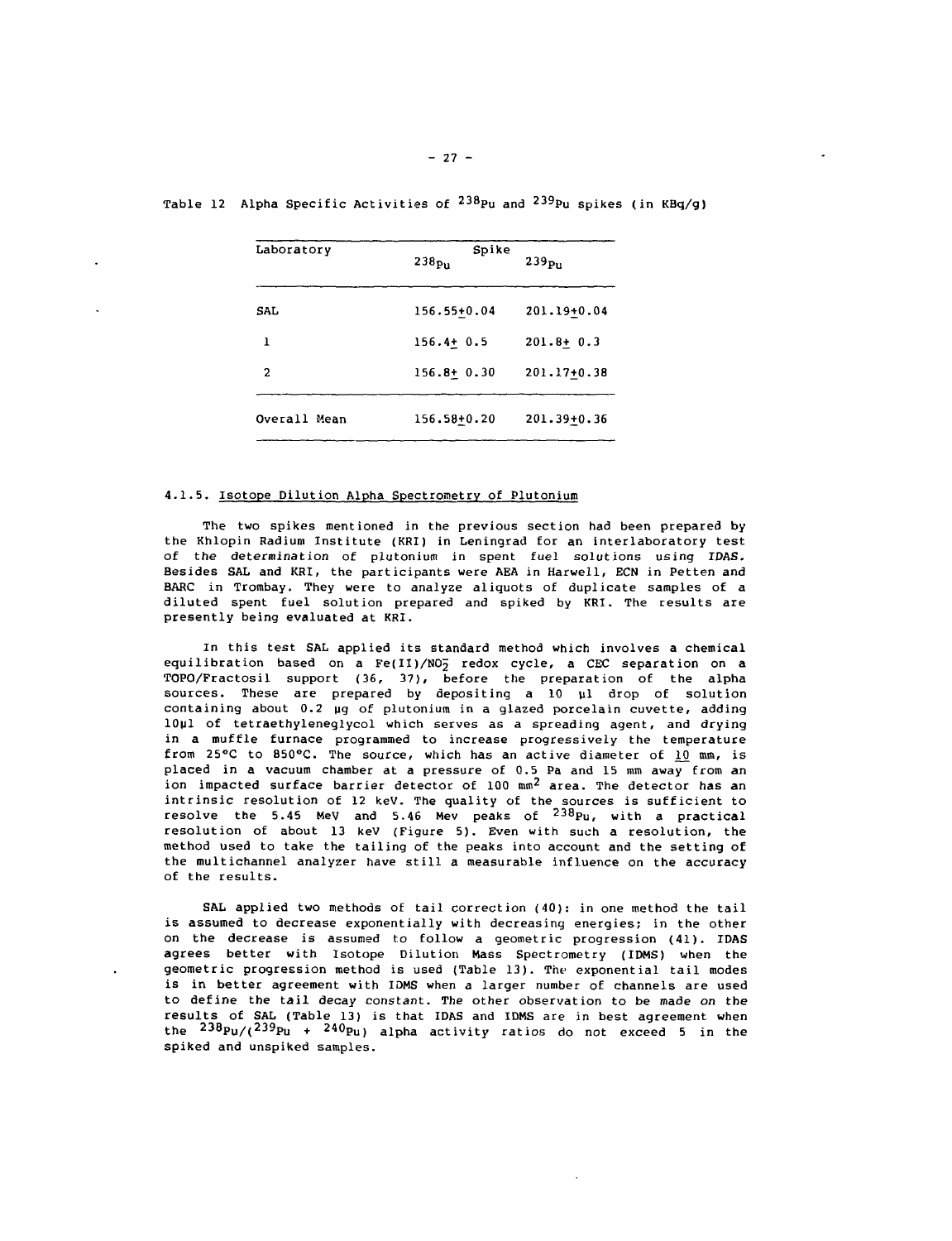

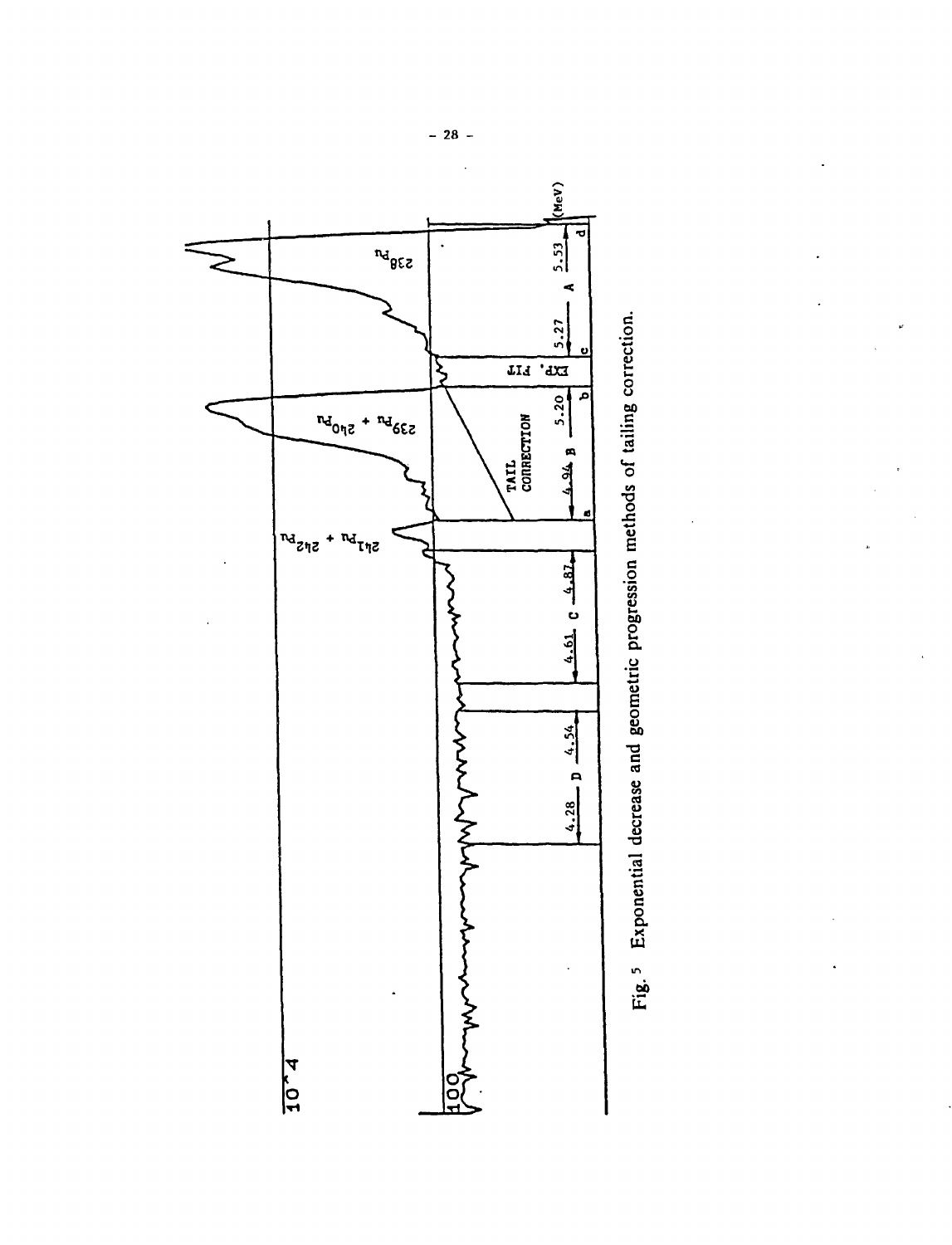| Method      | Spike             | <b>Tail Correction</b> | Pu Concentration |       |
|-------------|-------------------|------------------------|------------------|-------|
|             |                   | $(\mu/q)$              | (a)              | (b)   |
| <b>IDAS</b> | 239 <sub>Pu</sub> | Geometric Progression  | 7.479            | 7.454 |
|             |                   | Exponential Decrease   | 7.478            | 7.450 |
|             | 238 <sub>Pu</sub> | Geometric Progression  | 7.505            | 7.547 |
|             |                   | Exponential Decrease   | 7.507            | 7.508 |
| <b>IDMS</b> | <b>NBL 126</b>    |                        |                  | 7.451 |
|             | QS 87             |                        |                  | 7.439 |

Table 13 Comparison of Results of Plutonium Assay by IDAS and IDMS

(a) Energy Scale 4.20 keV/chan (1024 chan./spectrum)

 $\bullet$ 

 $\ddot{\phantom{a}}$ 

J.

 $\overline{b}$ 

(b) Energy Scale 2.10 keV/channel (2048 chan./spectrum)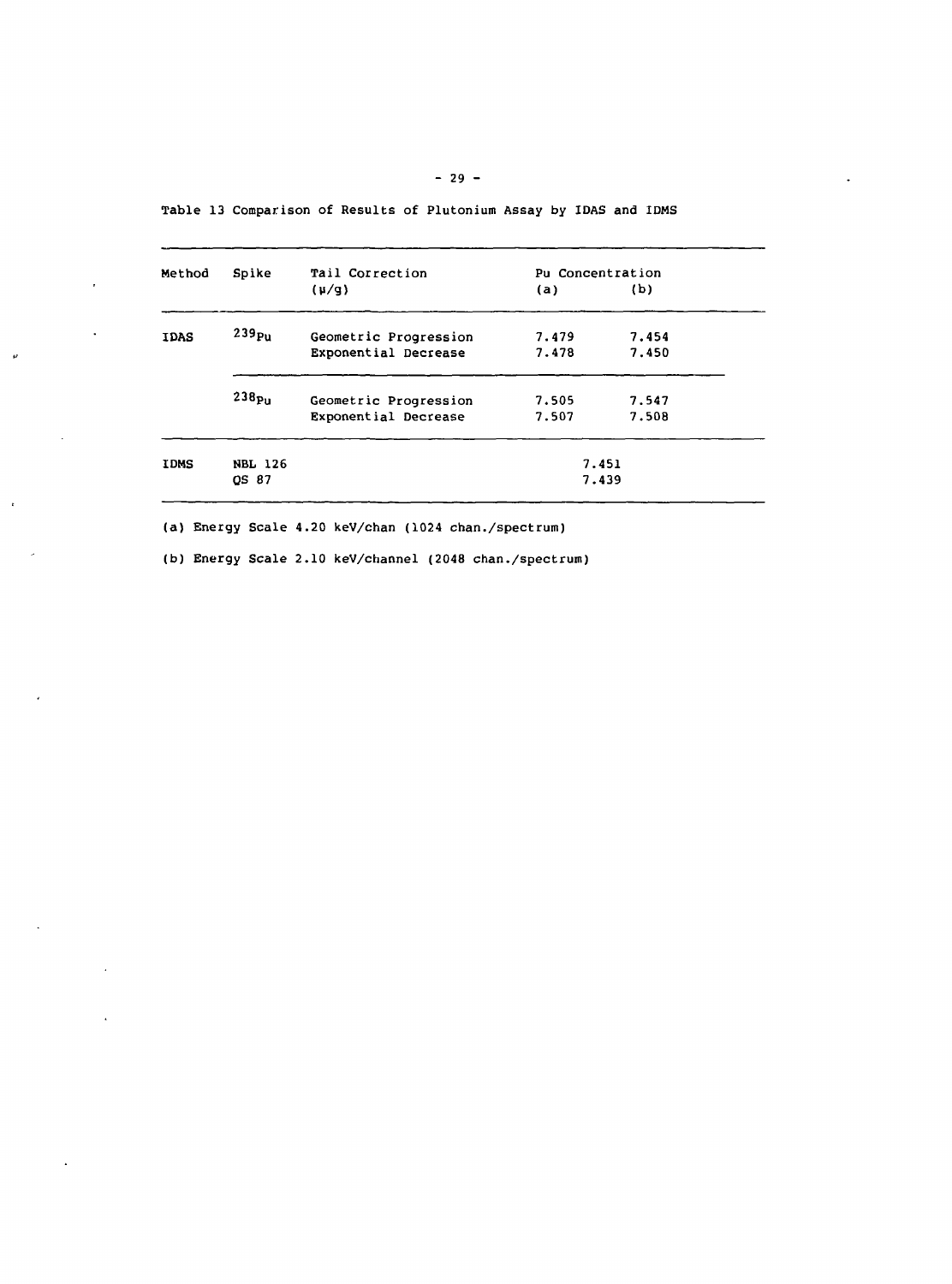Consequently we would recommend to use a  $^{238}$ Pu spike only when the 238pu isotope abundance does not exceed 0.1% in the unspiked sample. For all other materials a  $^{239}$ Pu spike containing less than 0.01% of  $^{238}$ Pu i: preferrable.

#### 4.1.6. High Resolution Gamma Spectrometry (HRGS)

The MGA2 algorithm was installed at SAL by R. Gunnink and W. Ruhter (41) in 1989. It is used to screen all plutonium samples submitted to SAL by  $\tt HRGS$  for plutonium isotopic composition,  $^{235}$ U,  $^{239}$ Np and  $^{241}$ A abundances. The results of plutonium isotopic analysis obtained with 3 different planar detectors were compared to the results of destructive assays by mass and alpha spectrometry (42).

The comparison was done for a population of 498 samples divided into 4 material groups: 1) plutonium oxide (POX) - 90 samples, 2) plutonium uranium nitrate hydrated (PNH), 3) mixed plutonium - uranium nitrate hydrated (MNH) - 151 samples, 4) mixed plutonium uranium oxide (MOX) - 143 samples. The following isotopic ratios measured by alpha (<sup>238</sup>Pu/<sup>239</sup>Pu) mass and gamma-ray spectrometry were compared: (238/239), (240/239) and (241/239). The results are presented in Table 14. The t-test was applied to investigate whether differences between the mass spectrometry assumed as a reference method and the gamma spectrometry results are significant or not. A linear regression function was calculated with the mass spectrometry values as an independent variable and the gamma spectrometry results as a dependent one. The deviations of the intercept from O and the slope from 1 were tested using two sided t-test at 0.05 significance level.

As can be seen from the Table 14 there are significant differences between MS : GS results at the assumed significance level for about two thirds of considered parameters. Besides some systematic errors were detected, particularly in 240/239 ratios. Further studies are undertaken by R. Gunnik in the framework of US support program to improve the quality of GS results.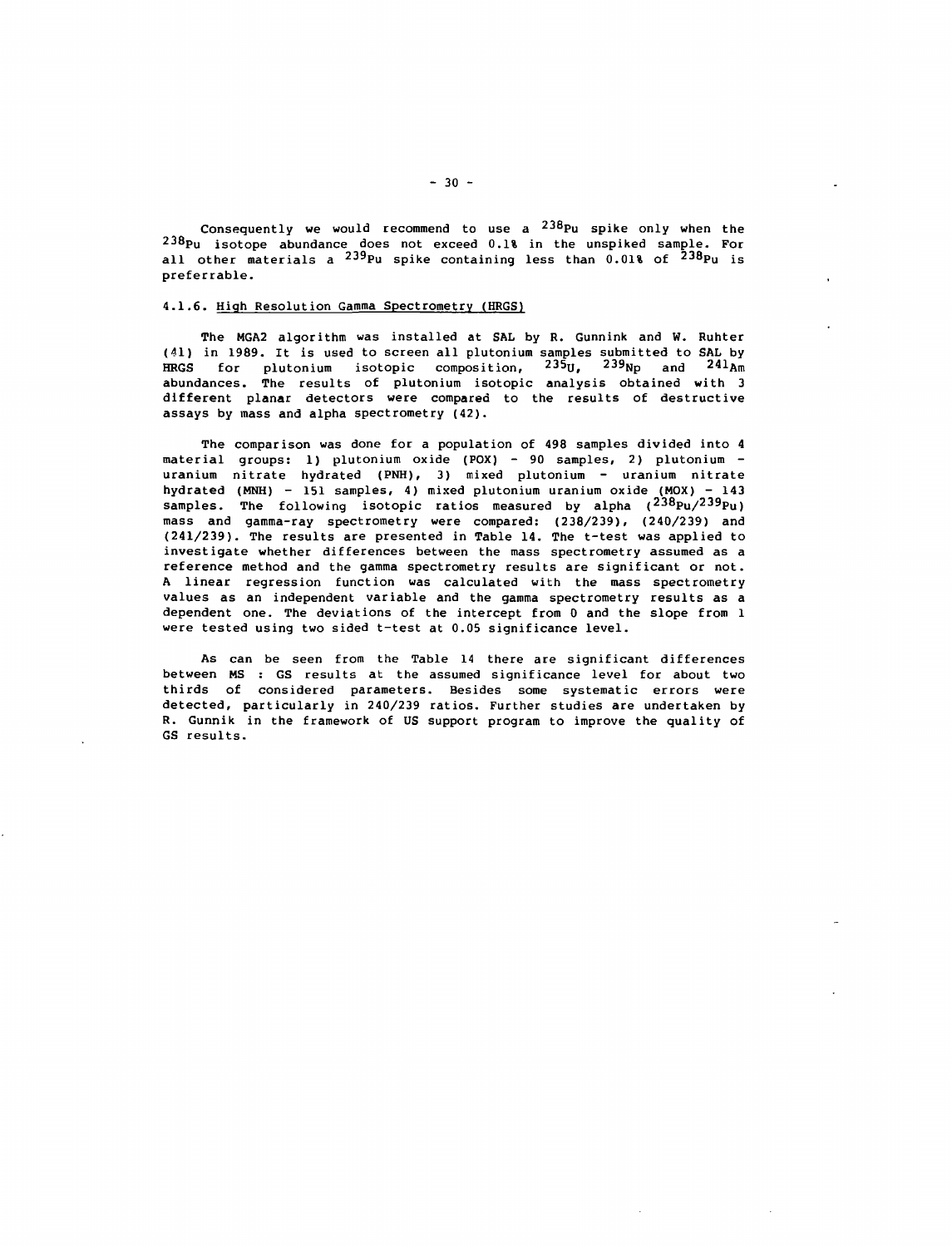Table 14 Comparison of the isotopic ratios using regression model Y(CaIc.) = A + B \* X(Mass Sp.) and calculated t-value for mean difference D between Mass Sp. values and values calculated using Gamma Sp.

1(238/239)

 $\ddot{\phantom{a}}$ 

 $\overline{a}$ 

 $\cdot$ 

| (Mat.<br> Type                    | $ t-test $<br>$  (D=0)  $ | A                                                                               | $ A-s.d.$ $ t-test $                            | $(A=0)$ | - B                                                                  |                          | B-s.d.  t-test  R-sq. <br>$(B=1)$                                                             |  |
|-----------------------------------|---------------------------|---------------------------------------------------------------------------------|-------------------------------------------------|---------|----------------------------------------------------------------------|--------------------------|-----------------------------------------------------------------------------------------------|--|
| <b>POX</b><br>PNH<br>MNH<br>I MOX |                           | $  0.00*  -0.00004 $<br>$9.72$  -0.0006   0.0001  -6.40  <br>$12.99$ $1-0.0003$ | $0.00003$  -1.25* <br>  0.0001   -2.86   1.0121 |         | 1.0034<br>$\vert$ 0.63* -0.0004   0.0001  -4.48   1.0226  <br>1.0270 | 0.0050<br>$\vert$ 0.0059 | $0.0019$   1.79* $ 0.9996$   +<br>4.52 10.99791<br>$0.0058 + 4.65 + 0.99521$<br>2.05 10.99511 |  |

1(240/239)

| Mat.                     | t-test <br>$ Type   (D=0) $ |                                          | A   A-s.d.   t-test | $( A=0 )$ |                                                                                                                                                                                                                                                                                                                                                                                | B   B-s.d.   t-test  R-sq. | $ $ (B=1) |  |
|--------------------------|-----------------------------|------------------------------------------|---------------------|-----------|--------------------------------------------------------------------------------------------------------------------------------------------------------------------------------------------------------------------------------------------------------------------------------------------------------------------------------------------------------------------------------|----------------------------|-----------|--|
| POX<br>PNH<br>MNH<br>MOX |                             | $1, 2.75$ $1, 0.0118$<br>  7.54   0.0104 |                     |           | weekkaal   waaral   www.amar   www.amaral   www.am.   www.am<br>$\vert$ 0.0053   2.22   0.9635   0.0140   2.61   0.9768  <br>  4.62   -0.0182   0.0046   -3.96   1.0404   0.0118   3.42   0.9887 <br>  8.61   -0.0063   0.0043   -1.47*  1.0074   0.0112   0.66*  0.9818   +<br>$\vert$ 0.0050 $\vert$ 2.06 $\vert$ 0.9591 $\vert$ 0.0135 $\vert$ -3.02 $\vert$ 0.9728 $\vert$ |                            |           |  |

1(241/239)

| Mat.<br> Type                   | $ t-test $<br>$ $ (D=0) $ $           | A                                     | $  A-s.d.   t-test  $ | $(A=0)$ | B                                                                                   | $ $ B-s.d. $ $ t-test $ $ R-sq. $ $                                                                                                   | $(B=1)$ |                     |  |
|---------------------------------|---------------------------------------|---------------------------------------|-----------------------|---------|-------------------------------------------------------------------------------------|---------------------------------------------------------------------------------------------------------------------------------------|---------|---------------------|--|
| <b>POX</b><br>PNH<br>MNH<br>MOX | $ 0.93* 0.0004$<br>$1, 4.27$ 1-0.0033 | 13.08 1-0.0038<br>$1.5.27$ $1-0.0012$ | 0.0008                |         | $0.0004$   $0.97*$   0.9977   0.0034<br>$0.0009$   3.57   1.0177<br>1-4.71   1.0187 | $\vert$ 0.0064   2.76 $\vert$ 0.9965  <br>  0.0064   2.92   0.9941  <br>$\vert$ 0.0008 $\vert$ -1.41*  1.0019   0.0071   0.26* 0.9929 |         | $ -0.67* 0.9987 $ + |  |

\* - HO hypoteses are accepted at 0.05 level of significance (two-sided test)  $HO : D=0$  HO :  $A=0$  HO :  $B=1$ 

+ - the best results

**A- S.d. = Standard Deviation of A values**

**B- S.d. = Standard Deviation of B values**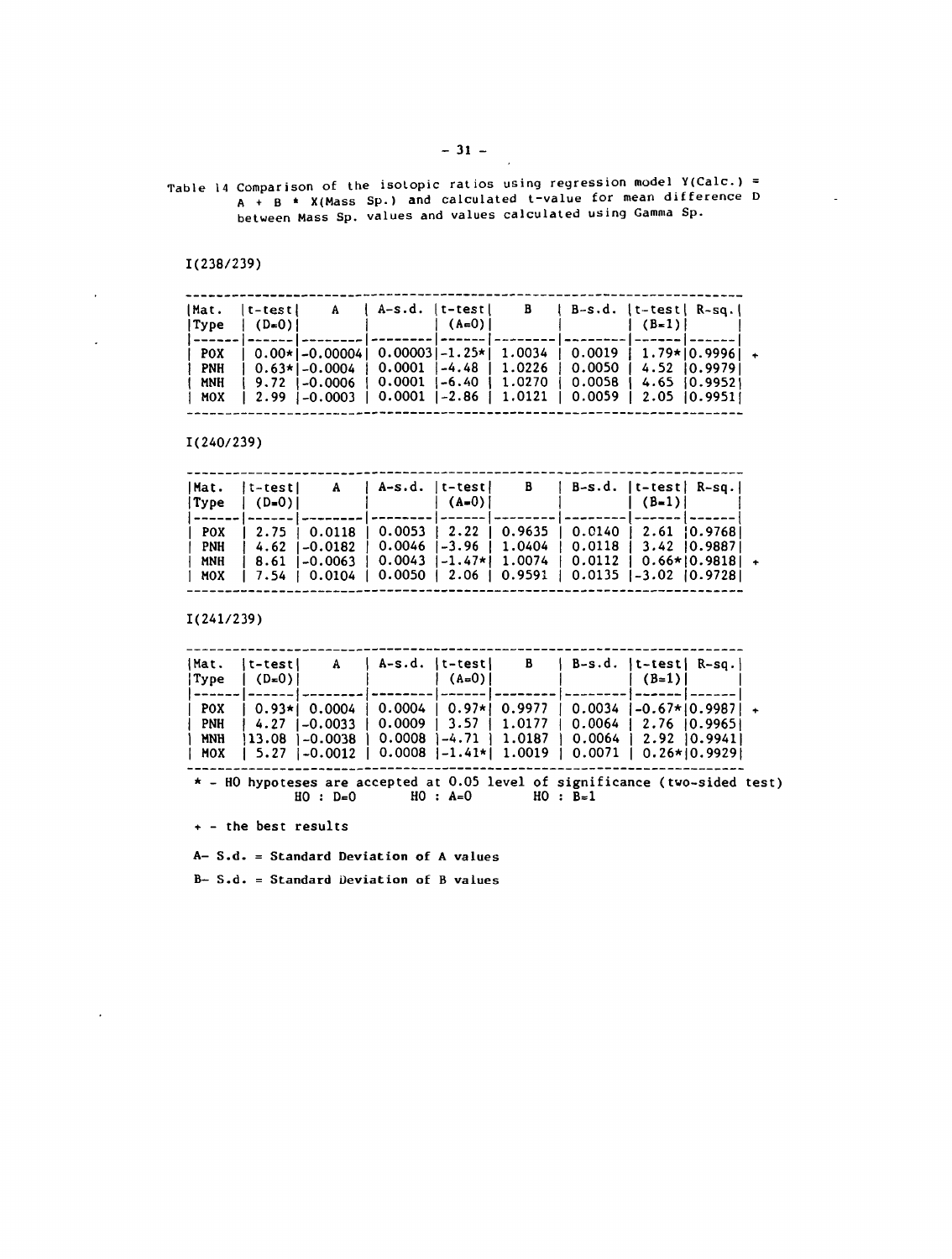# 4.2. On-Site Analytical Measurements

# 4.2.1. Anionic Exchange Separation for Thermoquad Mass Spectrometry

Independent isotopic analyses of plutonium were performed at a MOX fuel fabrication plant using a compact thermal ionization quadrupole mass spectrometer and total evapotation. The procedure requires an efficient chemical separation of plutonium from uranium so that the  $^{238}$ Pu/ $^{239}$ Pu isotope ratio can be measured with an accuracy of 5% or better in spite of the potential isobaric interference of  $^{238}$ U. The anionic exchange procedure in use by the plant laboratories was selected for this purpose and validated initially for the analysis of mixed oxides with U/Pu ratios up to 3/1 (43). The separation method has been extended now to accomodate samples with U/Pu ratios up to 20(44). It uses disposable micropolyethylene columns of 6 mm diameter filled with a Bio Rad AG 1-X8 resin of 100-200 mesh in nitrate form. Sample aliquots containing about 50 ug of plutonium are dissolved in 0.5 ml of 4N nitric acid, reduced with divalent iron and transferred on the columns which retains the plutonium in tetravalent state. Am and U are washed with 33 ml of 2N nitric acid. Pu is then eluted with 3 ml of a solution containing 0.2N nitric acid and 0.01N hydrofluoric acid (Figure 6) . The results of isotopic analyses are expressed in weight percent effective  $240p<sub>u</sub>$  according to the following equation:

Effective  $240p$ u = 2.52 A(238) + A(240) + 1.68 A (242)

where  $A(i)$  are the measured isotopic abundances in weight per cent  $(45)$ . Table 15 shows the results of measurements of a sample with a U/Pu ratio of 20.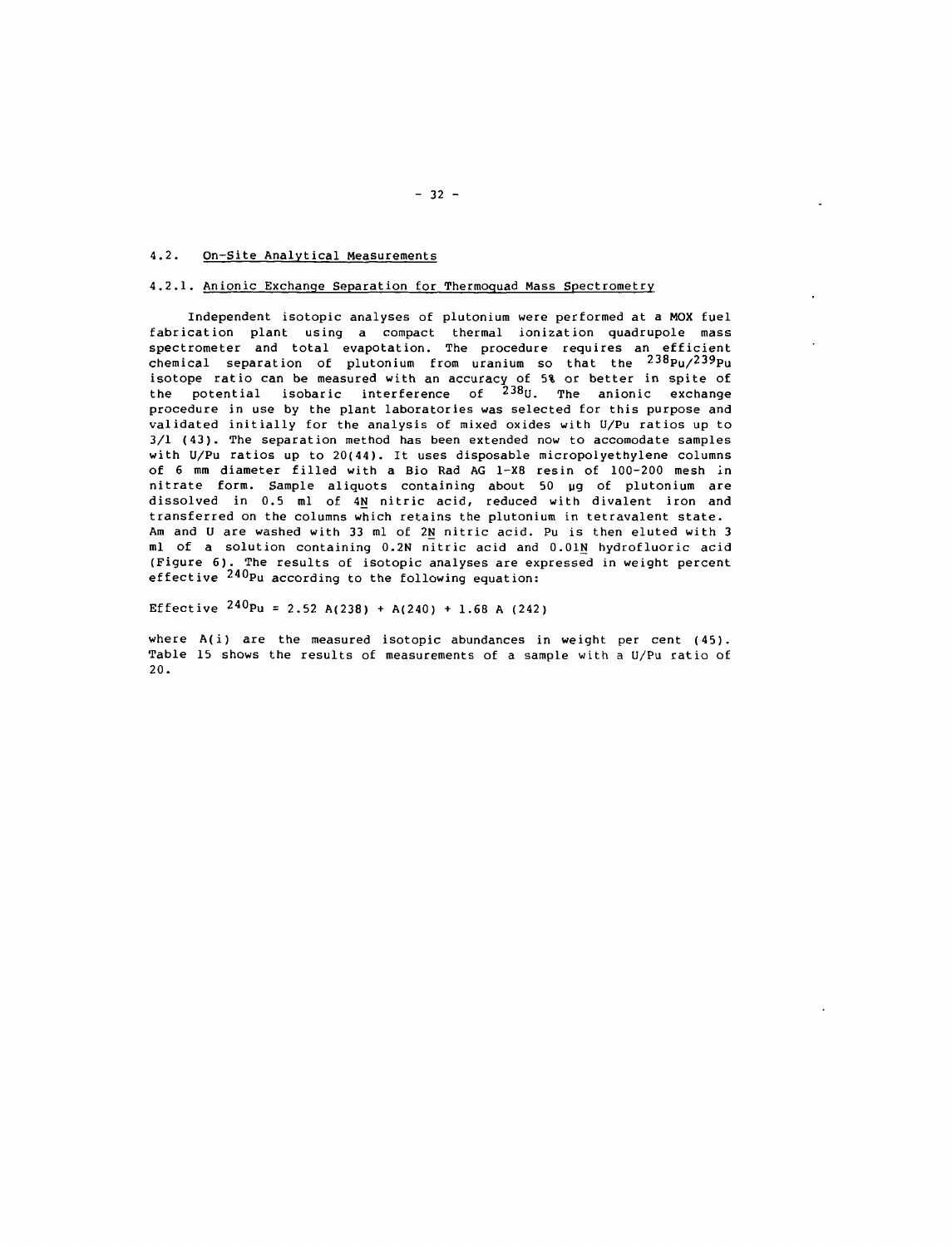

Val. Ad justment: none



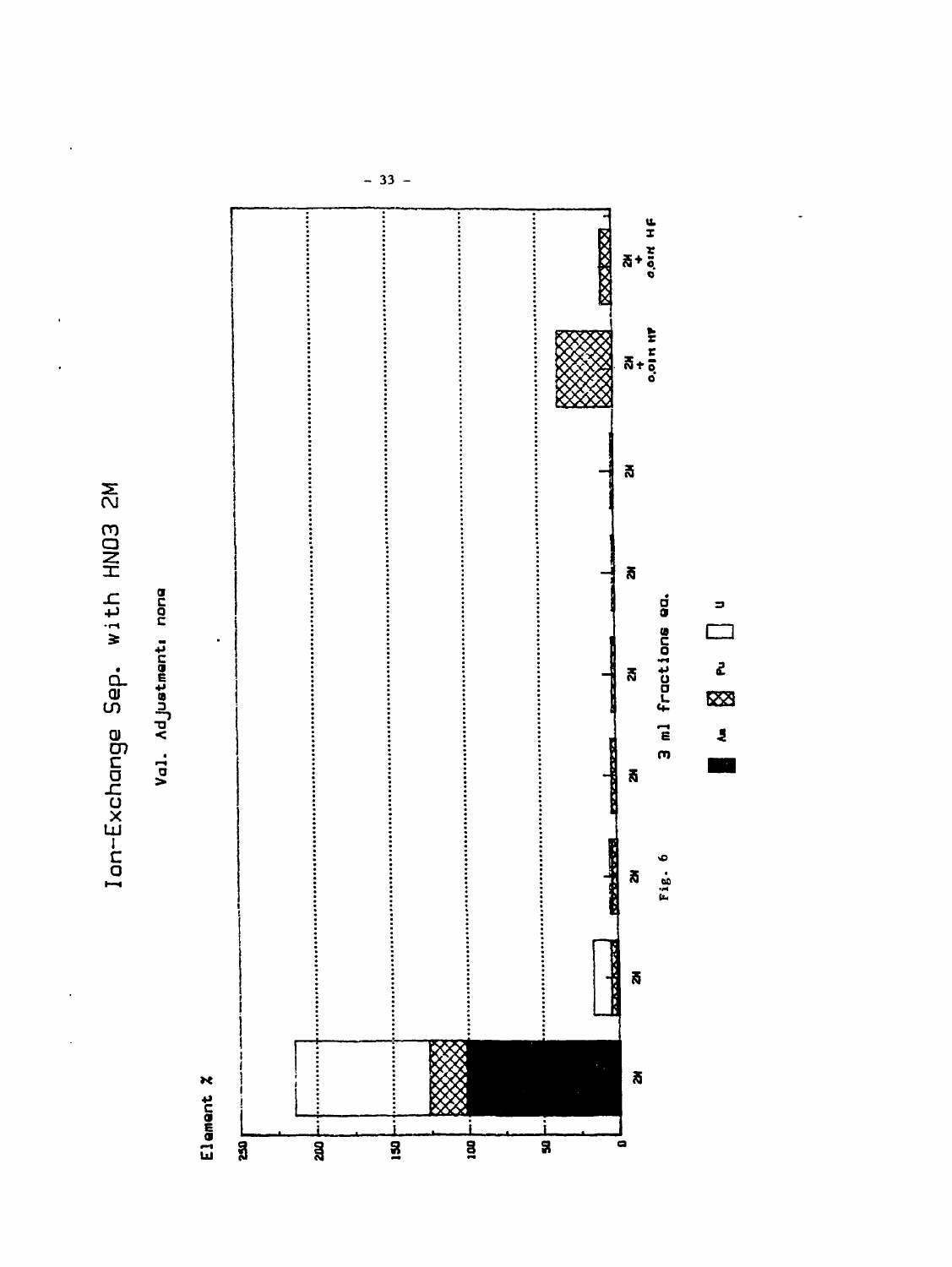| Separation     | Mean Difference<br>$(a)$ (in $\ell$ )<br>$(b)$ (in $\frac{1}{2}$ ) | Std. Dev. of<br>Relative Differences |
|----------------|--------------------------------------------------------------------|--------------------------------------|
|                | 0.22                                                               | 0.11                                 |
| $\overline{a}$ | 0.11                                                               | 0.02                                 |
| 3              | 0.06                                                               | 0.01                                 |
| 4              | 0.05                                                               | 0.01                                 |
| 5              | 0.10                                                               | 0.01                                 |
| Mean           | 0.10                                                               | 0.05(c)                              |
| Std. Dev.      | 0.07                                                               |                                      |

Table 15 Mass Spectrometric Determination of Effective <sup>240</sup>Pu abundances

 $-34 -$ 

- (a) Relative Difference between results obtained after anion exchange (44) and column extraction chromatographic separations (36)
- (b) Standard deviation of repeatability of replicate filament measurements
- (c) Mean square

### 4.2.2. Chemical Robot for Spent Fuel IDMS

A robot was installed in SAL in 1989 with the assistance of the Transuranium Element Institute (Karlsruhe) (TUI) in the frame of the Cooperation of the IAEA and the European Economic Communities (EEC) for the Development of International Safeguards. It is designed to perform automatically the chemical preparation of spent fuel samples before their isotopic or isotope dilution analysis by mass and/or alpha spectrometry. The basic component of the instrument was designed by TUI around a Zymark robot arm (17).

SAL added in 1990 a column chromatographic unit to complete the installation. This unit will allow to perform up to 16 chemical separations simultaneously. Each column is equipped with an optical sensor which is placed just below its tip and monitors the growth of the drops of eluant. If the drop stops before the prescribed volume of eluant has flowed through the column, the top of the column is automatically covered with a pressurizing cap, a small aquarium pump increases briefly the air pressure on the top of the column and restores the flow of eluant. The unit will collect three separate fractions from each column. A mechanical rack moves for this purpose three vials successively into place below the column, after preset volumes of eluant are collected, and only when eluant drops have stopped falling. Another original feature of the robot system at SAL is the trapping of  $RuO_4$  evolved during the heating of the samples into paraffin oil (46).

The safety of the design was reviewed with IAEA and Austria Safety Experts (49). Cold tests of the various modes of operation (48) started in the last quarter of 1990. The general lay-out of the robotized system is shown on Figure 7.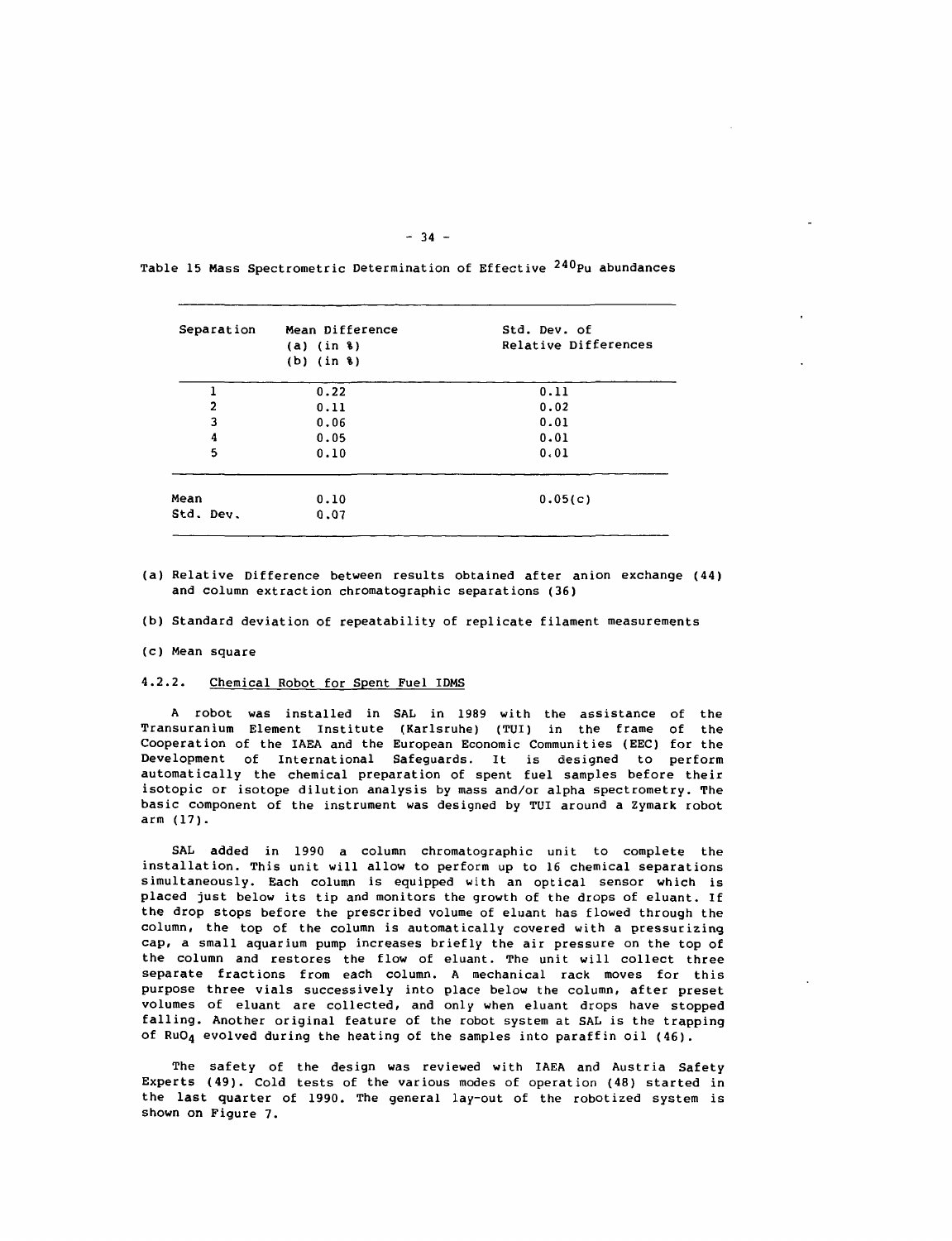

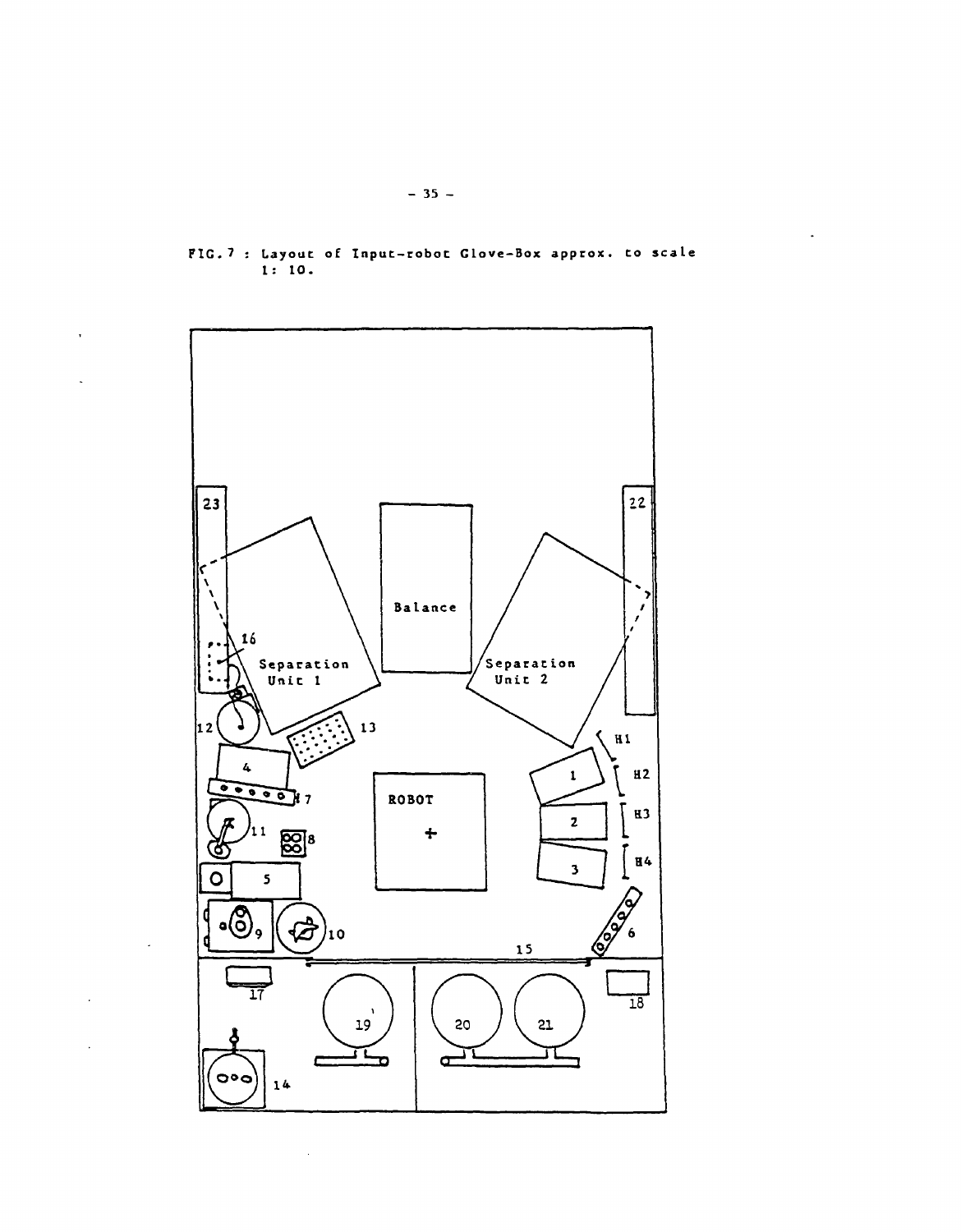# $- 36 -$

# Key to Fig. 7

- 1. Stand for glass tubes (Fission Products)
- 2. Stand for glass tubes (Pu)
- 3. Stand for glass tubes (U)
- 4. Stand for penicillin vials
- 5. Valency adjustment glass tube stand
- 6. Stand for glass tubes (liquid soike)
- 7. Rabbit vials stand
- 8. Syringe stand
- 9. Vortex Mixer
- 10. Screw Cap station
- 11. Solid waste flask
- 12. Wet waste flask
- 13. Pipette-tip stand
- 14. RuO<sub>4</sub> trap-flask
- 15. Sliding door to Hot-plate chambers
- 16. Liquid waste pump
- 17. Pump for P.P. Hot plate air blower.
- 18. Pump for Pu & U Hot plate air blower.
- 19. Hot plate for samples containing Fission Products
- 20. Hot plate for Pu fractions
- 21. Hot plate for U fractions.
- 22.S 23. Access corridors
- Hl. Grip Finger Hand for contaminated objects
- H2 Grip Finger Hand for clean objects
- H3. Pipette Hand
- H4. Syringe Hand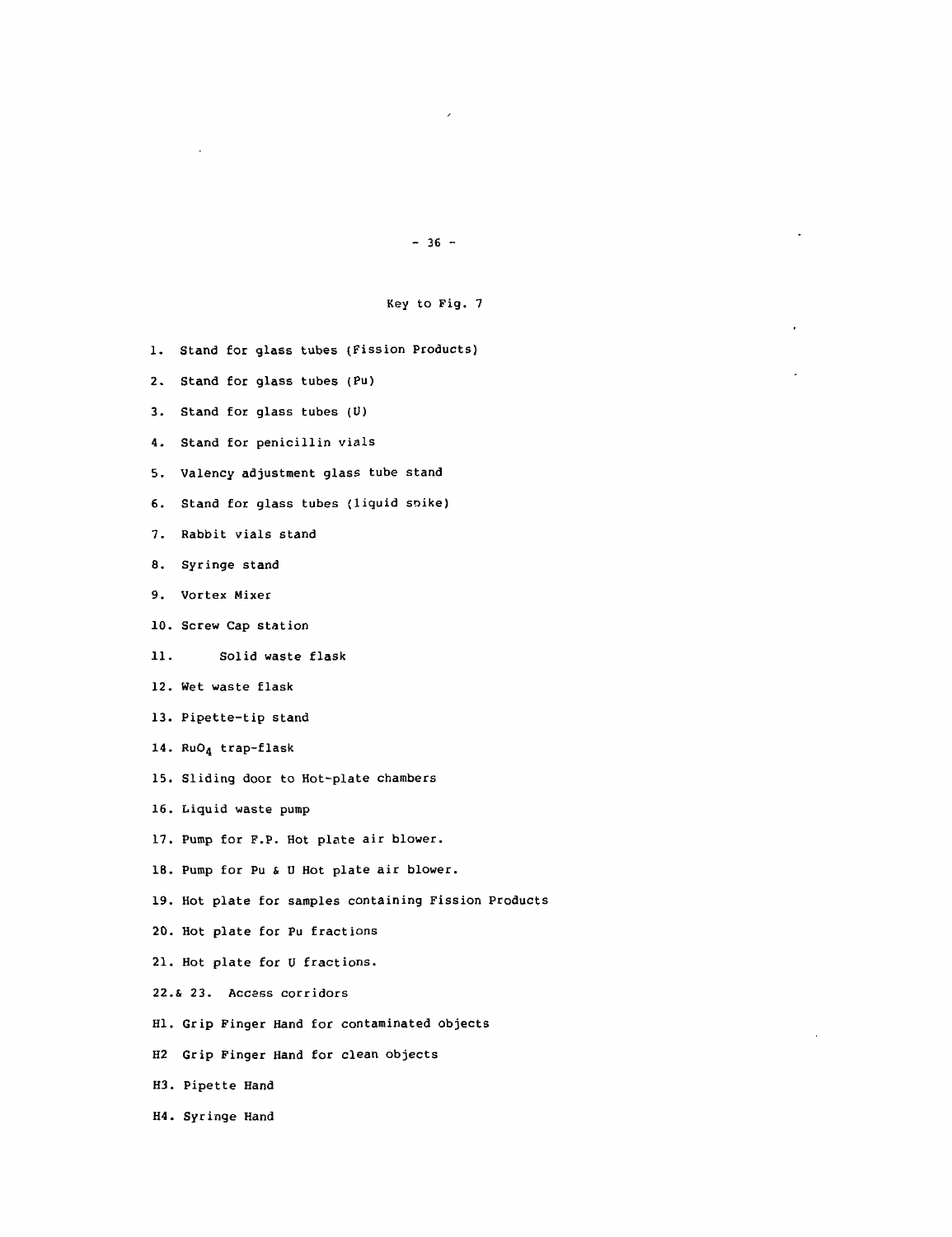# 4.2.3. Hybrid K-edge absorptiometer/Fluorescence Analyzer

The instrument was moved to its permanent operating position in March 1990. Unstable count rates and poor resolution, especially in the fluorescence channel, were observed when resuming measurements. A service of the Link pulse processors, suspected to be faulty did not eliminate major noise pick-up problems. A Link expert finally cured it by grounding various casings with very thick braided conductors.

At the recommendation of IAEA and Austrian experts, a few additional safety devices were installed before overnight unattended measurements with plutonirm samples were done.

Calibration parameters were determined for the absorptiometry of pure solutions of uranium, thorium and plutonium nitrate, using 2 and 4 cm cell paths. Only the fluorescence analysis of plutonium was calibrated, using uranium as internal standard.

Emphasis was put on the evaluation of the characteristics of the absorptiometry channel, which provides the reference measurement for plutonium K X-Ray fluorescence analysis in many mixed U/Pu materials. Unsufficient beam collimation can introduce large deviations from linear calibration. The effect increases with the cell path. With tight beam collimation ( $\emptyset$  lmm x L 100 mm) the non linearity with the 4 cm cell is reduced to  $\pm$  0.5%. After a parabolic fit of the calibration data, the residuals have a relative standard deviation of 0.06% only (49).

### 4.2.4. X Ray Fluorescence Analysis of Uranium and Thorium Oxides

L. Wawrzonek had demonstrated in 1989 that he was able to reach a repeatability of 0.28% using the procedure he had developed for the preparation of glass beads containing 2% of uranium, and measuring with an energy dispersive KRF analyzer (50). The investigations continued in 1990 with mixtures of uranium and thorium oxides simulating MOX powders with U/Th ratios varying between  $1/1$  to  $1/3$ . With a constant dilution factor (D = 19.20  $\pm$  0.05) the precision of the measurements and the repeatability of the preparation are about equal; their combined effects give a reproducibility of 0.5% for uranium, and 0.4% for thorium (51). A polyphosphate flux was also tested successfully as an alternative to borax fluxes, in case boron would not be acceptable in certain fuel fabrication plants (52).

L. Wawrzonek completed in June 1990 his 18 month research fellowship programme by analyzing a number of actual uranium oxide samples against synthetic standards. The mean relative difference between the XRF results and titration results was equal to  $-0.168$  with a standard deviation of 0.52%. The repeatability of replicate preparations and measurements of the same sample had a coefficient of variation of 0.27% (53).

A Philips Automatic X-Ray Fluorescence Analyzer, model PW 1480, was selected for purchase in November 1990. Its delivery in SAL was expected for February 1991.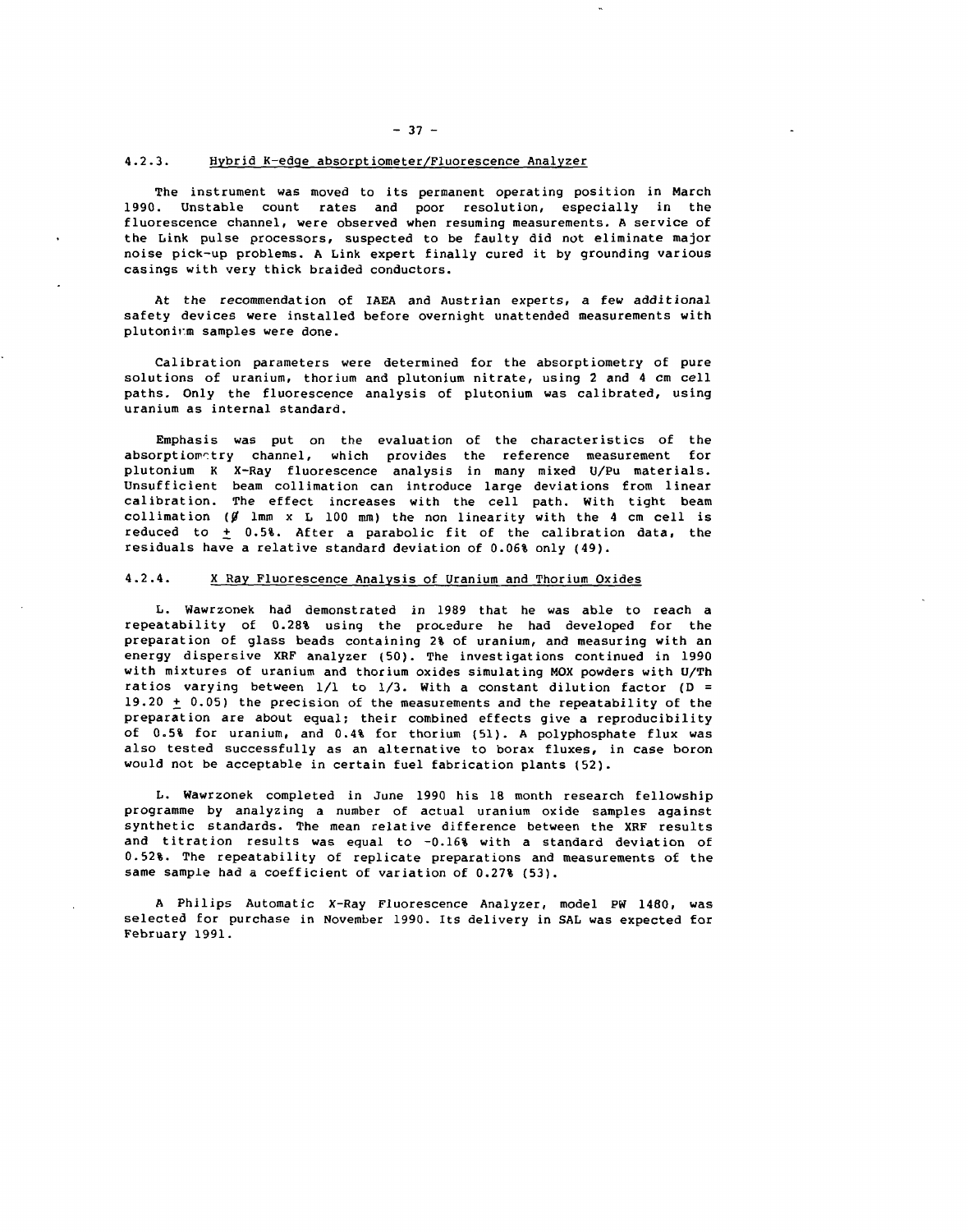# 4.3 Treatment of Alpha Active Wastes

During the course of analytical operations at the Pu laboratory at SAL, about 300 liters of waste solutions containing plutonium with a concentration up to 0.15g/l, routinely arise yearly. Because of restrictions on the volume and content of  $\alpha$  active liquid effluent for transfer from SAL to the Austrian Research Center of Seibersdorf (OFZS), and the cost of transporting such liquids elsewhere, there is a need to develop a mean of treating the solutions to provide a more concentrated active waste for transport and leaving an effluent suitable for treatment and disposal by OFZS.

J. Moreno reported a number of preliminary tests on synthetic wastes and suggested to investigate further two approaches (54): the simultaneous absorption of Uranium and Plutonium on a solvent extraction Chromatographic (CEC) column loaded with Tri-n-Octyl-Phosphine Oxide (TOPO), followed by coprecipitation of Ce(III) and Am(III) with oxalate or their absorption on a CEC loaded with CMPO were the approaches retained for further investigation because they are expected to minimize the final volumes of liquid wastes.

Further on U. Wenzel investigated the behaviour of plutonium of actual SAL liquid wastes on the extraction columns studied previously by Mr. Moreno. U. Wenzel concluded that it was worthwhile to set up a pilot separation unit containing devices for flow control, in line analysis and feed adjustement (55).

# 5. Training of Safeguards inspectors on Off-Site and On-Site Destructive Analysis

As in previous years two groups of about 12 Safeguards inspectors newly appointed by the IAEA attend a two days training: a one day lectures at VIC and a one day visit at SAL. They are informed on the role and the use of destructive analysis in the system of the IAEA Safeguards. They are instructed to witness the sample taking into suitable vials and the conditioning of the samples at the plant following qualified procedures in view of their analysis at SAL. The principles and the performances of the analytical techniques used at SAL are demonstrated and described. The choice and the use of shipping containers adequate to the type of radioactive materials, to its composition and to its amount are also presented and discussed in the framework of the transport regulations in force. At the end paired comparison evaluation of Operator-Inspector results are presented, compared to the ESARDA Target Values and discussed as well for each type of samples analyzed.

There was this year no course for experienced inspectors, but intensive discussions were held instead with the inspectors on duty at spent fuel reprocessing plants.

#### Acknowledgements

SAL wishes to thank Mrs. K. Sirisena, chairman of the Safeguards Analytical Services Steering Committee, and to Mr. E. Kuhn, permanent member, for their essential collaboration and all the colleagues of SAL and NWAL who have done the work described in this paper.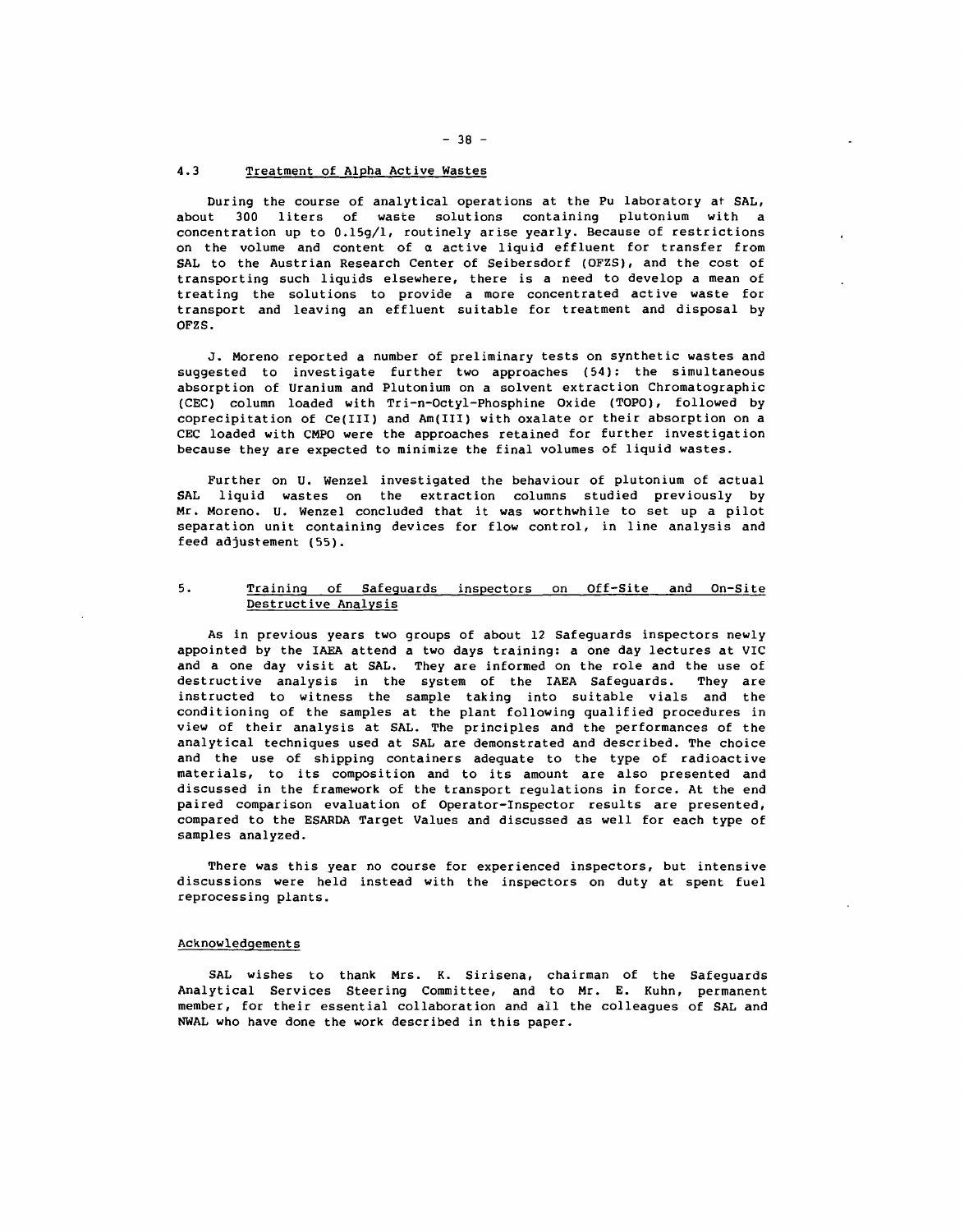### References

- (1) IAEA, INF. CIRC. 66, Rev. 2, Vienna, (September 1968)
- (2) IAEA, INF. CIRC. 153, (corrected), Vienna, (June 1972)
- (3) The IAEA Annual Reports 1990 and 1989
- (4) IAEA Safeguards Glossary, 1987 Edition, IAEA/SG/INF/1 (Rev. 1)
- (5) G. Bagliano; Destructive Analytical Services to Safeguards. Activity Report: 1984-1987. IAEA/RL/152. (August 1987).
- (6) U. Wenzel, A. Zoigner; "Expediting Chemical Analyses for Safeguards Purposes, IAEA/SM 293/ Proc. Internat. Symp. "Nuclear Safeguards Technology", Vienna, (10-14 November 1986)
- (7) G. Bagliano; Destructive Analytical Services to Safeguards. Activity Report: 1984-1987. IAEA/RL/152. (August 1987).
- (8) G. Bagliano et al.; Ten years Operation of the IAEA Safeguards Analytical Laboratory and its Network of Analytical Laboratories., IAEA-SM 293/141 Proceedings of an International Symposium "Nucler Safeguards Technology 1986", Vienna, (10-14 November 1986)
- (9) S. Deron, IAEA Safeguards; Analytical Requirements, SAL-IR 3/89, IAEA, Vienna, (December 1989).
- (10) G. Bagliano et al; Destructive Analysis Services to Safeguards, 1989 Annual Report, Report 20/90, IAEA, Vienna, (June 1990)
- (11) B.W. Hooton, J.L. Drummond, T.L. Jones; "Blind Analysis as a Safeguards Verification Technique", ESARDA 9th Symposium on Safeguards and Nuclear Material Management, London, May 1987, EUR 11041 EN, page 85, Ispra, (1987)
- (12) P.T. Good et al; A Trial of VOPAN Procedures 3rd Draft STR-266, IAEA, Vienna, (March 1991).
- (13) E.Kuhn et al. The Use of Large Size Dried Spike for Accountability Measurements of Reprocessing Input Solutions STR-259 Rev.O. IAEA, Vienna, (June 1990).
- (14) V. Kuvik et al.; The scaled down MacDonald and Savage potentiometric titration adapted for a routine automatic analysis of plutonium mg sized safeguards samples. Presented at the 12th Radiochemical Conference of Marianske Lazné, 7-11 May 1990.
- (15) A. Delia Site et al; A new procedure for the extraction chromotagraphy separation of safeguards samples with Tri-n-octyl-phosphine oxide. IAEA RL/119, Vienna, (May 1985)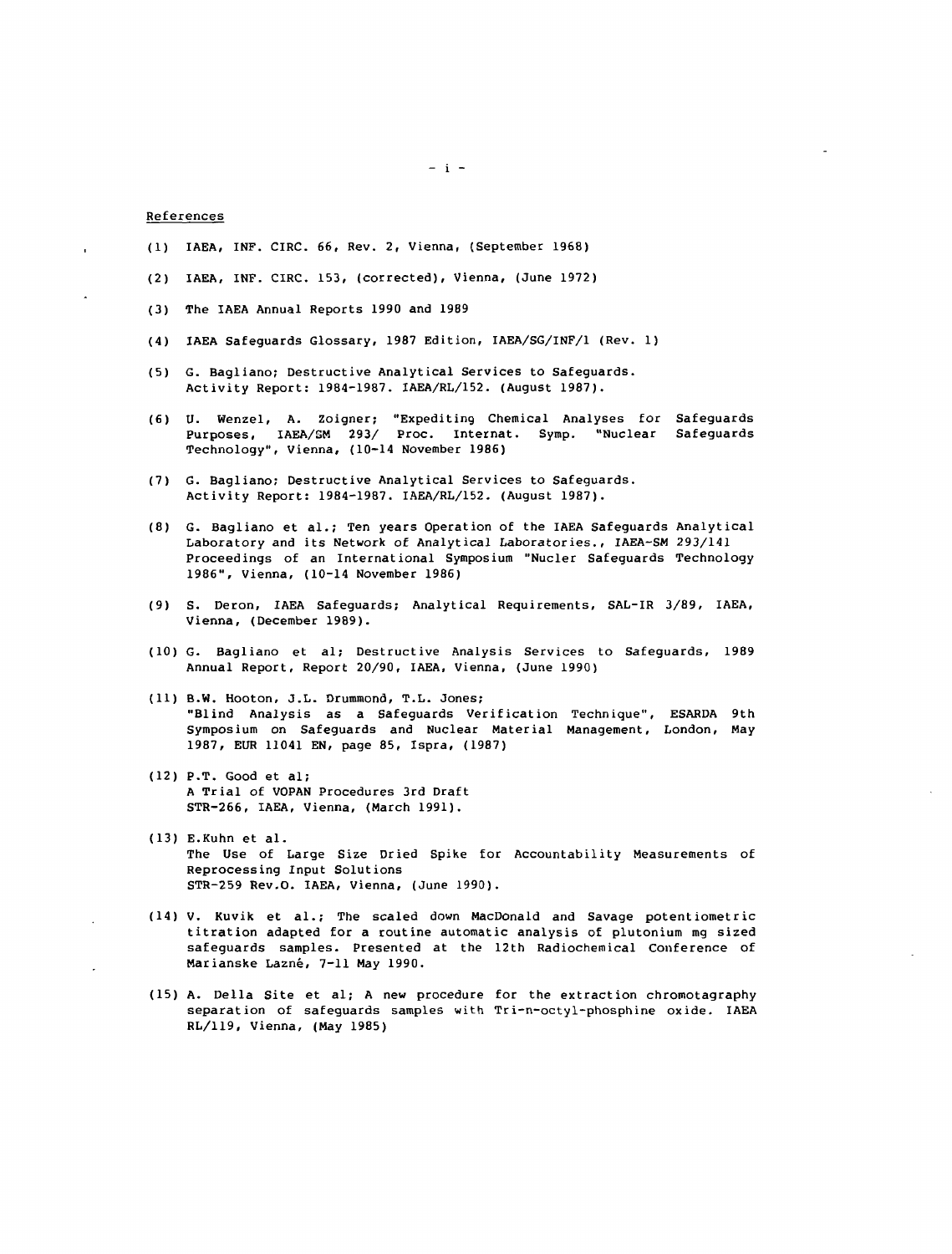- (16) P. Zahradnik et al; Separation of Spent Fuel Samples with Column Extraction Chromatography (Reduction of Pu with Reagents in HNO<sub>3</sub>), (in preparation)
- (17) P. Zahradnik & H. Swietly; Operations Instructions of the Input-Lab Robot at SAL/IAEA, Part I: Description of the Robot System, (in preparation)

P. Zahradnik & H. Swietly; Operations Instructions of the Input-Lab Robot at SAL/IAEA, Part II: The Chemical preparation of Spent Fuel Samples before isotope and Isotope Dilution Analysis, ( in preparation)

(18) Perrin, R.E., Fiedler, R., Hansen, P., De Bièvre, P., A Philosophy for the Development of Surface lonization Mass Spectrometry Software (in process)

Cappis, J.H., Callis, E.L., System Requirements for ISPO Task 89 SAL 02. (25.09.1991).

(19) Donohue, D., Calibration of Multi-Collector Mass Spectrometers, (16.09.86).

Dubois, J.C., Eliot, E. and Retail, G. Development of Dynamic Multicollection in Thermal lonization Mass Spectrometry Analysis of Uranium and Plutonium. DCAEA/SEA.

- (20) G. Bagliano et al; Preparation and Validation of a Large Size Dried Spike Batch SAL-9124, IAEA/AL/025, Vienna, (Dec 1989).
- (21) G.Jammet et al; Preparation and provisional validation of a Large Size Dried Spike, Batch SAL-9931. IAEA/AL/028, Vienna, (March 1990).
- (22) G. Jammet et al; Preparation and provisional validation of a Large Size Dried Spike Batch SAL-9934, IAEA/AL/029, Vienna, (May 1990).
- (23) G. Jammet et al. Preparation and provisional validation of a Large Size Dried Spike Batch SAL-9951; IAEA/AL/040, Vienna, (May 1991).
- (24) IAEA, Safeguards Criteria 1991-1995, Annex E, Vienna, (1990-11-21).
- (25) S. Deron, H. Aigner; The Safeguards Analytical Laboratory Internal Quality Assurance Programme, AGM413.2, Vienna (24-28 August 1987).
- (26) K. Sirisena, Report of a Consultants/ Group Meeting on Reference Materials for IAEA Safeguards DA Verification, Safeguards Analytical Services, Report 22/91, IAEA, Viena, (91-04-16).
- (27) G. Falta et al, Recommendations of a Consultant Group Meeting on NWAL. Services and Quality Assurance Programme Consultant's meeting, Leningrad, (4-8 July 1988).
- (28) K. Sirisena, Report of a Consultants' Group Meeting on NWAL Services and QA Programme, Safeguards Analysis Services Report 21/91, IAEA, Vienna, (91-01-07).
- (29) H. Aigner, A. Zoigner, N. Doubek; IDMS Analysis control at SAL and NWAL's using Large Size Dry Spike Batch LSD2; Evaluation and Exercise. SAL-IR 11/90; (Nov 1990).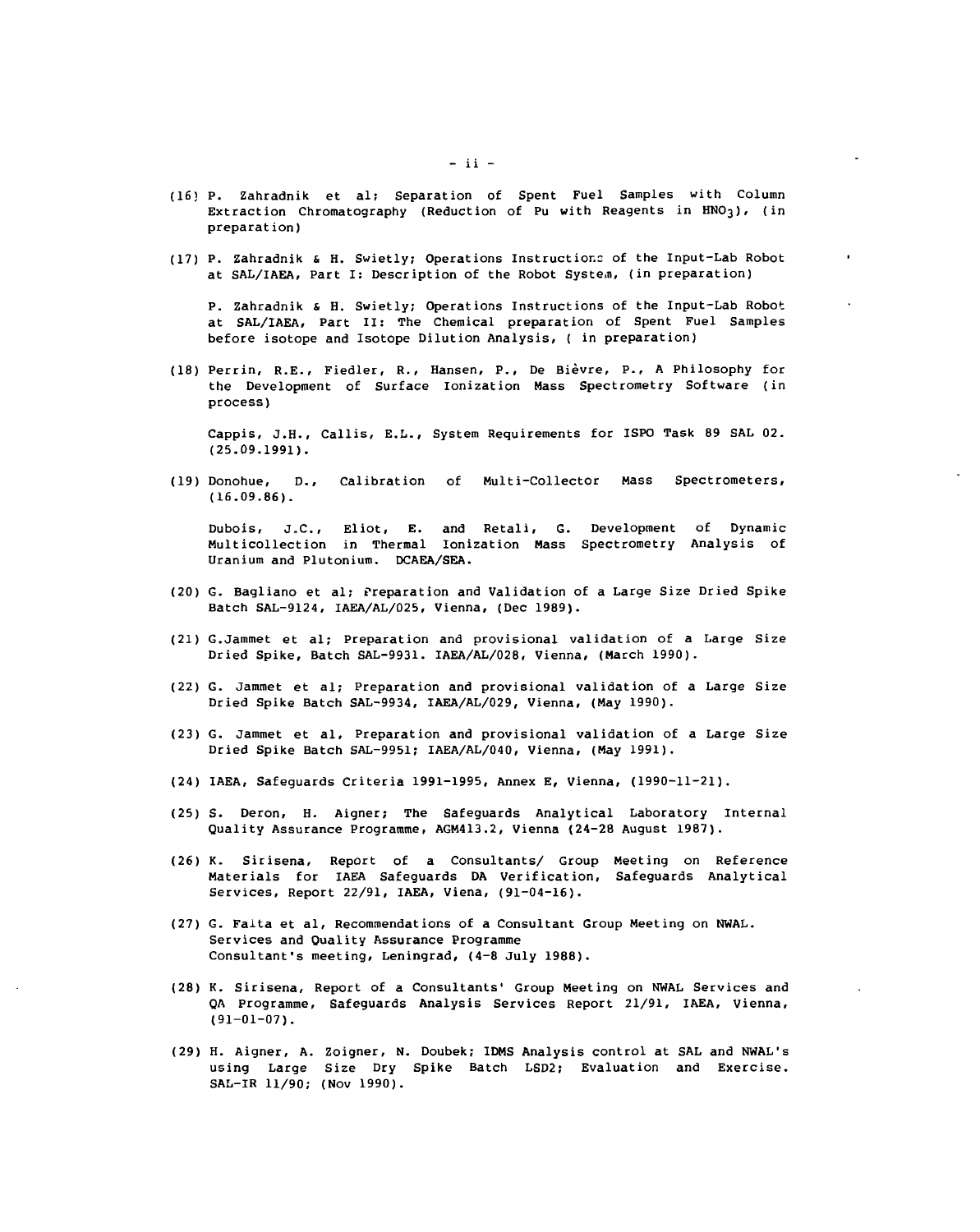- (30) A. Macdonald, D.J. Savage; Plutonium Accountancy in Reprocessing Plants by Ceric Oxidation, Ferrous Reduction and Dichromate Titration; IAEA Conf. on Nucl. Safeg. Techn. Vienna, 2-6 October 197i, Proc., Vol. 1, (1979), 651-663, IAEA, Vienna
- (31) A. Macdonald, D.J. Savage; Further Development of Ceric Oxidation, Ferrous Reduction, Dichromate Titration Method for Plutonium Determination; UKAEA, ND Report 1259 (D), (June 1985)
- (32) A.J. Wood. C. Lecouteux; Operational Experience with the Ceric Oxidation, Ferrous Reduction and Dichromate Titration Method for Plutonium at the l-10mg level; UKAEA, Report SRDP-R133, (Sept. 1986)
- (33) V. Kuvik et al.. The Macdonald and Savage Titrimetric Procedure Scaled Down to the Plutonium milligram level; Potentiometric Adaptation to the Routine Analysis of 4 mg Sized Plutonium Samples; IAEA/AL/042, Vienna, (April 1990).
- (34) V. Kuvik, L. Vrbova, Optimization of the Semiautomated Mc Donald and Savage Procedure, IAEA/AL/31, Vienna, (June 1990).
- (35) V. Kuvik, N. Doubek, et al; The Scaled Down Mac Donald - Savage Potentiometric Titration adopted for a routine automatic analysis of plutonium mg Sized Safeguards samples, SAL-IR 4/90, IAEA, Vienna, (April 1990).
- (36) A. Delle Site et al., Reversed Phase Chromatographic Separation with TOPO for the Isotopic and Isotope Dilution Analysis of LWR Nuclear Fuel Materials; IAEA/RL/120, Vienna, (May 1985)
- (37) P. Zahradnik et al.; Column Extraction Chromatography Separation of Spent Fuel Samples; Reduction of Pu(IV) with Chloride free reagents; SAL laboratory notes, (Dec. 1990), IAEA, Vienna
- (38) T. Radoszewski; Liquid Scintillation Applied to  $\alpha$  and  $\beta$  emitters; SAL/IR/04/91, Vienna (June 1991)
- (39) J. Parus et al.; On the Capabilities of IDAS in the Determination of Plutonium Concentration; ICRM 1991 Symposium in Madrid, 27-31 May 1991.
- (40) M.V. Ramaniah et al.; IDAS for Determination of Plutonium Concentration in Irradiated Fuel Dissolver Solution; BARC-1046, Bhabha Res. Centre, Bombay, (1986)
- (41) R. Gunnink, W. Ruhter, MGA: A Gamma Ray Spectrum Analysis Code for Determining Plutonium Isotopic Abundances, Vol. 1 and 2. UCRL-LR-103220, LANL, Livermore, 1990
- (42) L. Wawzronek et al.; Experience in SAL with Plutonium Isotopic Analyses in Small Samples of Pu and U/Pu Products using HRGS/MGA2; IAEA/SAL-IR 5/90, Vienna, (April 1990).
- (43) P.R. Danesi; RIAL, Agency's Laboratories at Seibersdorf and VIC, 1989 Annual Report; IAEA/AL/033, p. 166; IAEA, Vienna, (Nov. 1990).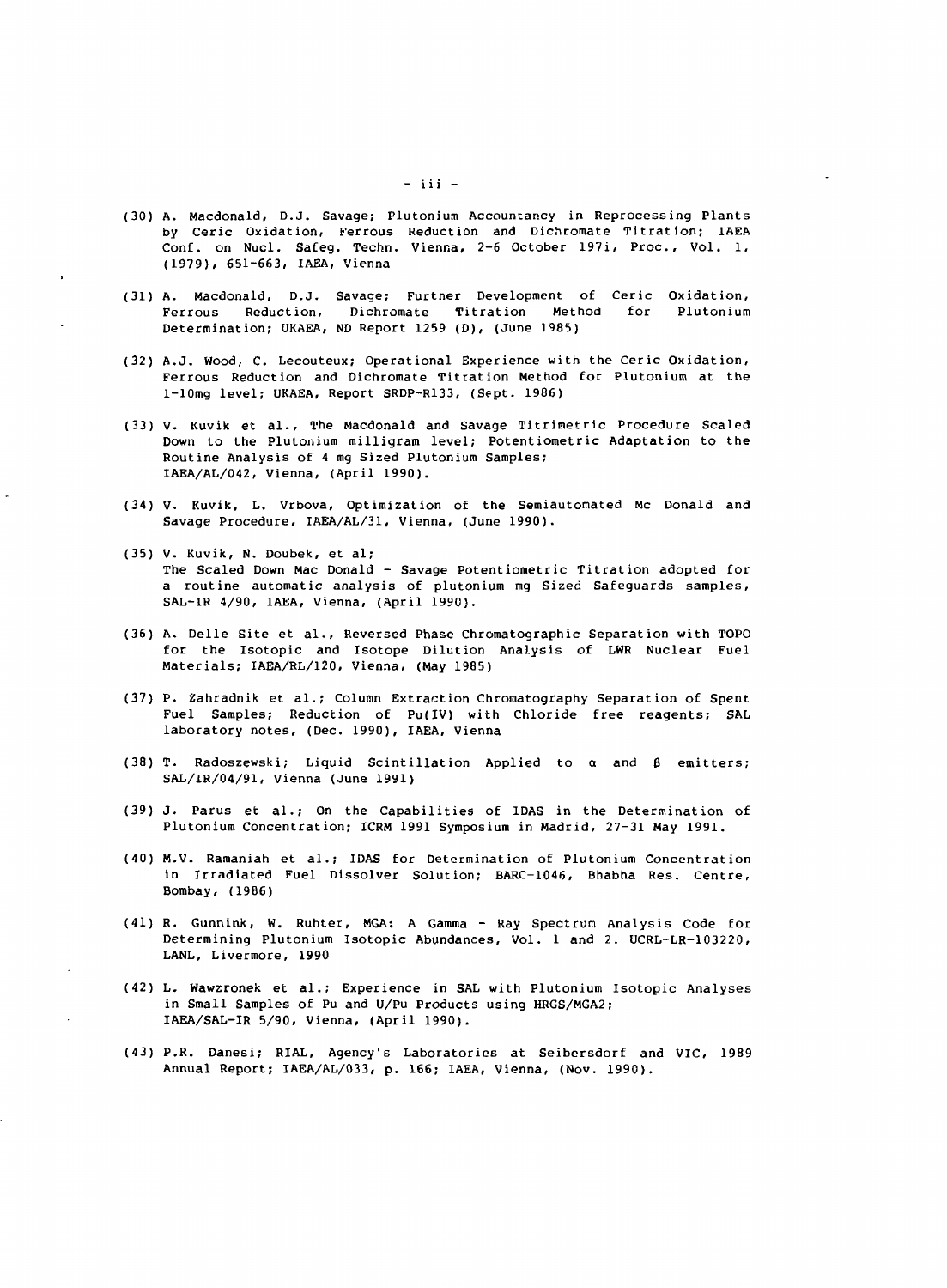- (44) N. Doubek et al.; An Anionic Exchange Separation prior to Mass Spectrometric Measurements of Plutonium Isotopic Distribution in MOX Samples with U/Pu ratios up to 20; IAEA-SAL/IR 1/90; Vienna, (March 1990).
- (45) See note to the file of S. Deron dated 89-10-13 "Formula for calculating <sup>240</sup>Pu effective".
- (46) K. Motojima; J. Nucl. Sci. Technol., 26, (3), 358, (1989).
- (47) P. Zahradnik; Safety Analysis Report for the Input Laboratory Robot; SAL-IR 7/90, IAEA, Vienna, (March 1990).
- (48) P. Zahradnik, H. Swietly; Basic Steps and Requirements for Installation of a Robot for Spent Fuel Sample Preparation in the Input Laboratory at SAL-IAEA; SAL-IR 8/90; IAEA, Vienna, (April 1990).
- (49) H. Ottmar et al.; Analysis of Th-U, U-Pu and Pu Solutions with an Hybrid K-Edge/XRF Analyzer; ESARDA 1991 Symposium in Avignon, France.
- (50) L. Wawrzonek; Second Fellowship Report; IAEA, Vienna, (23 October 1989).
- (51) L. Wawrzonek; Third Fellowship Report; IAEA, Vienna, (8 April 1990).
- (52) L. Wawrzonek; Fourth Fellowship Report; IAEA, Vienna, (July 1990)
- (53) L. Wawrzonek; Fifth Fellowship Report; IAEA, Vienna, (July 1990)
- (54) J. Moreno et al.; Feasibility Studies on the Decontamination of SAL Liquid Actinide Wastes, Fellowship Progress Report, IAEA, RIAL, Vienna (April 1990)
- (55) U. Wenzel; Progress Report on Feasibility Studies for Purifying SAL Wastes Containing Plutonium; SAL-IR 10/90, IAEA, Vienna, (1990-09-03)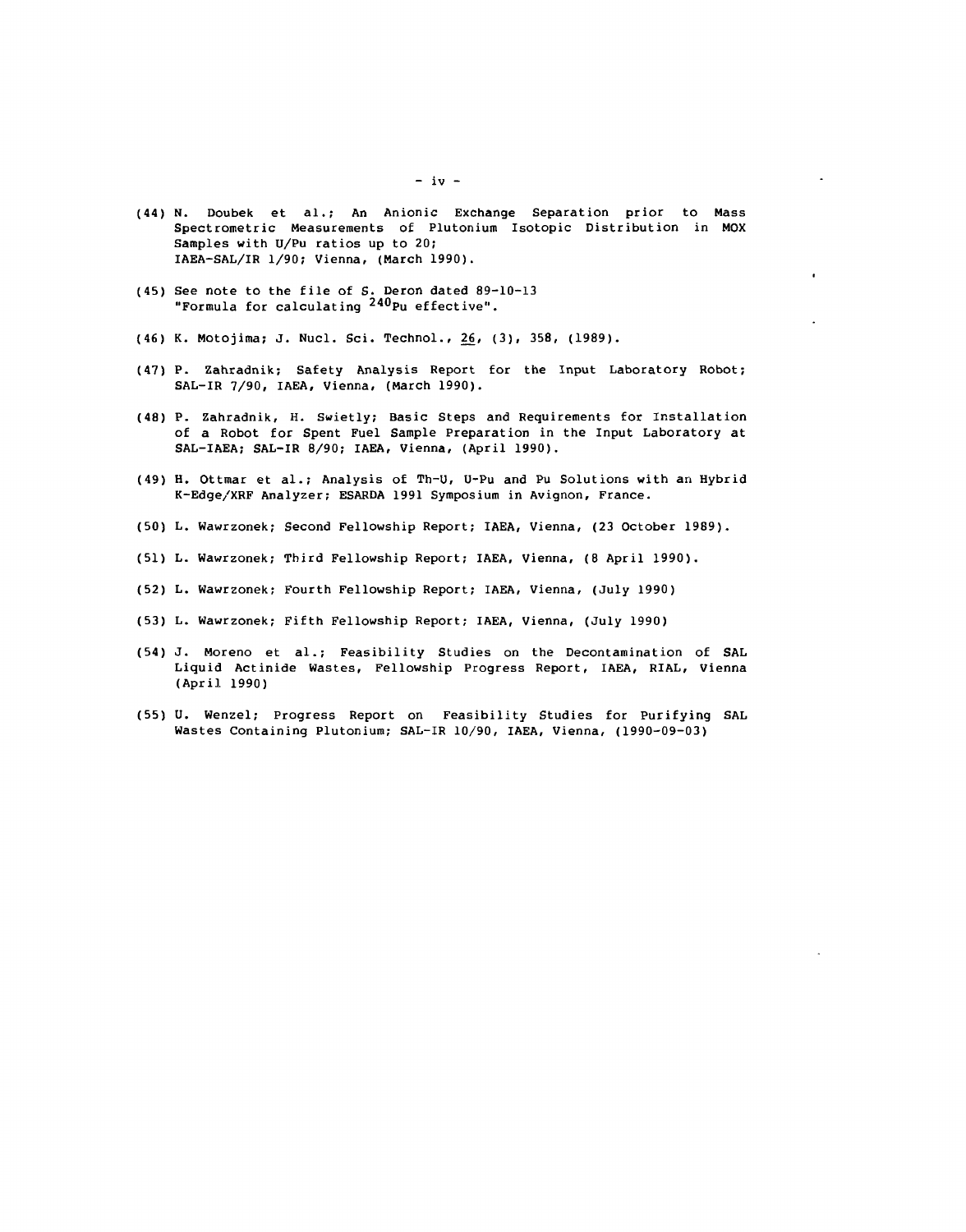List of Publications, 1990, SAL (page 1 of 2)

AL-Documents

 $\ddot{\phantom{a}}$ 

AL/28 Preparation and Provisional Validation of a Large Size Dried Spike: Batch SAL-9931 G. Jammet et al. May 1990 AL/29 Preparation and Provisional Validation of a Large Size Dried Spike: Batch SAL-9934 G. Jammet et al. May 1990 AL/31 Analytical Services of CCL NRI Rez to IAEA/SAS (Outside from the analyses of inspection samples and process solutions). Period 1989 Optimization of the Semiautomated HacDonald and Savage Procedure V. Kuvik, L. Vrbova June 1990 IR-Documents SAL-IR 1/90 An Anionic Exchange Separation prior to Mass Spectrometric U to Pu ratios up to 20). N. Doubek et al. March 1990 SAL-IR 2/90 The SAL Decay Model for 0/Pu/Am Mixtures. H. Aigner, S. Deron April 1990

SAL-IR 3/90 Working Procedure on CBNM-046/2 Spike Preparation and Packing for Shipment H. Swietly May 1990

SAL-IR 4/90 The Scaled Down MacDonald-Savage Potentiometric Titration Adapted for a Routine Automatic Analysis of Plutonium Mg Sized Safeguards Samples V. Kuvik, N. Doubek et al. April 90

 $- v -$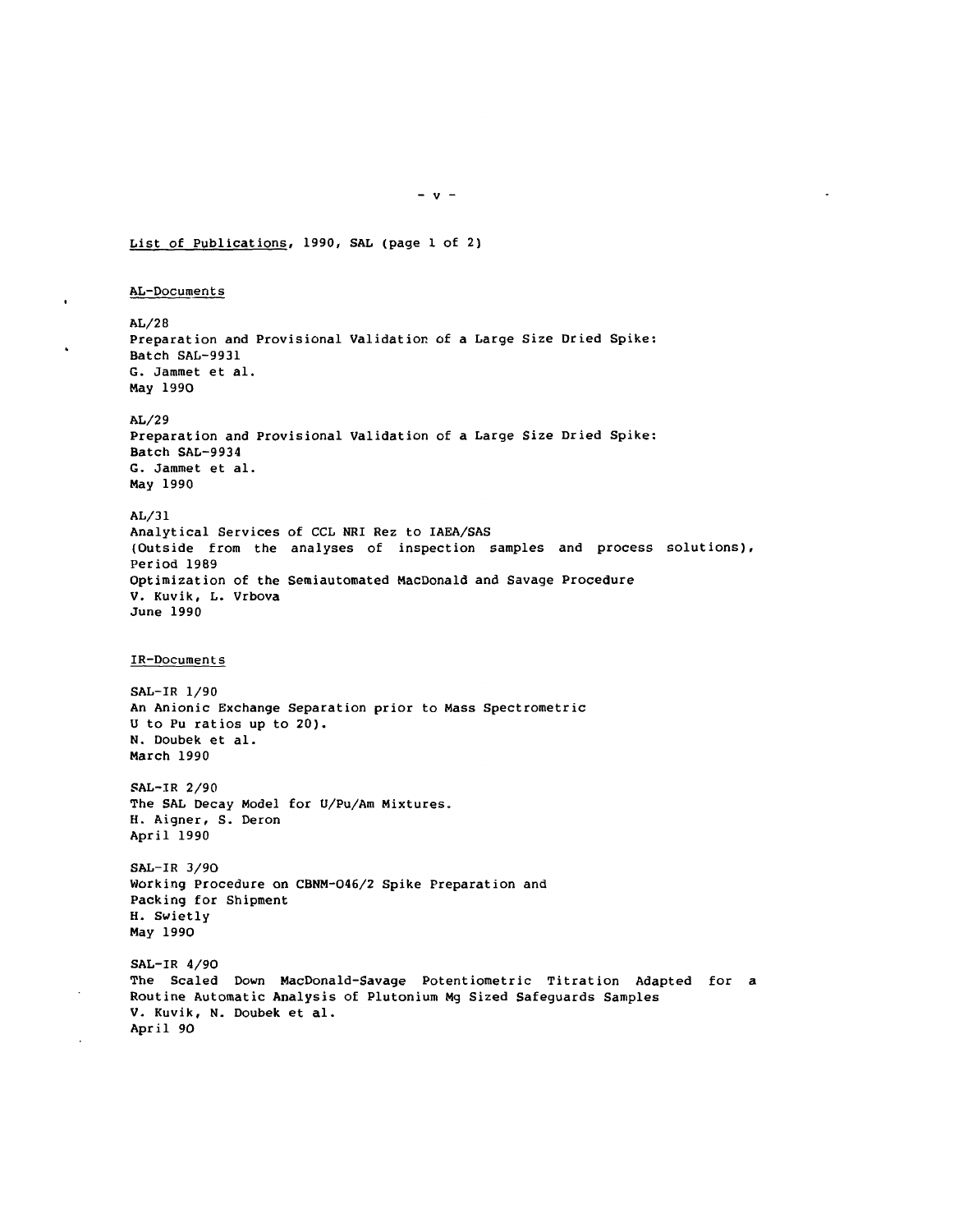List of publications, cont'd SAL-IR 5/90 Experience in SAL with Plutonium Isotopic Analyses in Small Samples of Pu and U/Pu Products using HRGS/MGA2; A preliminary report S. Deron et al. April 1990 SAL-IR 6/90 Evaluation of a Special Experiment to determine the Error in the Preparation of a Uranium Reference Solution H. Aigner, S. Deron, M. Golbs, S. Berger June 90 SAL-IR 7/9O Safety Analysis Report for the Input Lab. Robot P. Zahradnik March 9O SAL-IR 8/90 Basic Steps and Requirements for Installation of a Robot for Spent Fuel Sample Preparation in Input Lab. at SAL-IAEA, Rev. 2 P. Zahradnik, H. Swietly April 9O SAL-IR 9/90 Characterisation of a Yellow Cake Powder M.Golbs, H.Aigner, A.Zoigner, J.Parus, G.Bagliano July 1990 SAL-IR 10/90 Progress Report on Feasibility Studies for Purifying SAL Wastes Containing Plutonium U.Wenzel September 1990 SAL-IR 11/90 IDMS analysis control at SAL and NWAL's using Large Size Dry Spike Batch LSD2. Evaluation and Exercise. H. Aigner, A. Zoigner, N. Doubek November 1990 STR-Documents STR-259 The Use of Large Size Dried Spike for Accountability Measurements of Reprocessing Input Solutions. E. Kuhn, S. Deron et al., PNC-TRP, NMCC-SAL

June 199O

 $- vi -$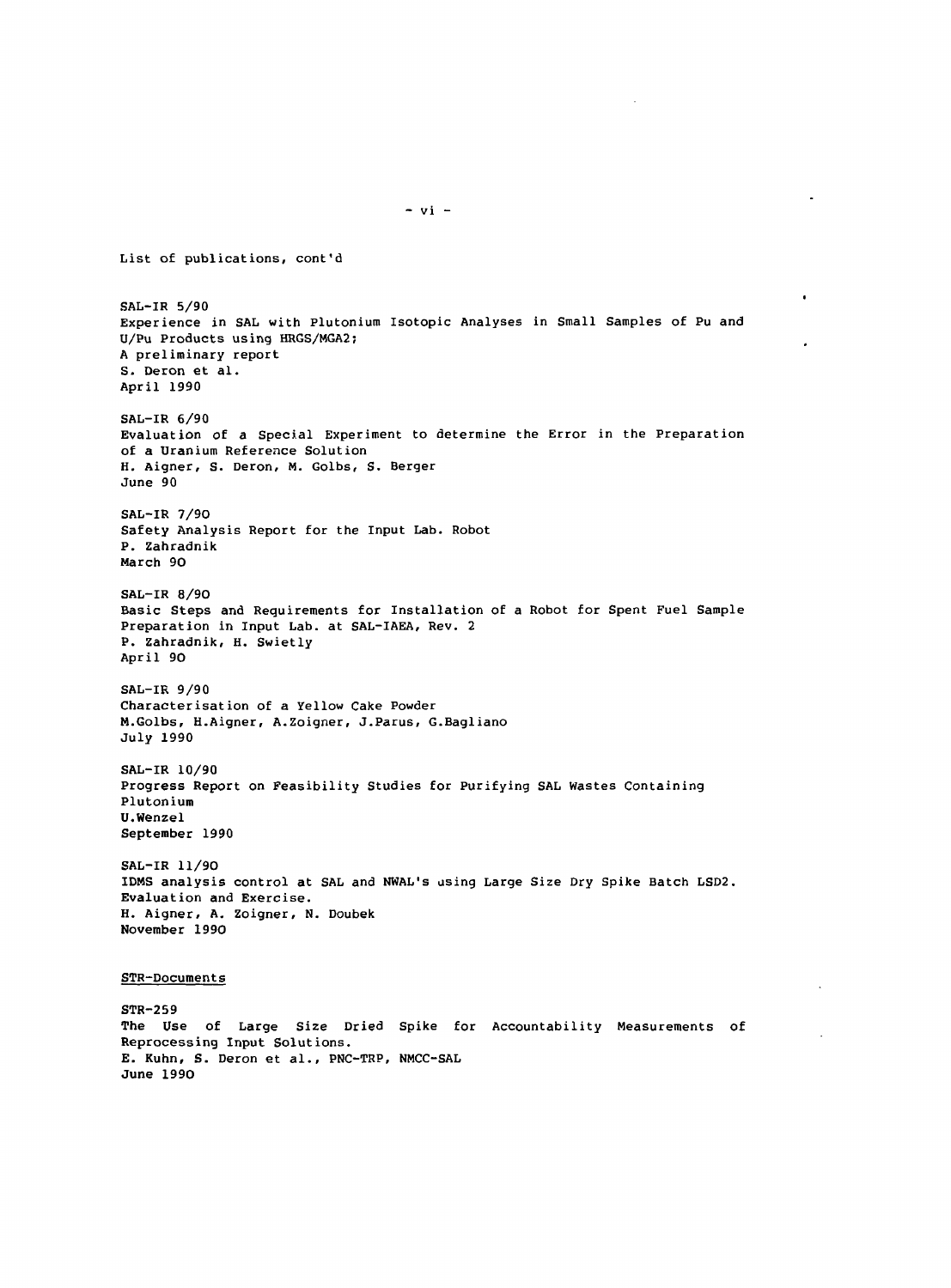$- vii -$ 

 $\overline{\phantom{a}}$ 

List of publications, cont'd

# Miscellaneous

 $\hat{\mathbf{v}}$ 

 $\hat{\phantom{a}}$ 

 $\epsilon$ 

 $\sqrt{2}$ 

Destructive Analysis: A Tool for Safeguards. S. Deron Contribution to IAEA Yearbook 1990